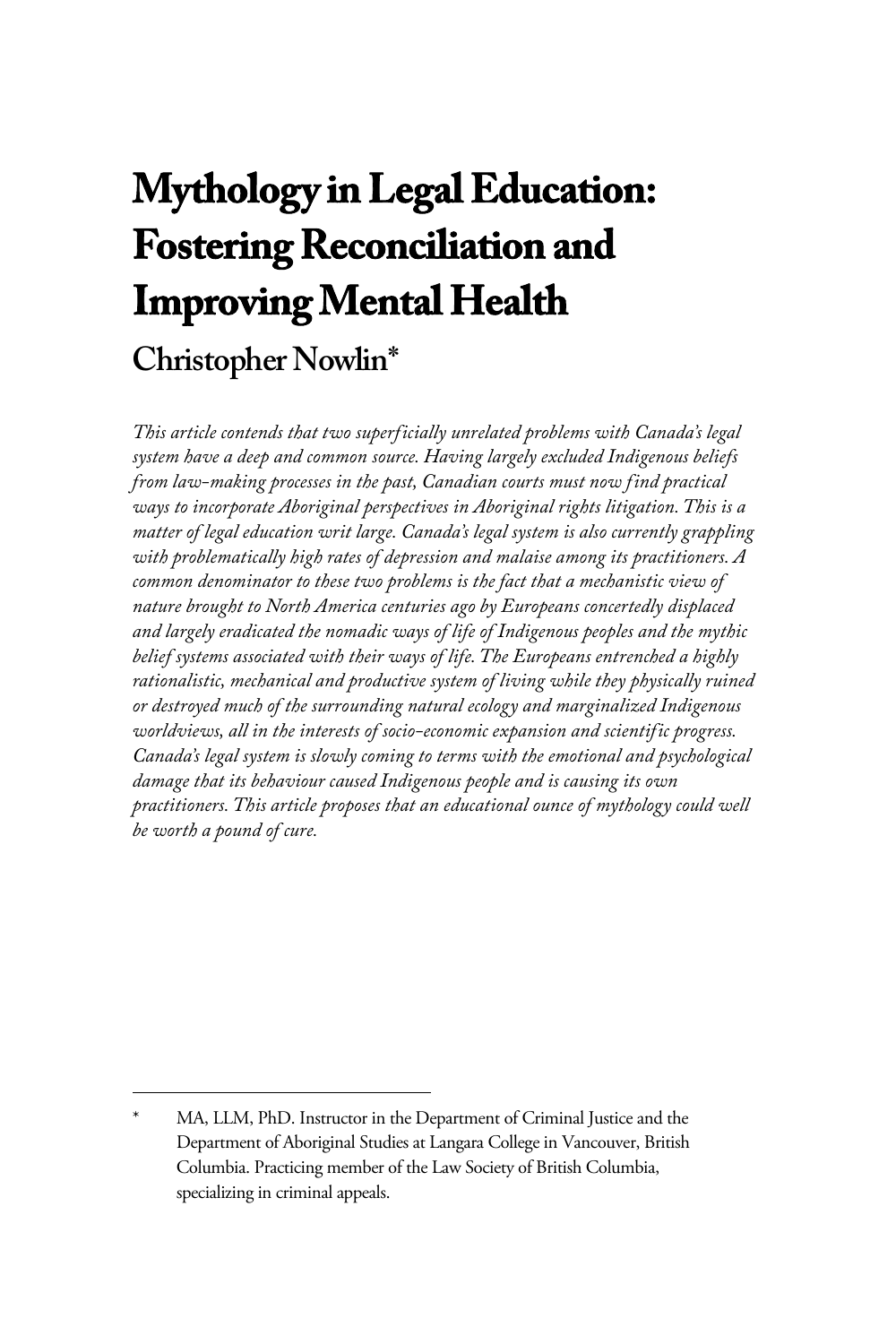- I. INTRODUCTION
- II. HOW A MECHANISTIC VIEW OF NATURE EMERGED FROM A MYTHIC VIEW OF NATURE
	- A. Contrasting Worldviews
	- B. The Agricultural Revolution & Cosmic Law

\_\_\_\_\_\_\_\_\_\_\_\_\_\_\_\_\_\_\_\_\_\_\_\_\_\_\_\_\_\_\_\_\_\_\_\_\_\_\_\_\_\_\_\_\_\_\_\_\_\_\_

- C. The Mechanization of the Natural World in Western Thought
- D. The Industrial Revolution
- E. The 20th Century Mechanization of Work
- F. The Mid-20th Century Tragedy of the Commons
- G. Conservation vs Development
- H. Canada's Rule of Law Lacks an Aboriginal Perspective
- III. THE MECHANISTIC APPROACH OF LEGAL EDUCATION: PREPARING FOR DISILLUSIONMENT
	- A. The Rationalistic Nature of Epistemic Humility
	- B. The Lawyer's Divided Self
	- C. Practical Intelligence (or Wisdom) and Mythology
- IV. THE MALAISE OF LAWYERS IN A MECHANISTIC LEGAL SYSTEM
	- A. The Mechanical Condition of Unhappiness

\_\_\_\_\_\_\_\_\_\_\_\_\_\_\_\_\_\_\_\_\_\_\_\_\_\_\_\_\_\_\_\_\_\_\_\_\_\_\_\_\_\_\_\_\_\_\_\_\_\_\_

- B. Reconciling Rationalism with Mythology
- V. CONCLUSION

### **I. Introduction**

This article addresses two seemingly diffuse challenges that press upon the This article addresses two seemingly diffuse challenges that press upon the Canadian legal system. One is the difficulty of incorporating what is called 'the Aboriginal perspective' into Aboriginal rights litigation, a "crucial" obligation that has been placed upon courts for at least 25 years.<sup>1</sup> The other is a troublesome sense of malaise among Canada's legal practitioners or what a recent report identifies as "alarming rates of anxiety, depression, substance use and burnout" among lawyers and law students.2 Both problems are complex but this

<sup>1</sup> See *e.g. R v Sparrow*, [1990] 1 SCR 1075, 46 BCLR (2d) 1 at paras 40, 69 [*Sparrow* (1990)].

<sup>2 &</sup>quot;Report from the 2019 Annual Conference: The Practice of Well-Being: Exploring the Legal Regulator's Role" (2019), online (pdf): *Federation of Law*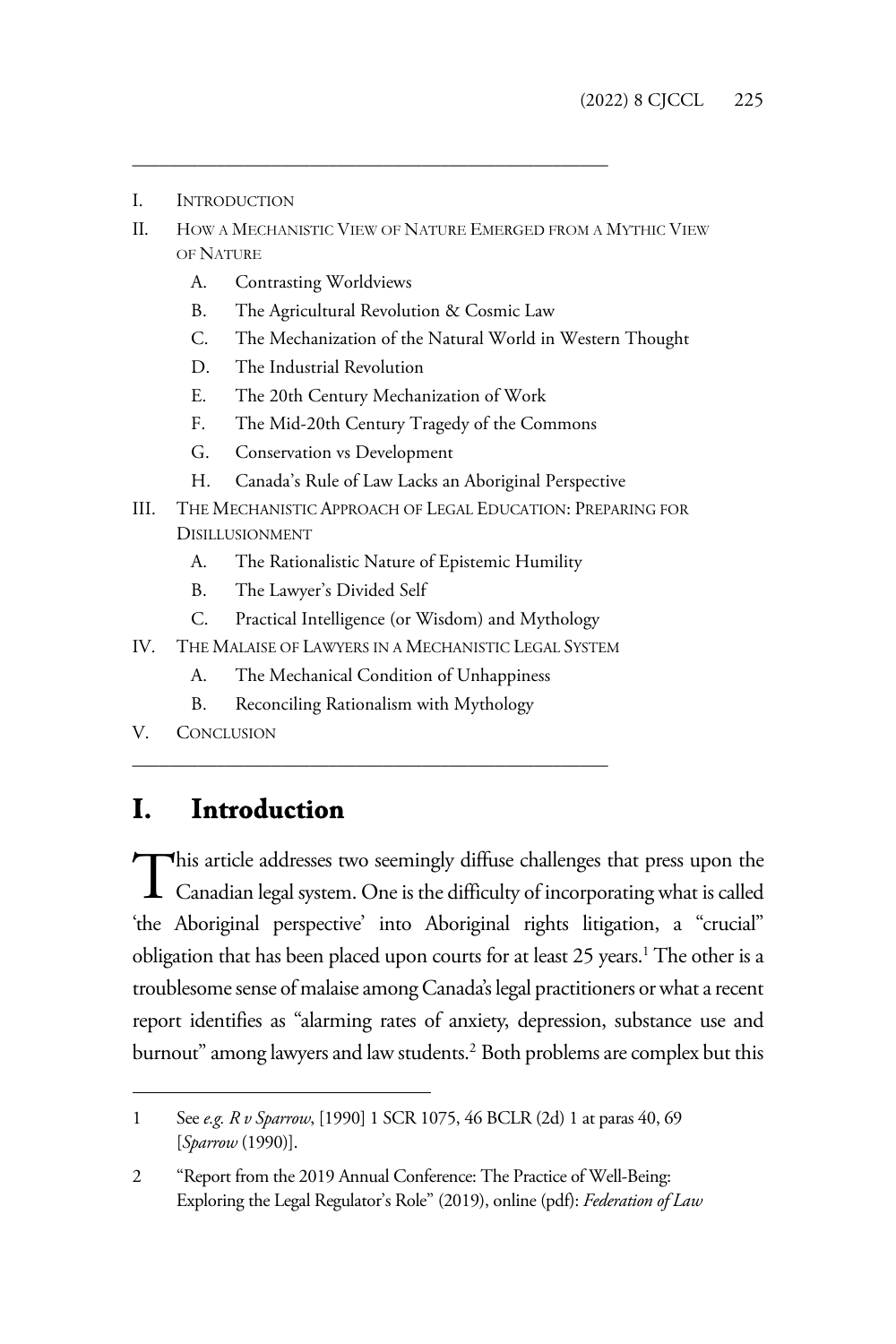article contends that they share at least one deep root. The Canadian legal system and the broader society in which it is ensconced hold tightly to a mechanistic view of nature. This view conceptually and actually disconnects individuals from the natural world in ways that leave individuals with a feigned sense of selfcontrol and a private feeling of being lost. By contrast, some or many Indigenous peoples in Canada maintain some semblance of a holistic view of nature, as reflected in their mythologies and spirituality, and thereby feel connected to their natural surroundings. However, their views or knowledge have been "delegitimated" and "concealed from public view", as John Borrows proposes.3

This acculturated divide in thinking about nature is very deep. For this reason, this article does not offer unduly optimistic possibilities for bridging it, but it does contend that if socio-cultural and legal reconciliation between Indigenous peoples and non-Indigenous people in Canada is a *genuine*, mutual aspiration,<sup>4</sup> and if Canada's legal system *sincerely* wants its practitioners to find value, meaning or fulfilment in their work, these expectations will remain unfulfilled until Canada's legal educators and practitioners question their mechanistic understanding of nature.

To expose how deep the root of the problem extends, Part II of this article discusses how a mechanistic view of nature came to displace animism and how more recently the Industrial Revolution socially implemented or reified the mechanistic view, which prevails to this day. Eurocentric socio-industrial expansion into North America directly affected *nature* because of *a way of perceiving nature*. It transformed the landscape by developing it, and by concomitantly marginalizing Indigenous beliefs and relationships to the land.

*Societies of Canada* <flsc.ca/wp-

content/uploads/2021/05/2019ConferenceREPORTEFin.pdf> ["Report from the 2019 Annual Conference"].

<sup>3</sup> John Borrows, *Recovering Canada: The Resurgence of Indigenous Law* (Toronto: University of Toronto Press, 2002) at 31.

<sup>4</sup> The Supreme Court of Canada has observed that the "grand purpose" of section 35 of the *Constitution Act, 1982* is "[t]he reconciliation of Aboriginal and non-Aboriginal Canadians in a mutually respectful long-term relationship": *Beckman v Little Salmon/Carmacks First Nation*, 2010 SCC 53 at para 10.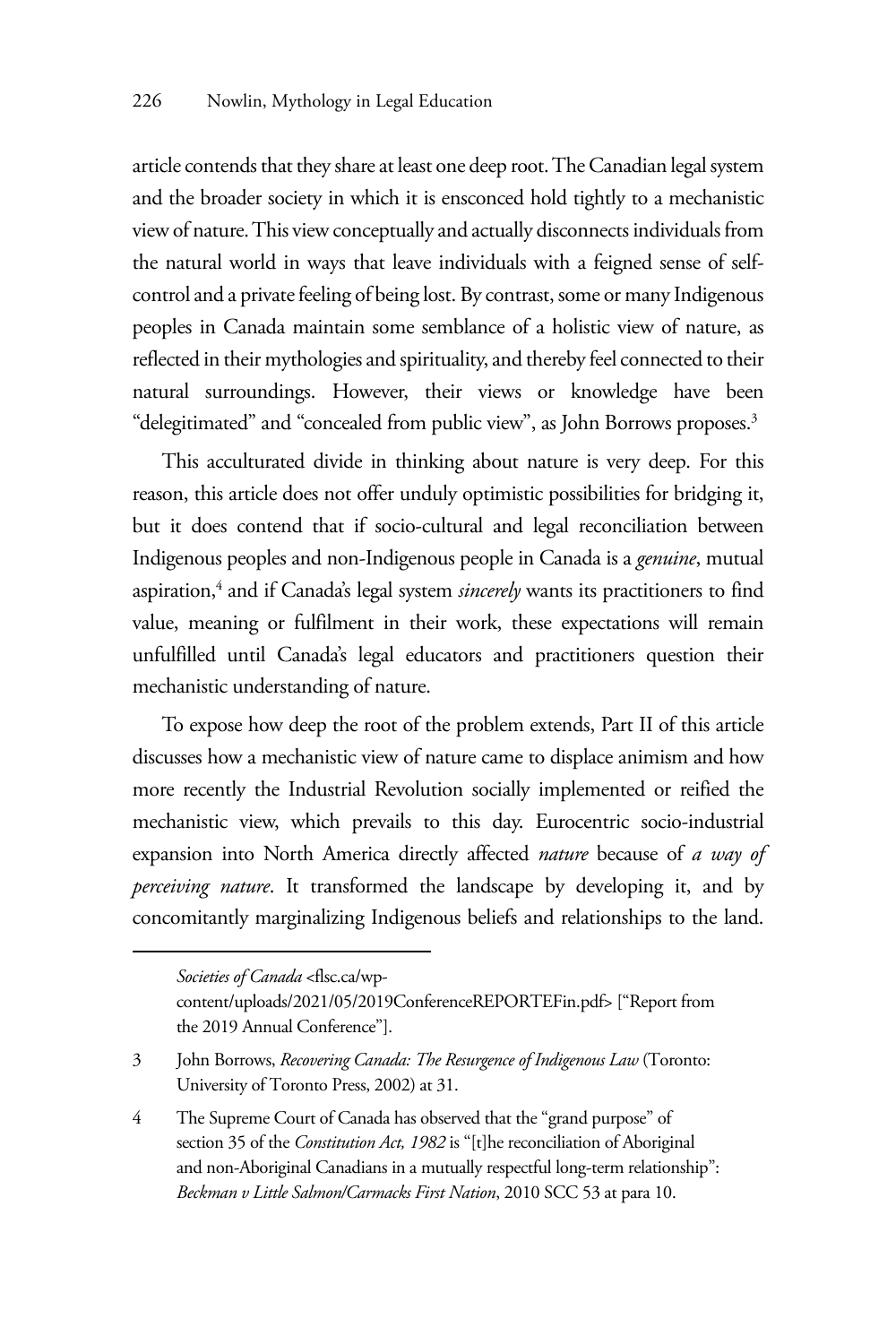Complicit in this process, the Canadian legal system "weakened ancient connections to the environment".<sup>5</sup> The prosecution of Beverly and Nicole Manuel for obstructing a highway is discussed, to show that Canadian law purports to consider and recognize Aboriginal law, but that the Rule of Law in Canada remains the Rule of *Canadian* Law.

Part III of this article proposes that legal education is wedded to a mechanical view of nature, which is linked to the rationalism demanded of all public higher education in Canada. Law school prepares students for the practice of law to a limited extent because it provides them with the specialized information needed to represent clients who will rely upon their specialized knowledge. However, formal legal education is not obviously or systemically concerned with the mental health aspects of legal practice. Law students who wish to become lawyers to *help* other people become disillusioned and demoralized in practice by the labyrinthine obstacles that impede this modest goal or they acquire a real distaste for having to 'help' clients whose conduct offends their own personal sense of morality. Law school does not prepare students for such realities, but it could lay the groundwork for *different* realities. It could emphasize that the highly mechanical dispute resolution system in place in Canada is an unwelcome, 'alternate' dispute resolution system to Indigenous peoples who hold a spiritual view of nature. It could attempt to offer some of the practical wisdom that comes from mythology alongside its curricula of specialized knowledge.

Part IV of this article addresses the malaise of legal practitioners. It proposes that the intellectually mechanistic foundation of the profession and associated processes have a psychologically deleterious influence on practitioners and others. At a recent conference addressed to the mental health of Canadian lawyers, a presenter suggested that Indigenous lawyers might find it challenging to find 'their space' in Canada's legal profession because the legal system has oppressed Indigenous peoples.<sup>6</sup> This article tackles the cause underlying this

<sup>5</sup> Borrows, *supra* note 3 at 30.

<sup>6 &</sup>quot;Report from the 2019 Annual Conference", *supra* note 2 at 3.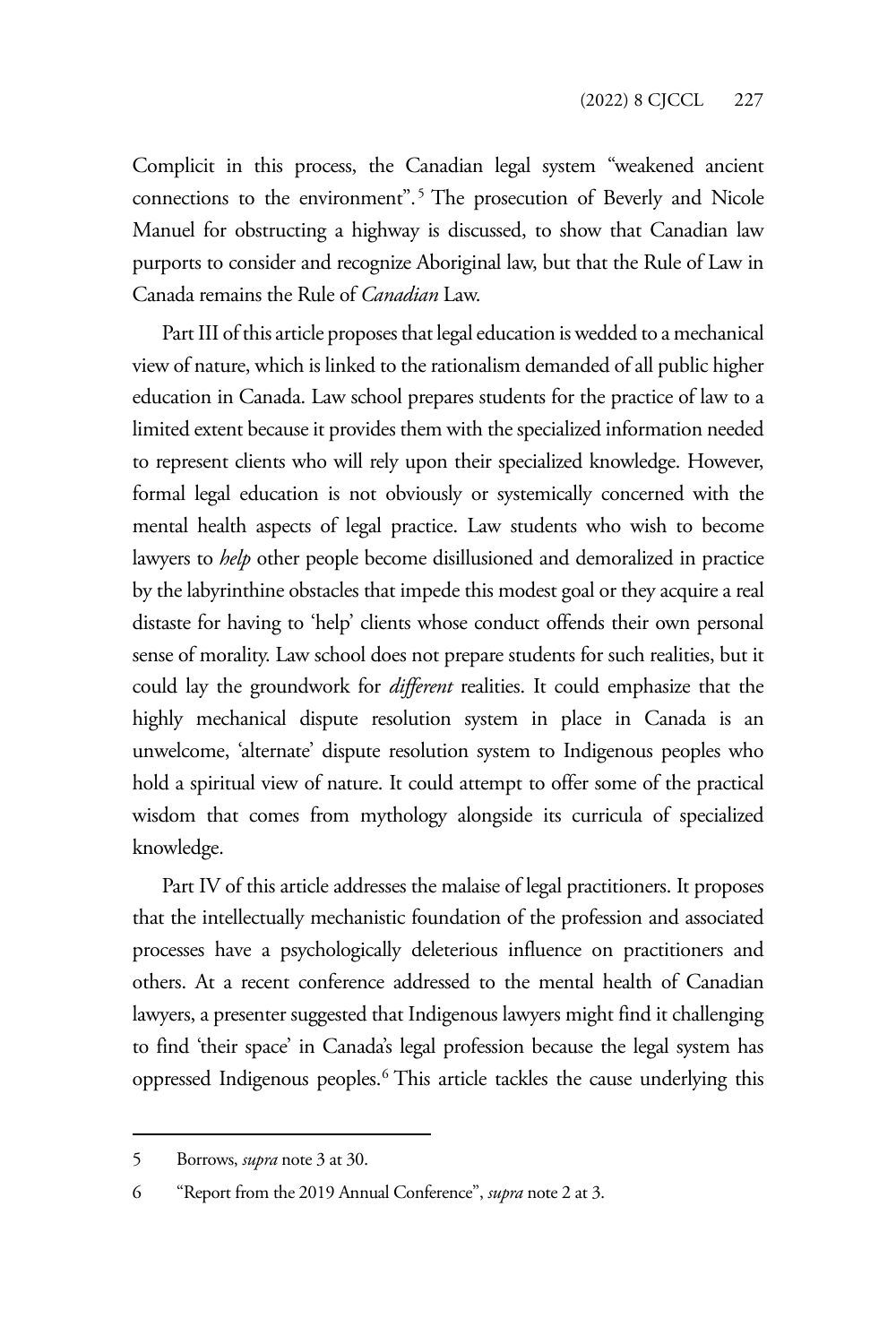symptom. It proposes that the mental health of Indigenous and non-Indigenous lawyers alike depends at least partly on the willingness and capacity of Canada's legal system, including its legal education system, to give ground to a holistic view of nature. For at least a millennium the belief that humankind can control nature has been strengthened by the constant destruction of nature. More recently, as humankind becomes trapped in one extreme weather event after another — whether a tsunami, a flood, a drought or forest fire — such presumptuousness is being sorely tested.

## **II. How a Mechanistic View of Nature Emerged from a Mythic View of Nature**

## **A. Contrasting Worldviews**

In 1988, lawyers for the Gitksan and Wet'suwet'en chiefs who claimed Aboriginal title in a British Columbia Superior Court, gave an extensive opening address. They claimed therein that the Gitksan and Wet'suwet'en world view is of a "qualitatively different order" than that of the French and English people whose ancestors travelled across the Atlantic Ocean to North America centuries earlier.7 In particular, Stuart Rush and his co-counsel submitted:

[t]he Western world view sees the essential and primary interactions as being those between human beings. To the Gitksan and Wet'suwet'en, human beings are part of an interacting continuum which includes animals and spirits. Animals and fish are viewed as members of societies who have intelligence and power, and can influence the course of events in terms of their interrelationship with human beings.<sup>8</sup>

This article relies mostly upon this Gitksan and Wet'suwet'en worldview as representative or at least reflective of the kind of *animistic* mentality that can be contrasted to a mechanistic worldview. It is the animistic aspect of the Gitksan and Wet'suwet'en belief system that is implicitly absent from a 'Western'

<sup>7</sup> See *e.g.* Stuart Rush et al, "Gitksan and Wet'suwet'en Address" (1988) 1 CNLR 16 at 24.

<sup>8</sup> *Ibid.*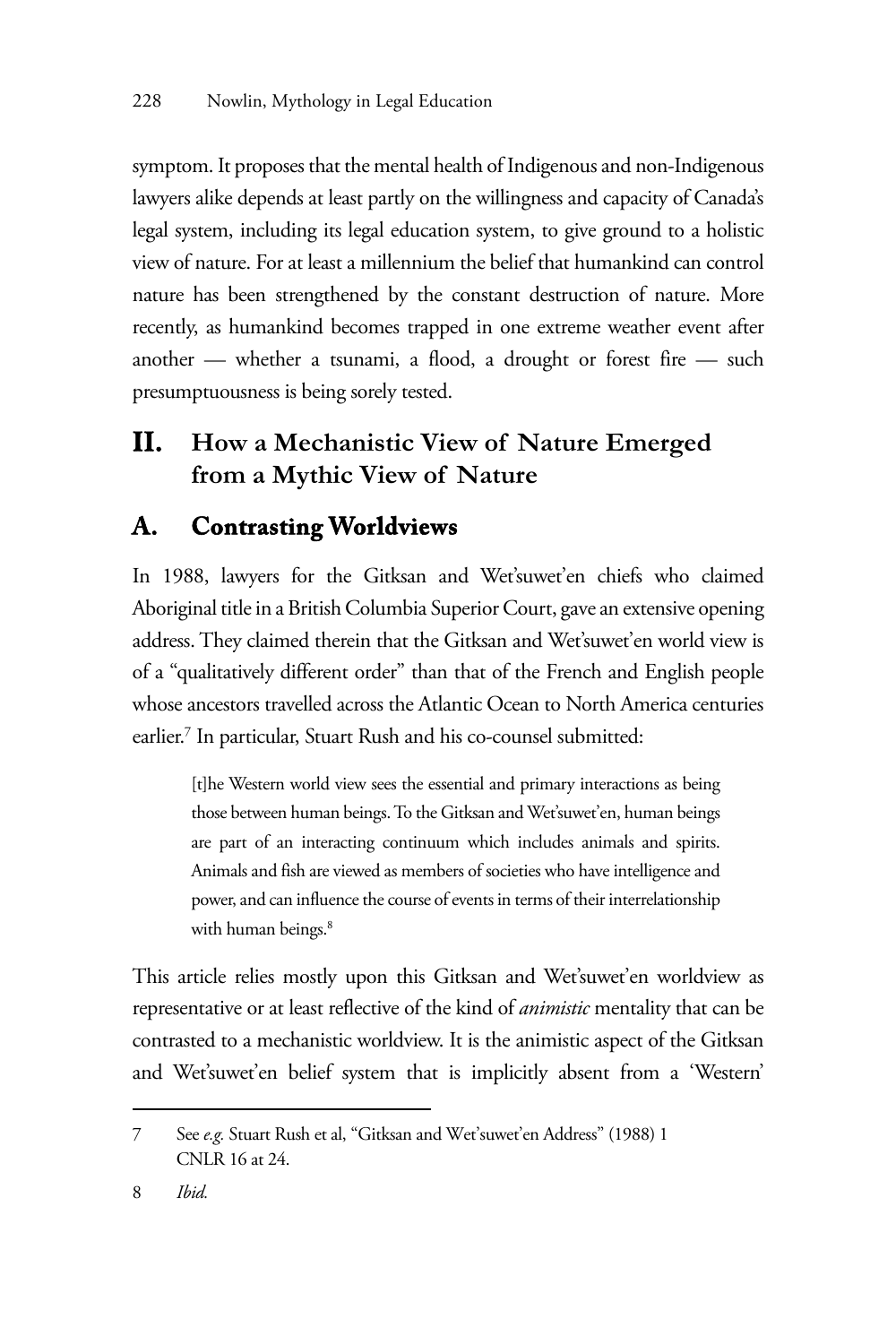worldview in which the most important relationships are those between human beings, as Rush and his colleagues put it.

Western mythology was itself once animistic (and totemistic), but it eventually became anthropocentric.<sup>9</sup> According to Yuval Harari, "Animism (from '*anima*', 'soul' or 'spirit' in Latin) is the belief that almost every place, every animal, every plant and every natural phenomenon has awareness and feelings, and can communicate directly with humans".10 Theodore Reik observes that animism is a belief system in which "the whole of nature, including inanimate objects, has a will and a soul".11 It was "common among ancient foragers",12 and can involve the worship of a natural creation such as a tree, from whom the worshipper believes that he or she descended.<sup>13</sup> Like the ancestors of the Gitksan and Wet'suwet'en peoples, the Haida people who inhabit the Haida Gwaii archipelago off the coast of British Columbia also hold an animist view of nature. John Vaillant observes:

the Haida's world is capable of changing form and function as whim or circumstance dictate. Thus, a rock is never just a rock, and a crab is always more than a crab. Mountains can take the form of killer whales, and a canoe can open its mouth and tear out the throat of a grizzly bear. Virtually every rock, reef, island and inlet in the archipelago has some supernatural association …14

What Vaillant calls the 'supernatural' dimension or character of animism is a scientific construction based on a view of nature that does not countenance animate beings and inanimate objects changing their forms and characteristics — *i.e.* ontologically mutating — in ways that defy mechanistic explanations.

<sup>9</sup> See *e.g.* Theodor Reik, *Myth and Guilt: The Crime and Punishment of Mankind* (New York: George Braziller, 1957) at 164, 210–11.

<sup>10</sup> Yuval Noah Harari, *Sapiens: A Brief History of Humankind* (Toronto: Signal, McClelland & Stewart, 2016) at 60.

<sup>11</sup> Reik, *supra* note 9 at 164.

<sup>12</sup> Harari, *supra* note 10 at 60.

<sup>13</sup> Reik, *supra* note 9 at 164.

<sup>14</sup> John Vaillant, *The Golden Spruce* (Toronto: Vintage Canada, 2005) at 56–57.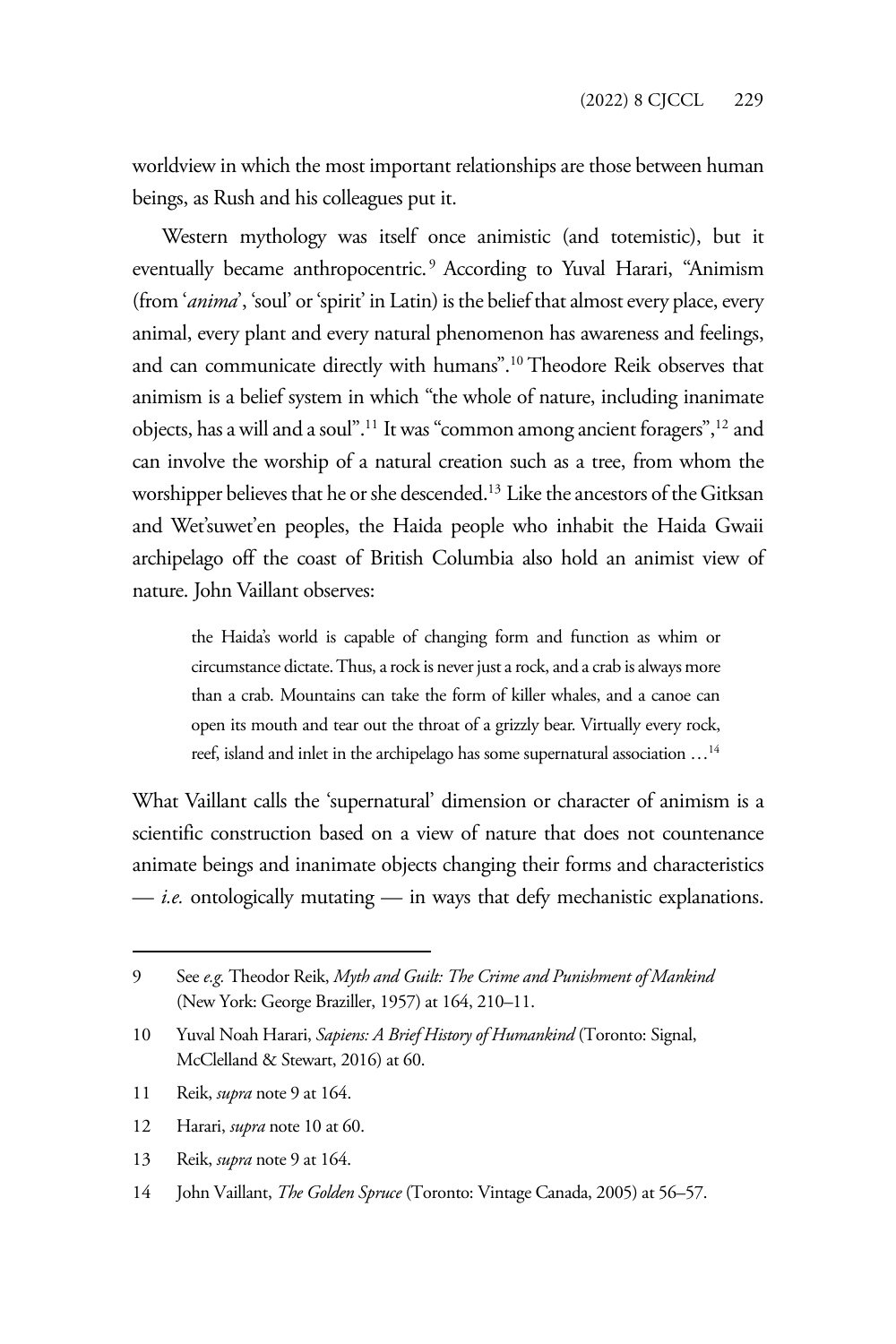The eponymous golden spruce tree of Vaillant's *The Golden Spruce*, which the Haida people called K'iid K'iyaas (or Elder Spruce Tree), was itself believed to be "a human being who had been transformed".15

In some early human societies, animism was gradually replaced with totemism, in which certain animals (the "most powerful, feared, and admired") are worshipped and deified as 'personifications' of tribal ancestors.16 Trees are especially revered in totemic belief systems. As Reik explains, "every form of religion" and "the folklore of all people" identify trees with human life.<sup>17</sup> "The sacred tree is in the earliest stages [of human history] not a symbol, but is instinct with divine life".18 It is a "totemistic god".19 Reik explains:

[w]e have heard that native tribes of Australia and Africa do not hesitate to call a tree or a plant their ancestor. They consider them children of nature, not only equal to but superior to themselves. To modern man who considers himself the crown of creation the concept of God as a big tree is entirely alien … To recognize in a tree a god was familiar to the primitive tribes, 'familiar' also in the sense that they considered themselves descendants of this tree god.<sup>20</sup>

In both animistic and totemic belief systems, humankind is *vulnerable*, not powerful. The security and well-being of humankind is believed to depend upon the wills of animals and other powerful spirits. So, for example, in 1986, the British Columbia Court of Appeal learned that salmon in Salish mythology are "a race of beings that … had … established a bond with human beings requiring the salmon to come each year to give their bodies to the humans who, in turn,

<sup>15</sup> *Ibid* at 18.

<sup>16</sup> Reik, *supra* note 9 at 164, 210.

<sup>17</sup> *Ibid* at 136. See also Vaillaint, *supra* note 14 at 147–48.

<sup>18</sup> Reik*, ibid* at 136–37.

<sup>19</sup> *Ibid* at 141.

<sup>20</sup> *Ibid* at 144.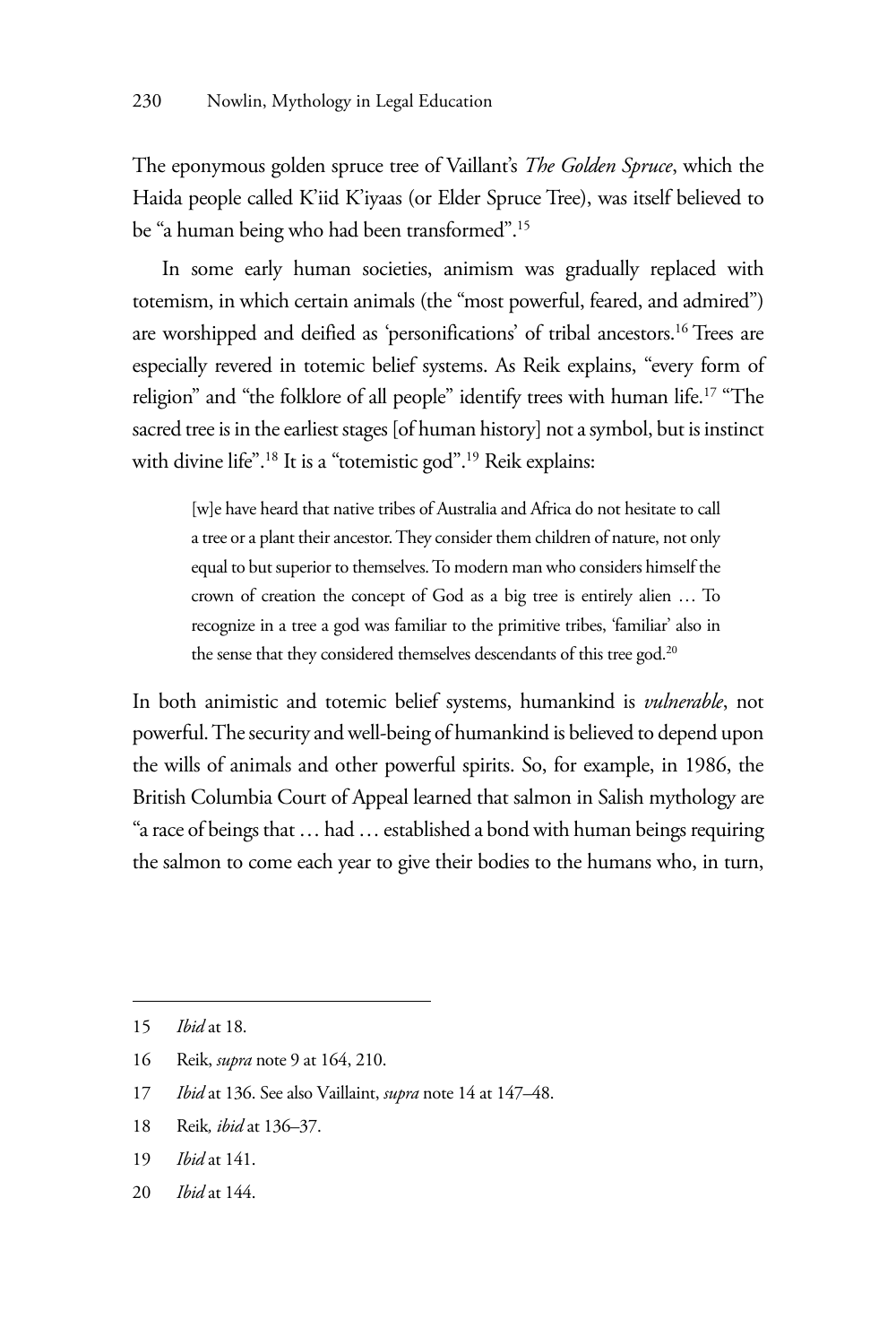treated them with respect shown by performance of the proper ritual".<sup>21</sup> This myth reflects an ethos of what Marianne and Ronald Ignace call reciprocal accountability.<sup>22</sup> In the Secwépemc tradition, salmon and other animals are believed to help out human beings by "letting themselves be caught".<sup>23</sup> Even so, there is never a point at which the Secwépemc people become confident of their capacity to control nature, so they maintain an ethos of carefulness toward nature, for the sake of both their own and nature's sustainability. In one Secwépemc tale, Coyote catches far too many fish than he needs to get through the winter. He hangs all the fish on a line but the great weight of the fish impedes his ability to walk underneath his catch. So, Coyote throws a fish into the river, but it springs to life and swims away. In turn, all the other salmon throw themselves into the river and swim away and Coyote is left with no fish to feed him through the winter.<sup>24</sup> The conservationist ethos is clear: overfishing, greed and waste lead to scarcity and human socio-economic insecurity.

In contrast to such a view, Garrett Hardin surmised in 1968 that an American plainsman who might have cut out the tongue of an American bison 150 years earlier, for dinner, only to "discard the rest of the animal", was not "in any important sense being wasteful". 25 Here, Hardin identifies a purely utilitarian and mechanical view of the bison, in sharp contrast to the traditional Secwépemc belief that some animals such as salmon are human kin — *kindred spirits*, as the expression goes — making it immoral to waste the meat of animals that have to be killed for human survival.<sup>26</sup> To the Western plainsman, the value

- 23 *Ibid* at 204–205.
- 24 *Ibid* at 203.
- 25 Garrett Hardin, "The Tragedy of the Commons" (1968) 162 Science 1243 at 1245.

<sup>21</sup> *R v Sparrow* (1986), 36 DLR (4th) 246, 9 BCLR (2d) 300 (BCCA) at para 19. This is the British Columbia Court of Appeal's paraphrase of Dr. Wayne Suttles' evidence [*Sparrow* (1986)].

<sup>22</sup> Marianne Ignance & Ronald E Ignace, *Secwépemc People, Land, and Laws* (Montreal: McGill-Queen's University Press, 2017) at 206, 210.

<sup>26</sup> See Ignace & Ignace, *supra* note 22 at 204–205.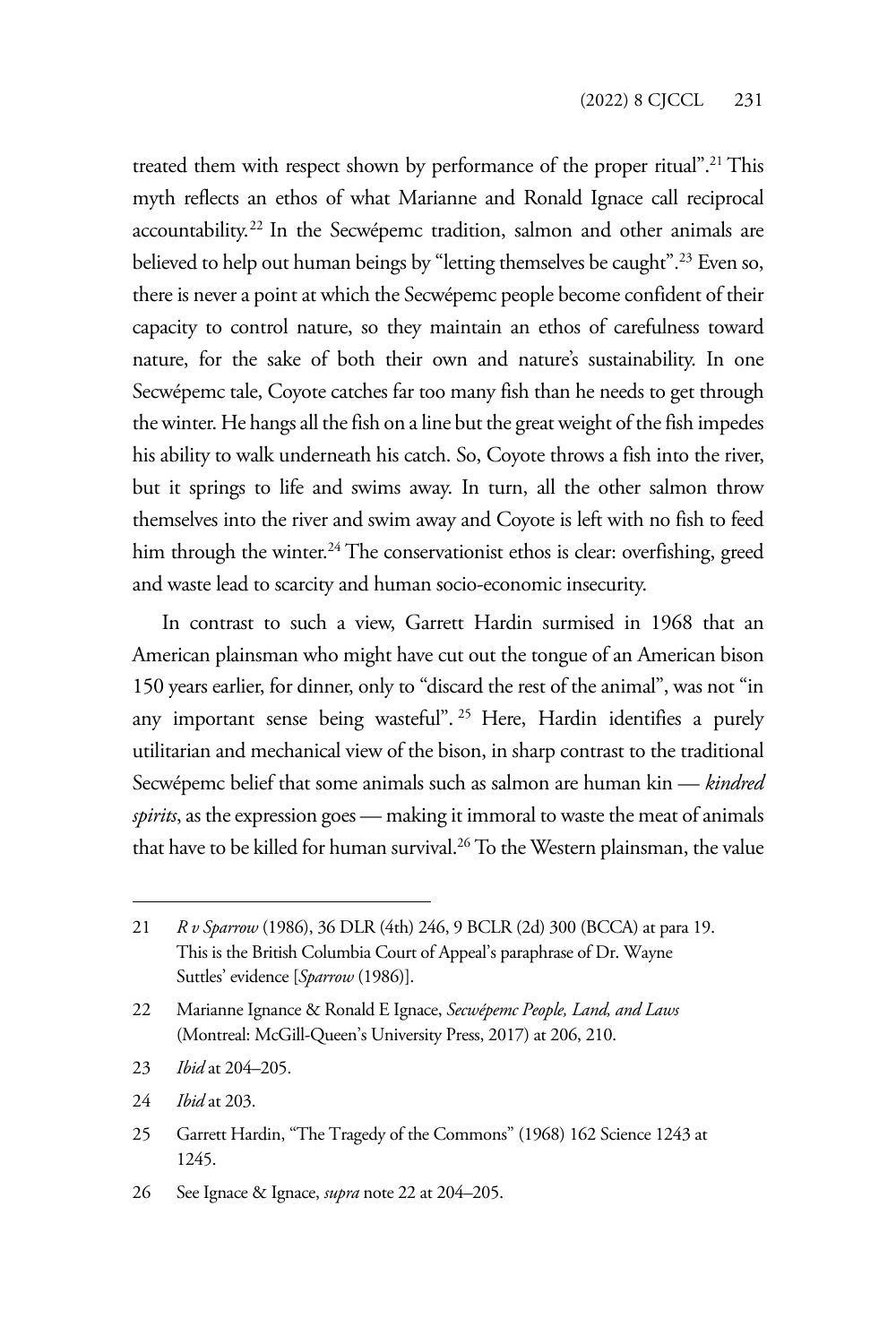of the bison fluctuates depending upon accessibility and need, nothing more. Hardin comments that, in light of the scarcity of bison today, "we would be appalled at such behaviour",<sup>27</sup> thus making the morality of the waste contingent upon supply, not the nature of the slain animal. No sense of ontological relationship or connection to the bison *is felt*.

Lawyers in the *Delgamuukw*<sup>28</sup> trial told the presiding justice that he could expect to hear evidence of how thousands of years ago in what is now British Columbia, humans had failed "to observe the proper respect for salmon and mountain goats and the spirits of these fish and animals". 29 For example, according to the Gitksan oral tradition (ada'ox), a "giant grizzly bear" ripped through a forest, sending trees into a nearby lake and causing the lake level to rise rapidly.30 As Susan Marsden paraphrases the belief, the mountain collapse, a subsequent landslide near Temlaxam, and subsequent climate change over 3,000 years ago were "an expression of displeasure on the part of the spirit world".<sup>31</sup> The Anishinabek people share a similar animistic understanding of nature in which animals and plants talk to one another. Borrows observes that the Anishinabek people "attribute some of their society's afflictions to a misbalance between humans and animals".32

- 29 Rush et al, *supra* note 7 at 25.
- 30 *Ibid* at 34.

31 See Susan Marsden, "The Gitk'a'ata, Their History, and Their Territories Report Submitted to the Gitk'a'ata" (January 2012) at 17, online (pdf): *Impact Assessment Agency of Canada* <www.ceaaacee.gc.ca/050/documents/57088/57088E.pdf> and see *ibid* at 25. Remarkably, such an Indigenous belief ascribes *human* fault or *guilt* for events that a century ago the scientific community would have believed were beyond human control. Today the scientific consensus is that human beings could have caused or expedited climate change by mismanaging the planet's natural resources.

32 Borrows, *supra* note 3 at 49–50.

<sup>27</sup> Hardin, *supra* note 25 at 1245.

<sup>28</sup> *Delgamuukw v British Columbia*, [1991] 3 WWR 97, 79 DLR (4th) 185 (BCSC) [*Delgamuukw* (1991)].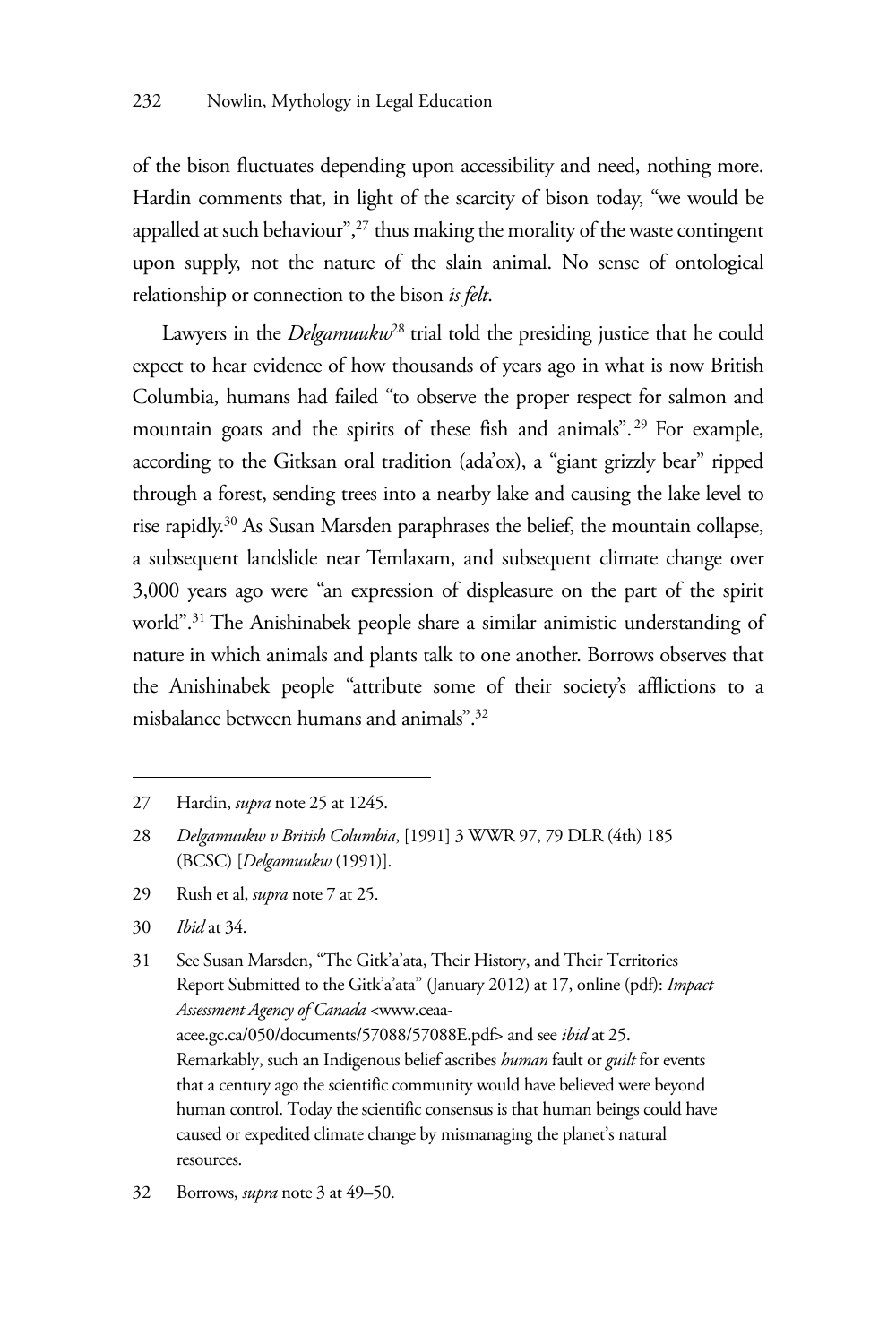In some early human societies, distinctively human forms of deities eventually replaced animal or totemic forms, but the transition was not necessarily direct or immediate. Syntheses are discernible in mythologies that contain human-animal figures, such as Thoth in Egyptian mythology, Chiron (the Centaur), Pan or the satyrs of Greek mythology.33 In the Secwépemc tradition, the original inhabitants of the earth, *stsptékwle*, have "characteristics of both men and animals".<sup>34</sup> With such myths, in which humans physically merge with animals and thereby acquire animal strength and prowess, human fear of the natural world is giving way to a fantasy of superhuman or at least extrahuman control of the natural world, which is when a mechanistic view of nature becomes evident. A mechanistic view is perfectly reflected, for example, in Hesiod's poems, which were composed circa 700 BC. The Titan Prometheus cleverly steals from Zeus a "gleam of weariless fire" in a fennel stalk or in a hollow read and gives it to mortal men, in *Theogeny* and *Works and Days*, respectively.35

### **B. The Agricultural Revolution & Cosmic Law**

Well after early humankind had domesticated or learned to make fire and to channel its power for survivalist purposes — possibly  $300,000$  years ago<sup>36</sup> — it remained vulnerable to a myriad of naturally perilous conditions, both climatic and animalistic, as many societies still do. In Secwépemc lore, 'the Old-One' sends Coyote to travel the world "troubled with great winds, fires and floods", to "put it to rights", and among other things, Coyote introduces salmon into

<sup>33</sup> Reik, *supra* note 9 at 210–11. Reik observes that only 8,000 years passed from animism, to totemism, to the worship of a superhuman deity, "a mere fraction of the time during which Homo sapiens inhabited this planet" (*ibid* at 310).

<sup>34</sup> James Teit, "The Shuswap" in Franz Boas, ed, *Memoirs of the American Museum of Natural History*, vol 2, part 7 (New York: GE Stechert & Co, 1909) 443, reproduced in Ignace & Ignace, *supra* note 22 at 31.

<sup>35</sup> See Mark A Morford & Robert J Lenardon, *Classical Mythology*, 2nd ed (New York: Longman, 1977) at 45, 47. According to Aeschylus, Prometheus is born from Themis, the goddess of earth and personification of justice (*ibid* at 37, 44).

<sup>36</sup> Harari, *supra* note 10 at 13.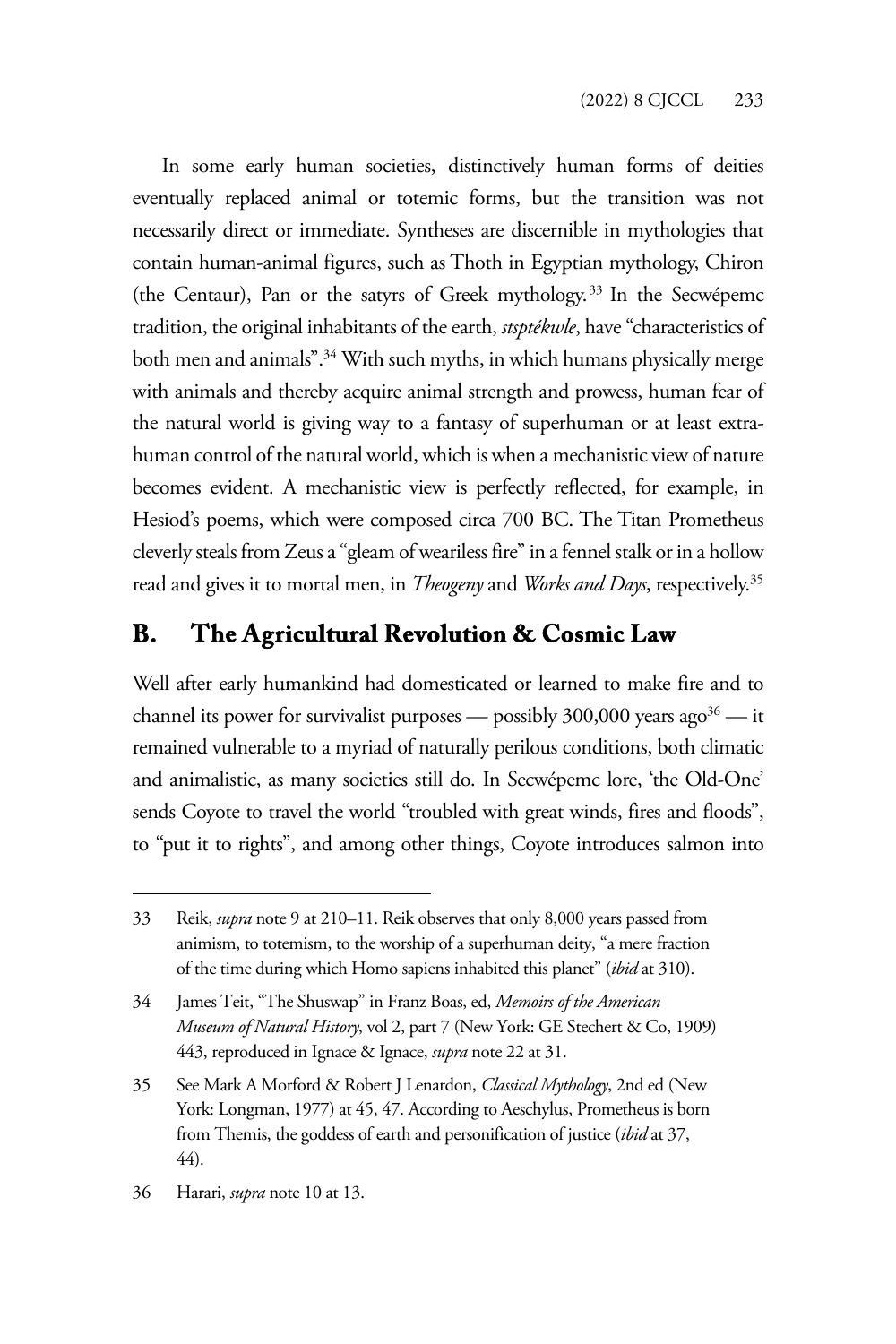the rivers so that the earth inhabitants have "fishing places".37 In this tale, the ancestors of the story-tellers acquired the ability to sustain themselves on fish, and to gain a modest 'upper hand' on nature by the extraordinary powers of a mythic Coyote. With time, observational discernment, and mechanical ingenuity, different human societies acquired ever-greater *self*-control over perilous nature.38

Astronomical observations from Mesopotamia led to an awareness of cosmic regularity or periodicity, which in turn taught agrarian societies the most effective and productive times for planting and harvesting.<sup>39</sup> For Robert Taylor, celestial patterns or cosmic 'order' provided the earliest "lawbooks or code" for agrarian societies that wished to endure and to thrive. 40 Thus, during the agricultural revolution, which can be dated to about 9500-8500 BC, <sup>41</sup> humankind remained connected and attuned to the natural world or at least to the solar system. Human societies relied on natural celestial and seasonal rhythms for their own survival, but Harari argues that forager societies, which might have been animistic, probably remained more socio-economically  $secure$ <sup>42</sup>

By the time positive law is revealed to Moses, as reported in the Pentateuch (written circa  $1,000$  BC),  $43$  the law has no connection to a cosmic deity, such as Shamash, the Babylonian Sun God, who gave the law to King Hammurabi, <sup>44</sup> or to an animistic deity such as Thoth, the Egyptian Moon God with the head

- 40 *Ibid* at 277, 278, 283, 284.
- 41 See Harari, *supra* note 10 at 87. See also *ibid* at 276–77.
- 42 Harari, *ibid* at 58, 62.
- 43 Reik, *supra* note 9 at 323.
- 44 Taylor, *supra* note 39 at 283–85; and René A Wormser, *The Story of the Law* (New York: Simon and Schuster, 1962) at 6.

<sup>37</sup> Teit, *supra* note 34, reproduced in Ignace & Ignace, *supra* note 22 at 31.

<sup>38</sup> Harari, *supra* note 10 at 54–55, 77.

<sup>39</sup> Robert D Taylor, "Reclaiming Our Roots: Law and Mythology," (1991) 29:2 Duquesne Law Review 271 at 277–78.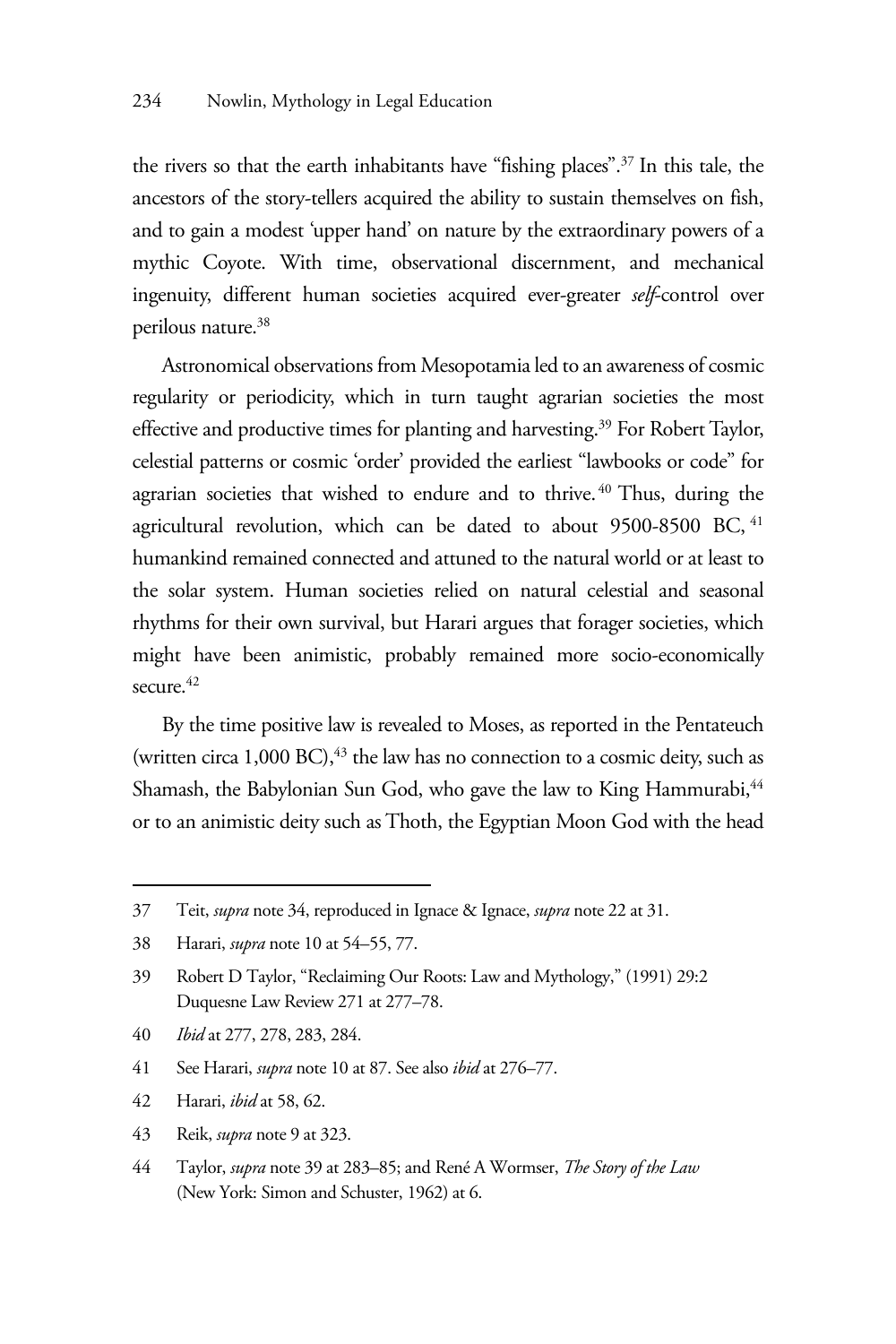of an ibis, who was believed to be the ultimate judge of human conflicts.<sup>45</sup> The God of the Old Testament orders humankind to "subdue" the earth and "have dominion over the fowl of the air, and over every living thing that moveth upon earth".46 This God is also unlike the Sun deity worshipped by Biano, a Peublo Indian, who told Carl Jung that his people practiced their religion daily to help their father across the sky, failing which "in ten years the sun would no longer rise".47 Jung realized that this belief connected Biano's people to nature and accounted for "the enviable serenity of the Pueblo Indian".48 By contrast, Biano told Jung that Caucasians "think with their heads" and are "always uneasy and restless".49 Positive law in the Pentateuch is generally divorced from nature and natural law, both in terms of its intellectual roots and in the sense that it provides prohibitions exclusively in relation to human conduct. This is unlike Anishinabek environmental law<sup>50</sup> and the positive law of the Secwépemc people, which includes "practical resource management regimes" that are sustained "by a system of spiritual beliefs and sanctions".<sup>51</sup>

### **C. The Mechanization of the Natural World in Western Thought**

In the mid-17th century, which roughly demarcates the beginning of the Enlightenment, the Jesuit — and legally-educated René Descartes — was sure that humankind could mark itself off from "beasts" on account of its reason or

- 48 *Ibid* at 250–53.
- 49 *Ibid* at 248.
- 50 See Borrows, *supra* note 3 at 16–20.
- 51 Ignace & Ignace, *supra* note 22 at 209–10.

<sup>45</sup> Wormser, *ibid* at 6.

<sup>46</sup> Genesis 1:28.

<sup>47</sup> Carl Jung, *Memories, Dreams, Reflections*, revised ed, translated by Richard Winston & Clara Winston (New York: Vintage Books, 1965) at 250–52.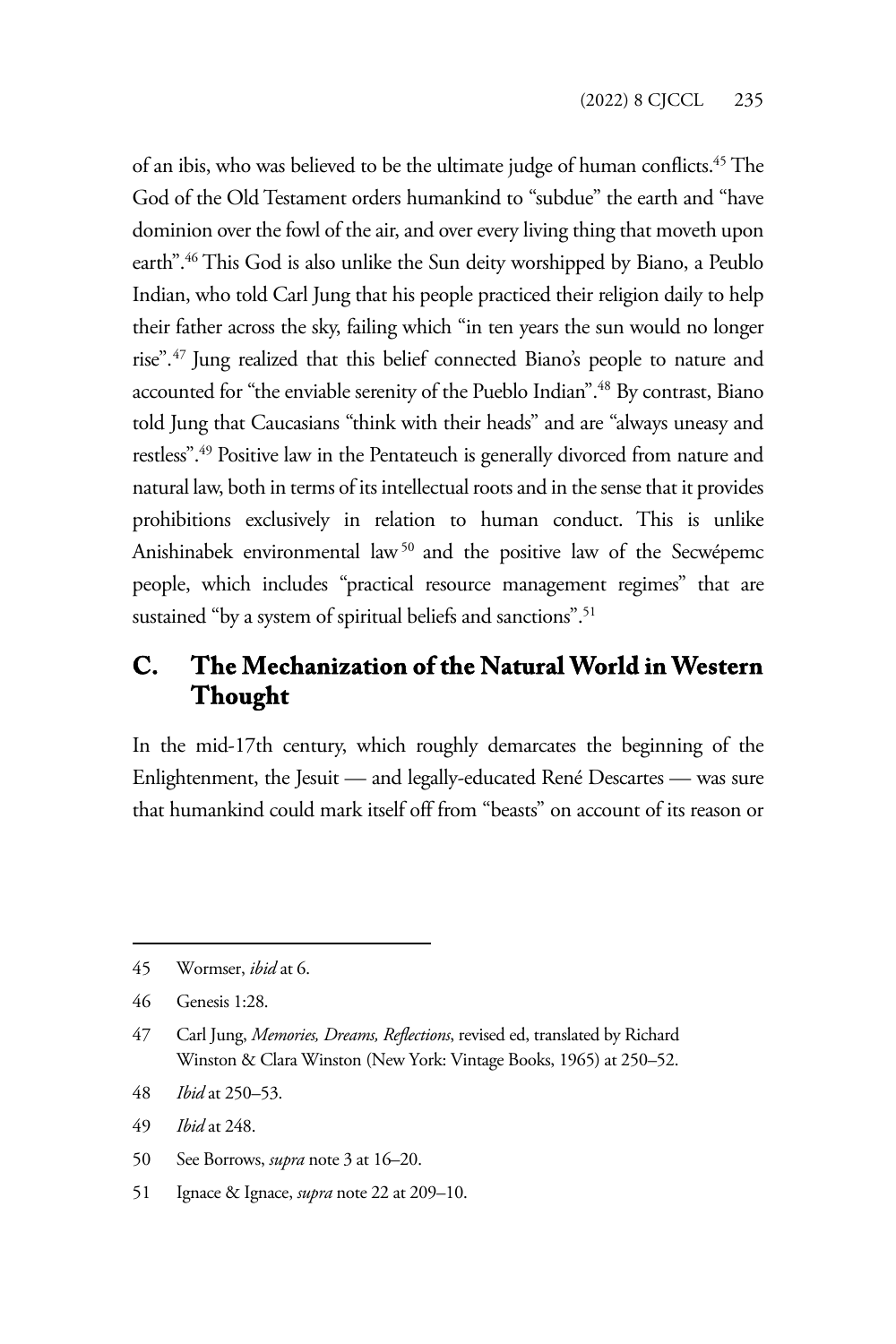"good sense".52 He disagreed with "the ancients, that animals speak, although we do not know their language" and was certain that animals had "no intelligence at all".<sup>53</sup> In his view, animals had "entirely different" souls than human beings had, and functioned more akin to clocks, "composed only of wheels and springs".<sup>54</sup> This mechanistic view of animal nature may be starkly contrasted to the animistic view held by the Gitksan, Wet'suwet'en and Musqueam peoples in British Columbia, and by the Anishinabek people in Ontario, in which animals are spirits that are capable of judgment, as discussed above. It is also in stark contrast to Jung's belief that "all warm-blooded animals" have "souls like ourselves" and share an "instinctive understanding" with humankind.55

Remarkably, Descartes understood that human beings suffered from "a number of disorders, both of mind and body", and he made it his life-long goal to attain a knowledge of medicine comprised of "all the remedies which nature has provided", to liberate humankind from such illnesses and disorders.<sup>56</sup> However, he had an ulterior motive for improving the mental and physical health of humankind, which was to enable humankind to become "as it were, the lords and masters of nature".57 This ulterior motive has been a guiding aspiration, if not fantasy, of scientific research to this day — it is also God's edict

53 *Ibid* at 81.

- 54 *Ibid*. See also *ibid* at 82.
- 55 Jung, *supra* note 47 at 67.

57 *Ibid* at 84–85.

<sup>52</sup> René Descartes, *Discourse on Method*, translated by Arthur Wollaston (Middlesex: Penguin Books, 1960) at 11–12, 37–38. This book was originally published in 1637.

<sup>56</sup> Descartes, *supra* note 52 at 85. Descartes maintained a holistic view of *human* nature in which "the hands of God" or "animal spirits" guide the movements of the human body, which he believed were "far better ordered [than animal organs], with a far more wonderful movement, than any machine that man can invent" (*ibid* at 79).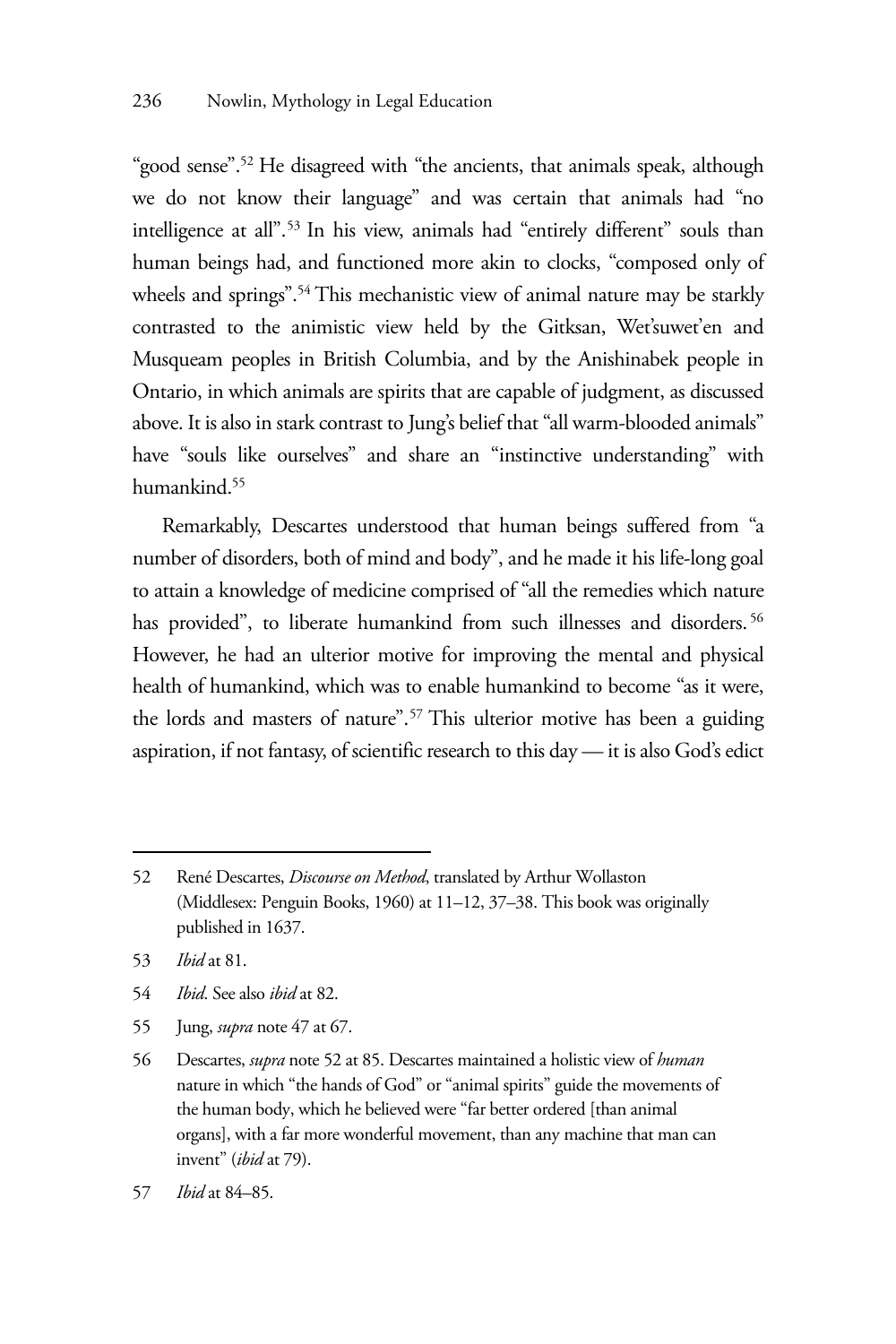in the Old Testament, as indicated above — but it is not necessarily conducive to mental health.

In the early decades of the 17th century, Puritans crossed the Atlantic Ocean to convert Indigenous peoples to Christianity<sup>58</sup> while Jesuit missionaries in New France endeavoured to convert non-literate Indigenous peoples such as the seminomadic "Algonkian" tribes to the Christian religion and to agriculture.<sup>59</sup> Some Indigenous peoples such as the Hurons were already "agricultural, maizegrowing Indians",60 but the Jesuits had limited success attempting to convert others to this way of life. As George Stanley remarks, some Indigenous peoples regarded the labour needed to clear and cultivate the land with "antipathy" and preferred "the lost joys and freedom of the chase".<sup>61</sup> Many generations later, Alexis de Tocqueville similarly observed that Indigenous peoples in America "found themselves obliged to live ignominiously by labor, like the whites. They took to agriculture and, without entirely forsaking their old habits or manners, sacrificed only as much as was necessary to their existence".<sup>62</sup> More poignantly, de Tocqueville observes:

[a]fter having led a life of agitation, beset with evils and dangers, but at the same time filled with proud emotions, [the Indian] is obliged to submit to a wearisome, obscure, and degraded state. To gain by hand and ignoble labor the bread that nourishes him is in his eyes the only result of which civilization can boast, and even this he is not always said to obtain.<sup>63</sup>

61 *Ibid* at 183.

62 Alexis de Tocqueville, *Democracy in America*, vol 1 (New York: Random House, 1945) at 358.

<sup>58</sup> See *e.g.* John M Barry, *Roger Williams and the Creation of the American Soul* (New York: Viking, 2012) at 157, and Nathaniel Philbrick, *Mayflower* (New York: Viking, 2006) at 191.

<sup>59</sup> George FG Stanley, "The First Indian 'Reserves' in Canada" (1950) 4:2 Revue d'histoire de l'Amérique française 178 at 178–79.

<sup>60</sup> *Ibid* at 192.

<sup>63</sup> *Ibid* at 360–61.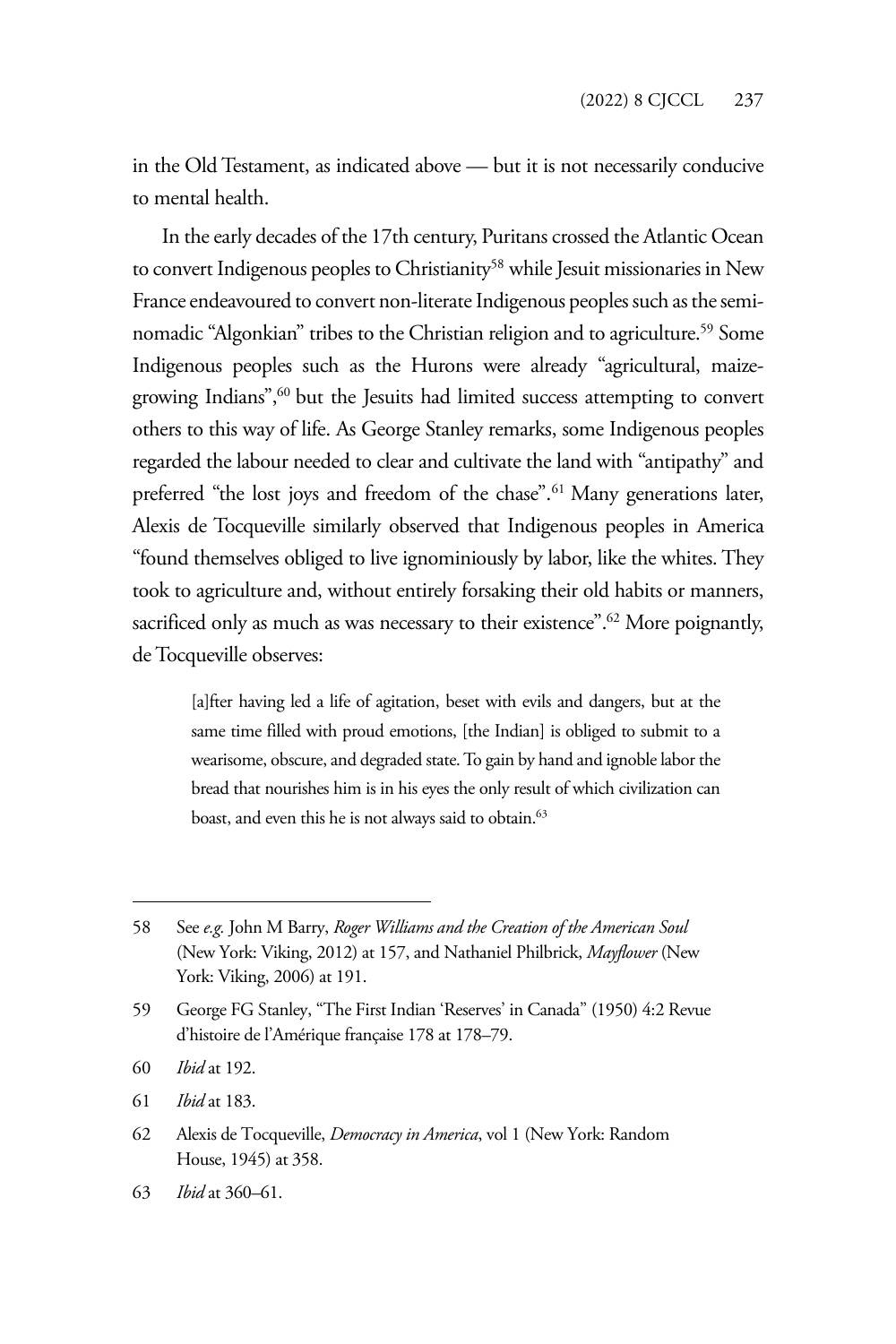Put more bluntly, Harari proposes that a "forager economy provided most people with more interesting lives than industry or agriculture do". He emphasizes that a painting from circa 1200 BC depicts an Egyptian farmer in a "hunched position" who, "like the ox" pulling his plough, "spent his life in hard labour oppressive to his body, his mind and his social relationships".<sup>64</sup> Lawyers who overwork in isolation through the weekends, slouched behind their desks in the sterile isolation of their law offices,<sup>65</sup> would do well to note that their agrarian ancestors not only *chose* to live as they did, but purposely marginalized the alternative and arguably more 'interesting' way of life of the forager and hunter and gatherer.

The intellectual conversion that the Jesuits sought to achieve, away from animistic, totemistic and paganistic beliefs, toward faith in a monotheistic Deity incarnated by Jesus of Nazareth, also involved a physical conversion away from an immediate relationship with nature, to a physically mediated, more sanitized and secure relationship with nature. Jung neatly contrasts these bi-polar worldviews when he observes that his mother's "Christian surface" could be contrasted with the "deep ground" in which she was rooted, a paganism that "connected [her] with animals, trees, mountains, meadows, and running water".<sup>66</sup> The Jesuits in New France wished to pull Indigenous peoples away from this type of raw embeddedness in and connectivity to nature, which was often a hard sell, though near the mid-17th century mark Father Druillettes evidently persuaded the Abenaki to "forsake their pagan manitous" in favour of Christian beliefs.67

 At this time, English immigrants to the Eastern shores of the 'New World' were toppling thick forests and exporting lumber back to England, Spain, and the West Indies. By 1675, "hundreds of sawmills" were already

<sup>64</sup> Harari, *supra* note 10 at 56, 106.

<sup>65</sup> See "Report from the 2019 Annual Conference", *supra* note 2 at 2. The Report notes "overwork" and "neglect of other areas of one's life and poor self-care" as problems associated with lawyers' poor mental health (*ibid*).

<sup>66</sup> Jung, *supra* note 47 at 90.

<sup>67</sup> Stanley, *supra* note 59 at 185–86.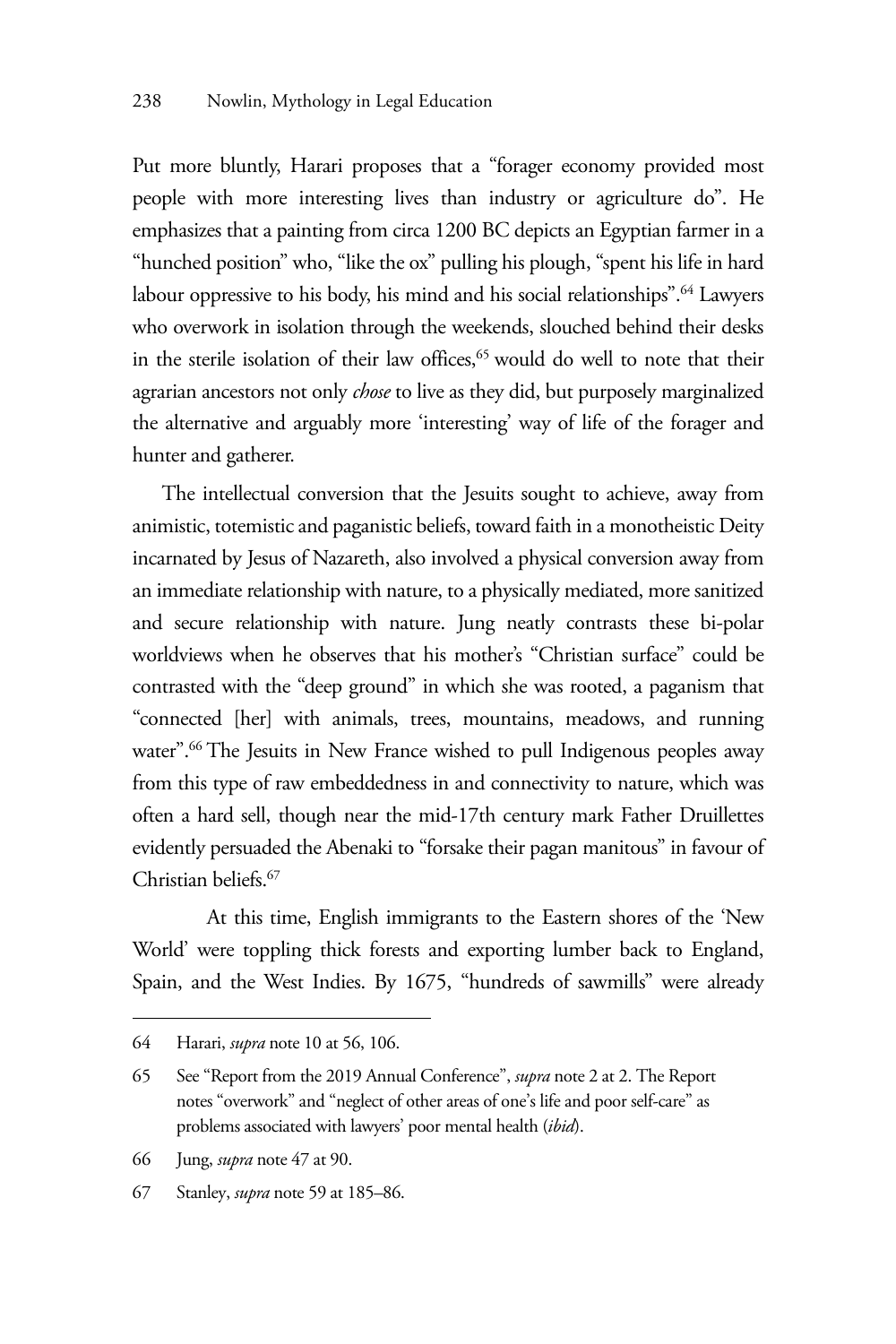operating in New England and Atlantic Canada. 68 John Locke had led Englishmen to believe that they could transform nature's raw elements, including land, into their own private property, by laboriously harnessing or mechanically cultivating resources into something socio-economically *productive or useful*. He wrote: "the grass my horse has bit, the turfs my servant has cut, and the ore I have dug in any place where I have a right to them in common with others, become my property without the assignation or consent of anybody".69 This logic is an historical precursor to what is known in Canadian Aboriginal rights litigation today as the development rationale or justification, which is discussed below.

When European adventurers finally reached what is now British Columbia both by inland routes and the Pacific Ocean, much of the planet's oceans "had already been explored and mapped" by seafarers such as James Cook.<sup>70</sup> Technological ingenuity had given European hunters, trappers and voyageurs significant control over nature's resources. The non-literate Indigenous peoples who were living in the region held animistic and totemic beliefs, but the Europeans who entered their hunting and fishing grounds regarded animals foremost as commercial goods and only secondarily as sources of their *own* survival. The Europeans destroyed nature's creatures and ecology without compunction. A "cruel" international sea otter trade along the North Pacific coast had almost run the species into extinction.71 Vaillant suggests the Haida people who participated in the "heady" and "destabilizing" trade had otherwise viewed the otter as a "spirit relation" and once the animal was nearly exterminated, "the Haida were reduced to selling carvings to passing sailors and

<sup>68</sup> Vaillaint, *supra* note 14 at 84.

<sup>69</sup> John Locke, "An Essay Concerning the True Original, Extent and End of Civil Government" in Saxe Commins & Robert N Linscott, eds, *Man and the State: The Political Philosophers* (New York: Random House, 1947) 57 at 73. Locke's essay was originally published in 1689. See also Barry, *supra* note 58 at 160.

<sup>70</sup> EJ Hobsbawm, *The Age of Revolution* (London: Cardinal, 1962) at 19. See also *Delgamuukw* (1991), *supra* note 28 at paras 140–41, 175–86.

<sup>71</sup> *Delgamuukw* (1991), *ibid* at paras 180, 690.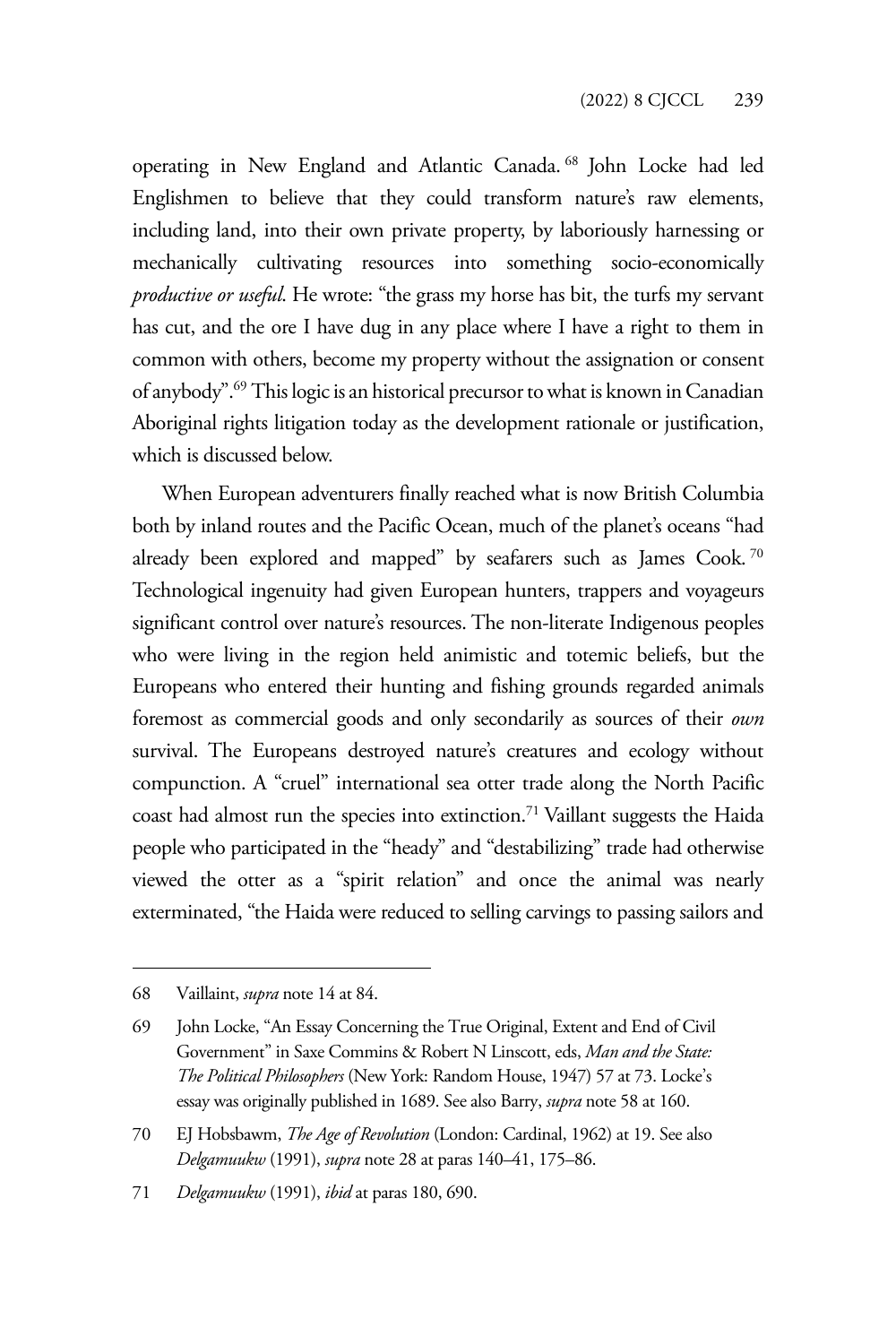trading potatoes with former enemies".<sup>72</sup> The idea that nature was "organic",<sup>73</sup> which is logically consistent with the animism of some of the Indigenous people whom the Europeans encountered, had no relevance to the predominantly mechanistic approach to nature that had become deeply inculcated in the Western mind. If there was any doubt about this, the Industrial Revolution firmly dispelled it.

#### **D. The Industrial Revolution**

In the 1780s, the English economy suddenly acquired an exponential productive capacity in the cotton and slave trade.74 The slaves were treated commercially like Descartes' clocklike animals, composed of "wheels and springs" with "entirely different" souls from humans.<sup>75</sup> The international cotton trade showed that "natural connections" among humankind had been severed in the service of "power accumulation and expansion".76 In 1800, England produced millions of tonnes of coal, an "astronomic" level that engendered the railway, and two decades later such systems were underway in Europe and the USA. 77 Multinational industrialization continued to sever any spiritual or mythic connection that existed between peoples and the cosmos, and the applicable law or lack thereof was complicit in this achievement. Hobsbawm writes:

both Britain and the world knew that the Industrial Revolution launched in these islands by and through the traders and entrepreneurs, whose only law was

- 74 Hobsbawm, *supra* note 70 at 43, 49–51, 53.
- 75 Descartes, *supra* note 52 at 81–82.
- 76 See Hannah Arendt, *The Origins of Totalitarianism* (New York: Harcourt, 1968) at 157.
- 77 Hobsbawm, *supra* note 70 at 60.

<sup>72</sup> Vaillant, *supra* note 14 at 91–92.

<sup>73</sup> Max Oelschlaeger, *The Idea of Wilderness: From Prehistory to the Age of Ecology*  (New Haven: Yale University Press, 1992) at 129.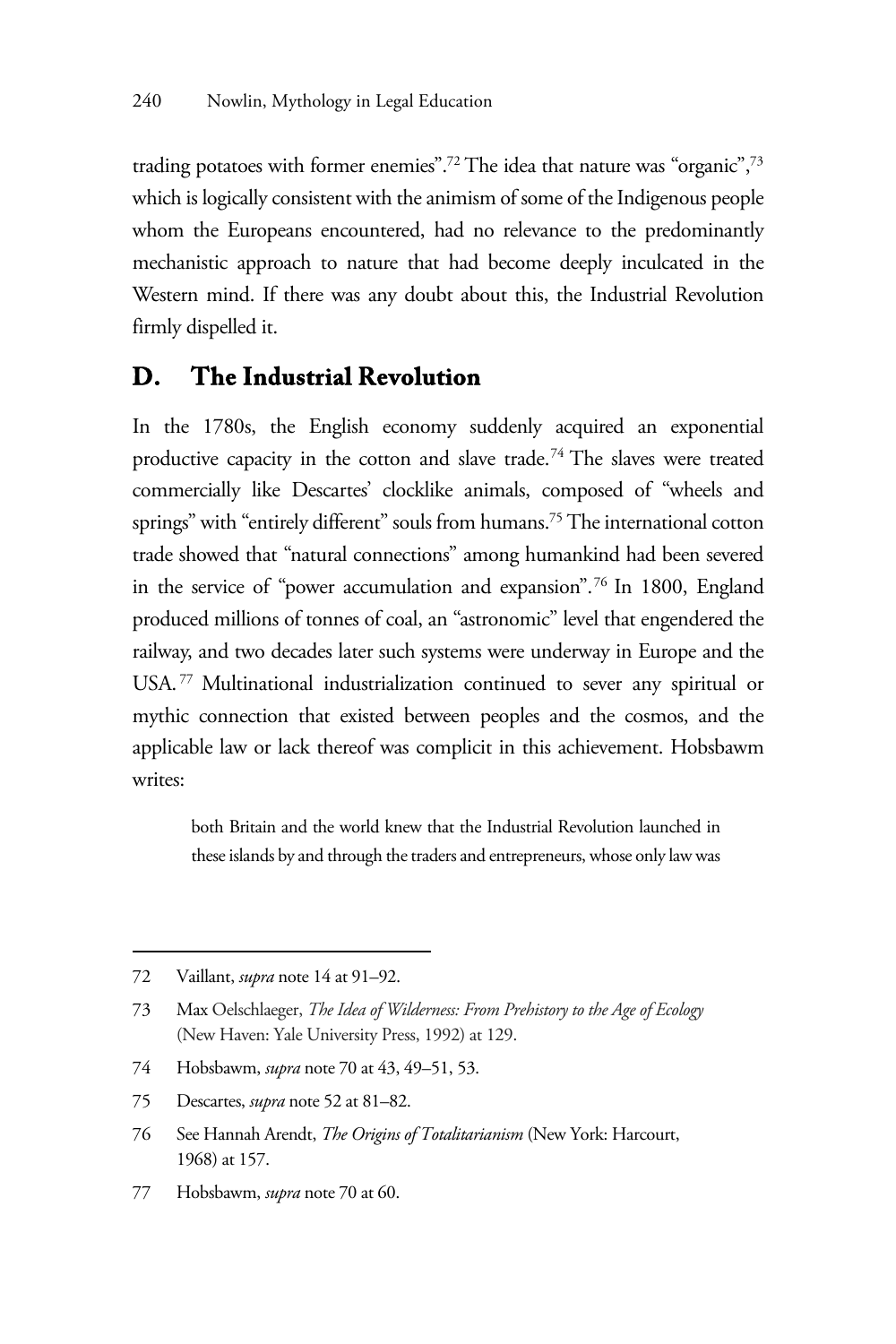to buy in the cheapest markets and sell without restriction in the dearest, was transforming the world. Nothing could stand in its way.78

On a much less visible scale — indeed, on a microscopic scale — scientific knowledge about gases and chemistry was further distancing humankind spiritually or emotionally from nature. The English chemist, Humphry Davy, wrote:

[t]he composition of the atmosphere and the properties of the gases, have been ascertained; the phenomena of electricity have been developed; the lightnings have been taken from the clouds; and, lastly, a new influence has been discovered, which has enabled man to produce from combinations of dead matter effects which were formally occasioned only by animal organs.<sup>79</sup>

Thus, scientific and technological capabilities of some European societies had led some Europeans to believe that Descartes' wish could be fulfilled — that they could control nature *and that it was not the other way around*. The hubris in this belief, which was sheer fantasy when Hesiod wrote the myth of Prometheus, had reached frightening dimensions when Mary Shelley wrote *Frankenstein* (subtitled *The Modern Prometheus*). Her well-known 1818 novel need not be summarized here, but Laura Crouch makes the astute observation that:

Mary Shelley replaced Davy's dream of the great parent, Science, providing community among her children, which would lead to great social change, with a vision of the isolated scientist. While working on his project, Frankenstein found he could not write to his family, even though he knew they would be worried by his silence. …

<sup>78</sup> *Ibid* at 68–69.

<sup>79</sup> Humphry Davy, "A Discourse Introductory to a Course of Lectures on Chemistry" in John Davy, ed, *The Collected Works of Sir Humphry Davy* (London: Smith, Elder, 1839) 307 at 321. See also Laura E Crouch, "Davy's 'A Discourse, Introductory to a Course of Lectures on Chemistry': A Possible Scientific Source of 'Frankenstein'" (1978) 27:1 Keats-Shelley Journal 35 at 39.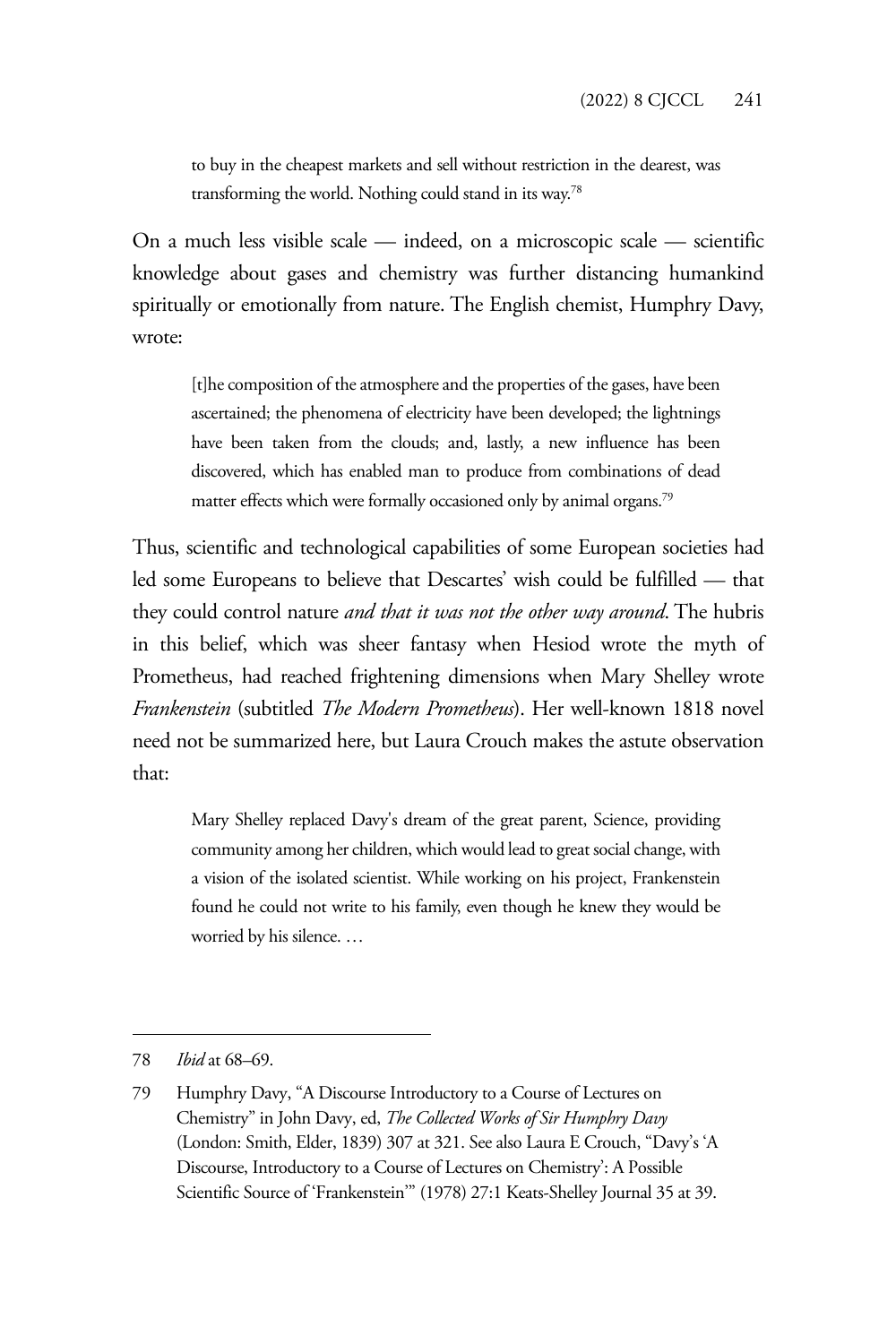Scientific study had not made Frankenstein a happy man, full of an insatiable curiosity and hopeful of improving the world. Rather, he soon became surfeited with his knowledge and lost his hope. His study led to his destruction.<sup>80</sup>

Lawyers will readily recognize the same isolationist or segregationist tendencies of their demanding schedules and the confidentiality of their files. They will also admit that the highly specialized knowledge that they apply in their law office research dens does not often lead to an emotionally rewarding result, as is discussed in Part IV of this article.

It is with *Frankenstein* in mind that American and British determination to expand their respective societies by industrializing the North American frontier in the early 19th century, at almost any cost, is best understood. In 1830, U.S. President Andrew Jackson publicly eschewed a conservationist mentality by proposing that a "good man" would prefer an "extensive Republic, studded with cities, towns, and prosperous farms, embellished with all the improvements which art can devise or industry execute", and "occupied by more than 12,000,000 happy people", to a country "covered with forests and ranged by a few thousand savages".<sup>81</sup> The English Crown north of the American border broadly shared this mentality. In 1830, Lieutenant Governor Sir John Colborne of Upper Canada enforced a "civilization" policy that financially coerced Indigenous peoples into a "sedentary, agricultural, European way of life".<sup>82</sup> Animism, paganism, and foraging were to be eliminated.

To recall, forests figured prominently in mythology since time immemorial. Even the dense forests that once covered what is "rural Europe" today were held

<sup>80</sup> Crouch, *ibid* at 43.

<sup>81</sup> Andrew Jackson, "President Jackson's Message to Congress 'On Indian Removal'" (6 December 1830), online (pdf): *National Park Service*  <www.nps.gov/museum/tmc/MANZ/handouts/Andrew\_Jackson\_Annual\_Me ssage.pdfwww.nps.gov/museum/tmc/MANZ/handouts/Andrew\_Jackson\_Ann ual\_Message.pdf>; also reproduced in Thomas King, *The Inconvenient Indian: A Curious Account of Native People in North America* (Toronto: Anchor Canada, 2013) at 87.

<sup>82</sup> *Restoule v Canada (Attorney General)*, 2018 ONSC 7701 at para 106 [*Restoule*].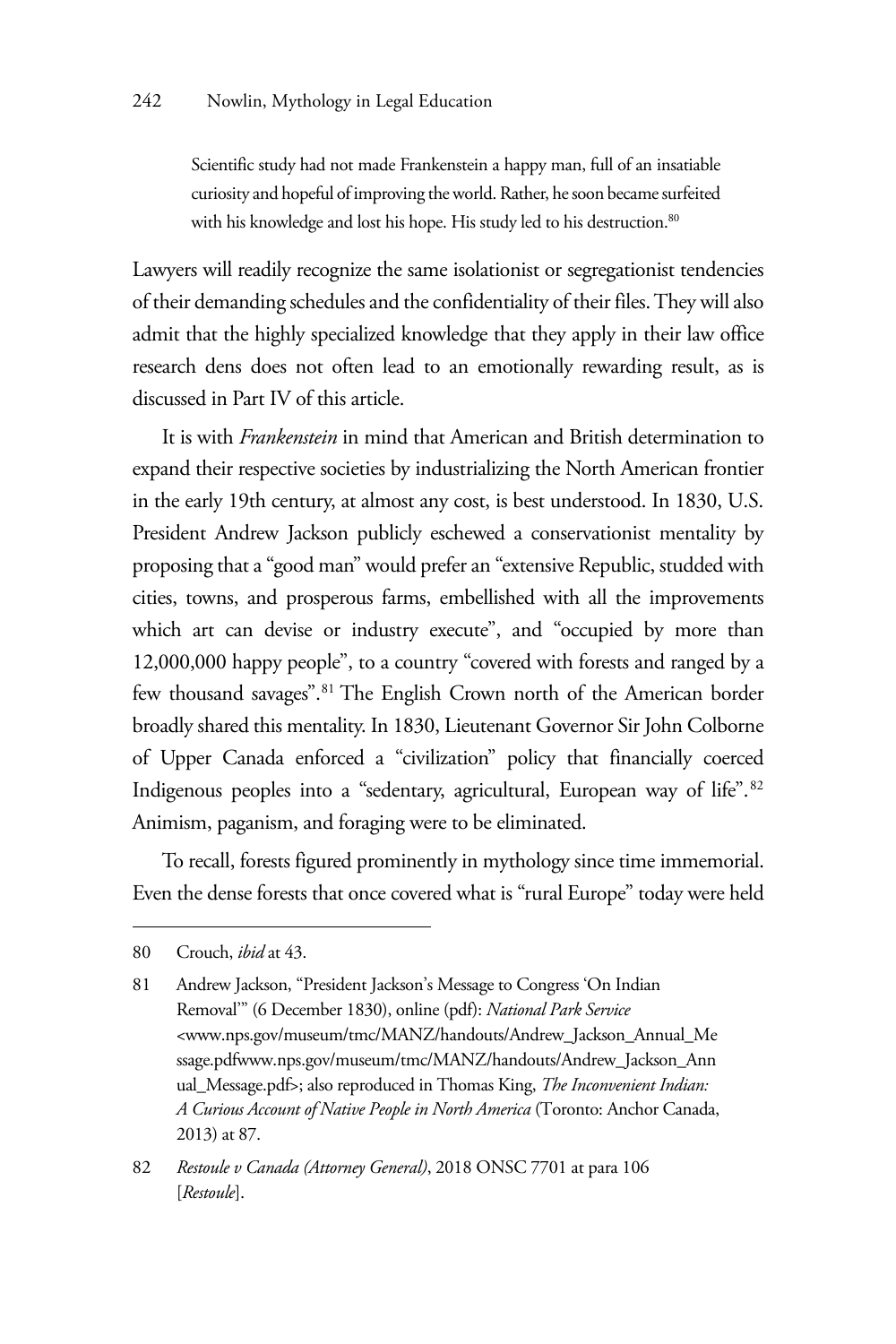to be "sacred" by the tribespeople who inhabited them.<sup>83</sup> Yet, to the Lockean mentality, they existed only to be destroyed. Upon approaching a settlement that he had started in Upper Canada on April 17, 1833, Thomas Need first felt "sorrow" at the sight of felled trees along a shoreline, but upon seeing a waterfall and lake beyond the clearing, he shared the "exultant feelings of the choppers, as one after another the noblest among these ancient lords of the soil groaned under the stroke of the axe, trembled for a few seconds, and fell".<sup>84</sup> Need alluded to the mythic significance of the trees as 'ancient lords of the soil', not dissimilarly from the belief of Indigenous peoples of Australia and Africa that their ancestral trees were "superior" to themselves,<sup>85</sup> but Need's self-interest in building a settlement sufficed to topple the forest in an act of mythic regicide.

Mining was another pressing concern of European socio-industrial expansionists. In 1845, the Government of the Province of Canada issued licences to mining companies in territories that the Anishinaabe peoples claimed as their own, without first securing a treaty with the Anishinaabe people. In 1846, Chief Shingwaukonse felt the need to write to an English Governor General, "I see Men with large hammers coming to break open my treasures to make themselves rich  $&$  I want to stay and watch them and get my share".<sup>86</sup> He saw no choice. He complained in 1848, that the miners had mined "without consultation, had burned the forest and driven the game away, and had forbade the Indians to cut timber on certain tracts".<sup>87</sup> Thus, as Jung elegantly observes, what Europeans call "colonization, missions to the heathens, spread of

- 85 See Reik, *supra* note 9 at 144.
- 86 See *Restoule*, *supra* note 82 at para 126.
- 87 *Ibid* at para 129. This is the court's paraphrase of Chief Shingwaukonse's position.

<sup>83</sup> Hobsbawm, *supra* note 70 at 85.

<sup>84</sup> Thomas Need, *Six Years in the Bush: Or, Extracts from the Journal of a Settler in Upper Canada, 1832-38* (London: Simpkin, Marshall & Co, 1838) at 56–57. For Vaillaint, "North American immigrants" such as Need "were a restive people" who "cut the forest the way they breathed the air—as if it were free and infinite": Vaillant, *supra* note 14 at 89.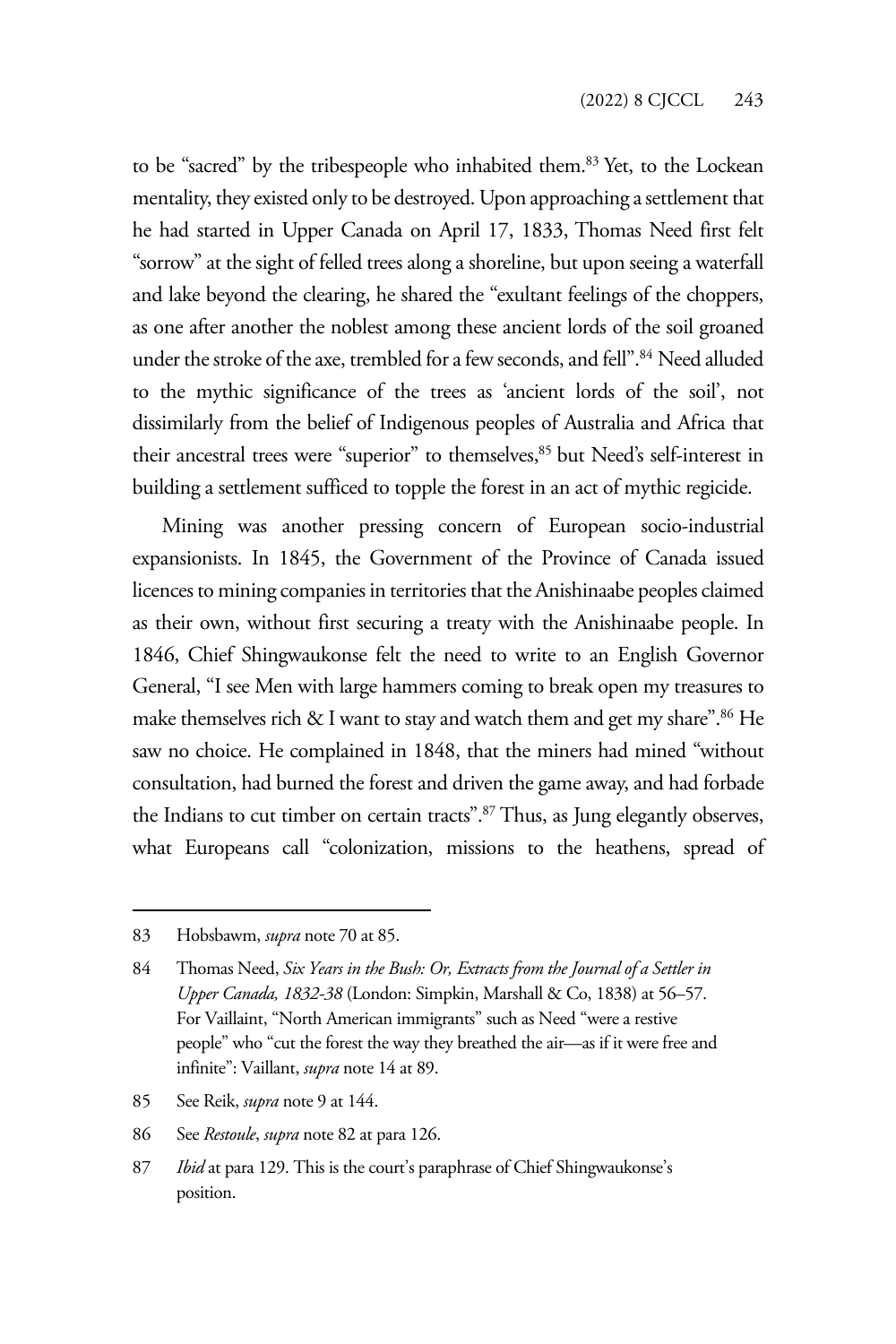civilization, etc., has another face — the face of a bird of prey seeking with cruel intentness for distant quarry — a face worthy of a race of pirates and highwaymen". 88 Hobsbawm observes that British "government policy was firmly committed to the supremacy of business" and to this extent was prepared to topple the "gods and kings of the past",<sup>89</sup> including the "ancient lords of the soil".90 Vaillant observes that "[t]he European settlers of North America *mastered their environment* as no one had before … logging the continent faster than anyone else in history".<sup>91</sup> The concept of "forest conservation" was "anathema" in British Columbia and by the 1880s the "problem of the day" was how to turn the region's "infinity of trees, and the land on which they stood, into something *productive*".92

### **E. The 20th Century Mechanization of Work**

At the outset of the 20th century, productivity in manufacturing was so highly prioritized by state and corporate interest alike that many citizens found themselves economically bound to machines for several hours a day to make their living. European peasants migrated "into the towns and factories where their muscles were increasingly needed" in the mid-19th century,<sup>93</sup> and a similar domestic migration occurred later in America. Theodore Dreiser conveyed how the "single mechanical movement" of a shoe-leather hole-punching machine that Carrie Meeber operated for one morning in Chicago had become "absolutely nauseating". 94 Henry Ford was soon producing automobiles by assembly line. A lathe operator at his plant described his experience as "a form

- 90 Need, *supra* note 84 at 57.
- 91 Vaillant, *supra* note 14 at 87 [emphasis added].
- 92 *Ibid* at 93.
- 93 Hobsbawm, *supra* note 70 at 187.
- 94 Theodor Dreiser, *Sister Carrie* (New York: Penguin Classics, 1981) at 39. Dreiser's book was originally published in 1900. See also Harari, *supra* note 10 at 56.

<sup>88</sup> Jung, *supra* note 47 at 248.

<sup>89</sup> Hobsbawm, *supra* note 70 at 68–69.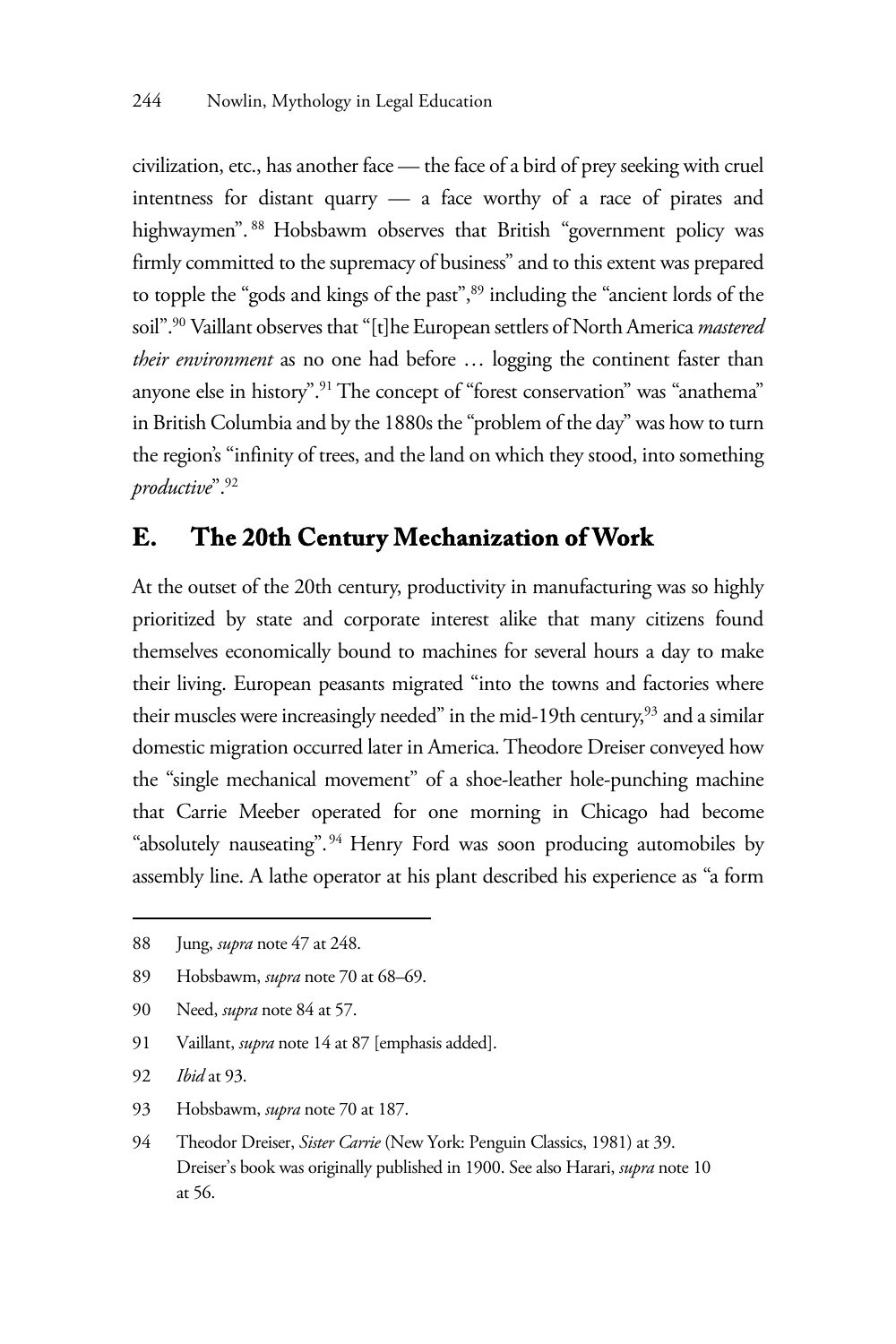of hell on earth that turned human beings into driven robots".95 In 1920, the Czech playwright, Karel Čapek, fictively likened the new mechanical working class to robots, arguably ushering in the very first public use of the word "robot".<sup>96</sup> In his play, a female visitor to a robot factory urges the Head of the Physiological and Experimental Department to modify the latest models of robots with a chemical so that they "acquire souls, launch a revolution, destroy and recreate mankind".97 In *This Side of Paradise*, Eleanor Savage tells Amory Blaine, "the only thing that separates horses and clocks from us" is that human beings "can't go tump-tump-tump without going crazy".<sup>98</sup> Such writers as Dreiser, Fitzgerald and Čapek elegantly depicted the soul-destroying effect of the increasing mechanization of the wider economy.

## **F. The Mid-20th Century Tragedy of the Commons**

By the mid-20th century mark, the landscape and waterways of America had become so polluted from industrialization and concomitant human population growth, that human beings could no longer enjoy the same degree of access to clean air and water that their forefathers took for granted. John Kenneth Galbraith largely blamed the post-WWII political-economic prioritization of goods produced for private consumption over public services for this predicament, suggesting that a demand for "a nontoxic supply of air" should not

<sup>95</sup> Charles Madison, "My Seven Years of Automotive Servitude" (1980) 19(4) Michigan Quarterly Review 445 at 454.

<sup>96</sup> Karel Čapek, *R.U.R. (Rossum's Universal Robots)* (Mineola: Dover Publications, 2001). Karel's brother Josef is credited with coining the word "robot", to connote serfdom or drudgery: Dan Halpern, "Robots and Hopes", Book Review of *Cross Roads* by Karel Čapek, translated by Norma Comrada and *Karel Čapek — Life and Work* by Ivan Klíma, translated by Norma Comrada (11 November 2002) *The New Republic* at 35–36.

<sup>97</sup> Robert Pynsent, "Tolerance and the Karel Čapek Myth" (2000) 78:2 The Slavonic and East European Review 331 at 348.

<sup>98</sup> F Scott Fitzgerald, *This Side of Paradise* (New York: Dover Publications, 1996) at 177.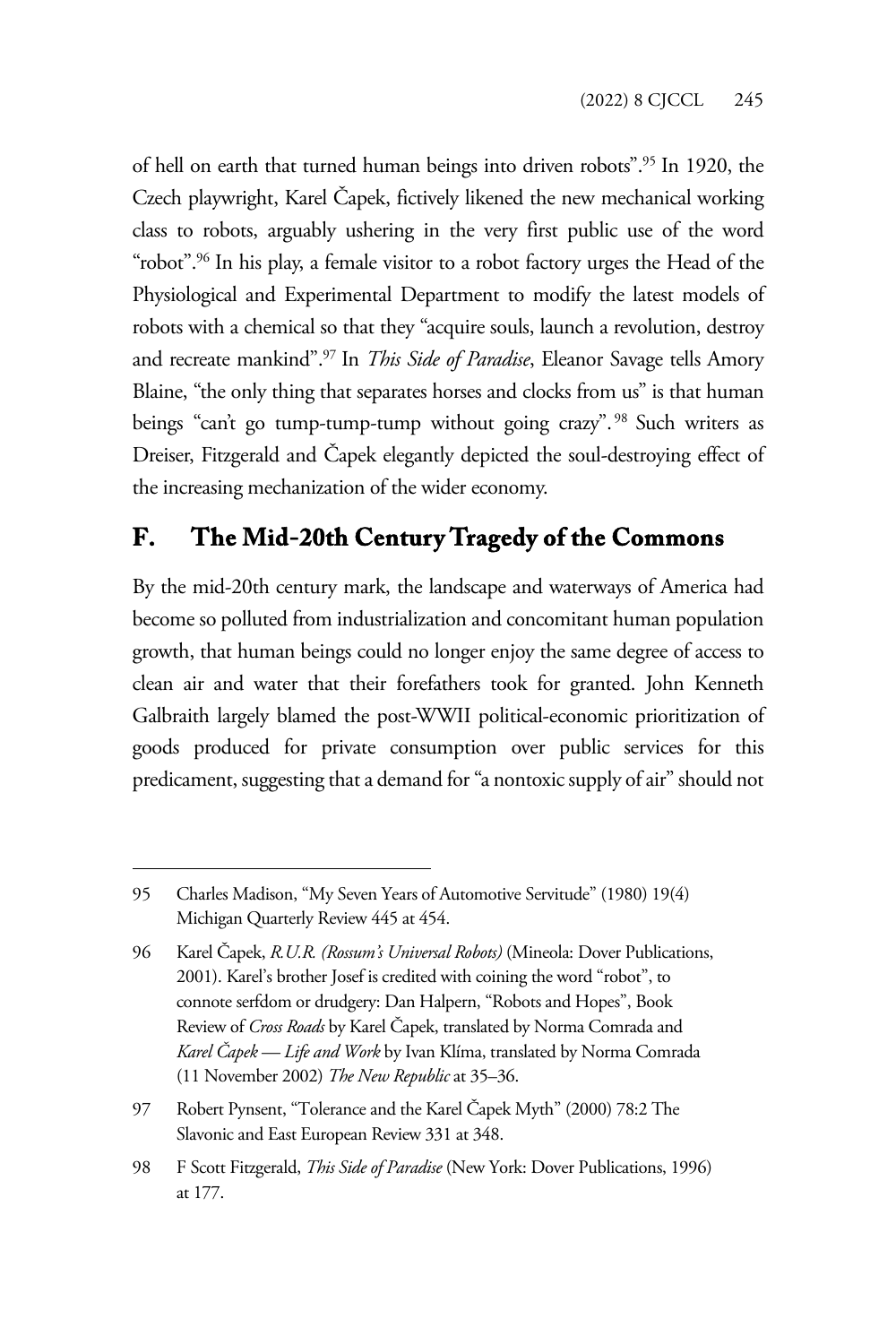involve a "revolutionary dalliance with socialism". 99 The problem was not insignificant. It broached "social unhealth".100 Soon, human connections to nature would be severed in irreversible ways. As Hannah Arendt observed, "no remedy can be found to undo what has been done".<sup>101</sup>

Ten years later, Garrett Hardin observed that "the law, always behind the times," had not managed to prevent American citizens and businesses from routinely polluting and ruining one another's common waterways and lands.<sup>102</sup> Lax environmental laws had allowed private property owners to pollute waterways, land and air spaces to the point where large numbers of people (including the property owners themselves) no longer enjoyed liberal access to clean water, soil and air. Too many people had consciously acted on the logic that their personal contributions to environmental waste or degradation could not adversely affect everyone, including themselves, or they acted upon the gambler's mentality that Shelley depicted in *Frankenstein*, being that the rewards of manipulating nature might well be worth the risks. People erroneously assume that they are disconnected from nature when they waste and ruin natural resources, and in turn pollute the natural environment, as if such behaviour could *never* have naturalistic implications *for themselves*.

The horrors of this mechanistic view of nature are being increasingly felt in this century. On September 11, 2020, the Governor of California stood amidst the smoke-filled and charred ruins of Butte County and desperately impressed

100 *Ibid* at 251.

<sup>99</sup> John K Galbraith, *The Affluent Society* (Boston: Houghton Mifflin, 1958) at 252.

<sup>101</sup> See Hannah Arendt, *The Human Condition* (Chicago: University of Chicago Press, 1958) at 238. Similarly, Harari observes that the Agricultural Revolution wrought such influential socio-economic changes to previous modes of life that there was "no going back": see Harari, *supra* note 10 at 98–99, 110.

<sup>102</sup> Hardin, *supra* note 25 at 1245. See also Joseph L Sax, "Takings, Private Property and Public Rights" (1971) 81:2 The Yale Law Journal 149 at 150 ("[t]he abandon with which private resource users have been permitted to degrade our [American] natural resources may be attributable in large measure to our limited conception of property rights" (at 155)).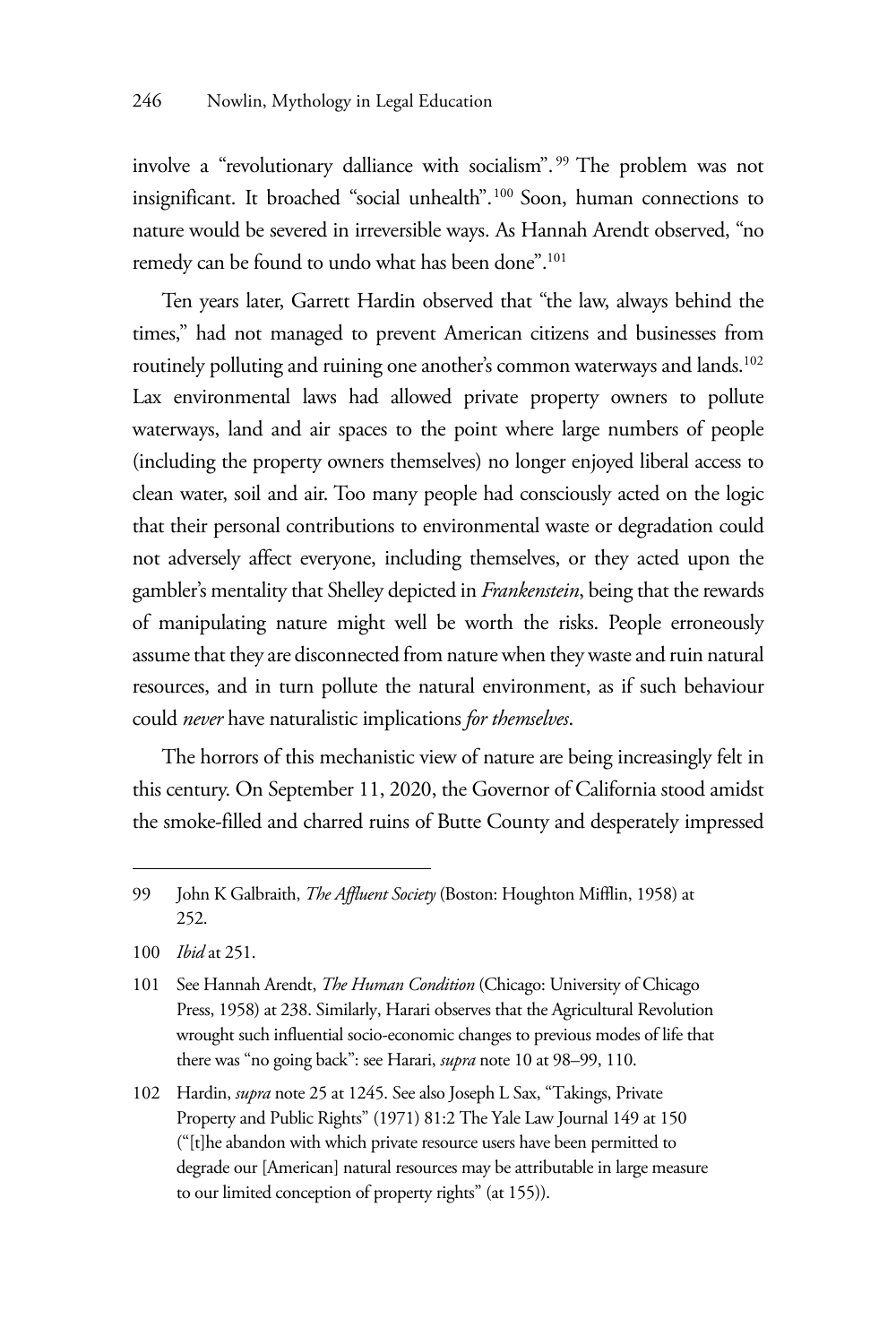upon his attentive public that "the extreme droughts, the extreme atmospheric rivers,  $[and]$  the extreme heat" afflicting the state $103$  was a sure indication that Mother Nature "bats last and bats one thousand".104 Governor Gavin Newsom was expressing *humility* before "the powers in nature", consistent with the Aboriginal perspective in which humankind is vulnerable, not powerful, in relation to nature.105 Mother Nature made herself *felt* in California, just as she did in British Columbia on July 29, 2021, when the small town of Lytton experienced the hottest day in Canada's recorded history, just shy of 50 degrees Celsius,106 and burned down the next day.107 So many human beings have failed to act as if their behaviour was interconnected to and dependent upon nature that the consequences of industrialization are now being painfully felt. Is it not high time, therefore, to second-guess what Galbraith sarcastically called "the American genius"?108

#### **G. Conservation vs Development**

Arguably, nearly every step taken in Canada's pre and post-confederation political-legal history has involved concerted ruination of the natural ecology and greater emotional alienation or spiritual separation of people, Indigenous and non-Indigenous alike, from their natural surroundings.<sup>109</sup> Of course, some

- 105 See Ignace & Ignace, *supra* note 22 at 205.
- 106 "Canada Weather: Dozens Dead as Heatwave Shatters Records" (30 June 2021) *BBC News*.
- 107 Vjosa Isai, "Heat Wave Spread Fire That 'Erased' Canadian Town" (12 July 2021) *The New York Times*.
- 108 Galbraith, *supra* note 99 at 253.
- 109 See Borrows, *supra* note 3 at 31. In *Mikisew Cree First Nation v Canada (Minister of Heritage)*, 2005 SCC 69 at para 24, the Supreme Court of Canada observed that "[t]he post-Confederation numbered treaties were designed to open up the Canadian west and northwest to settlement and development".

<sup>103</sup> Don Thompson, "'The Debate is Over': Amid Wildfires, California Governor Calls for Climate Change" (11 September 2020) *Global News*.

<sup>104</sup> Don Thompson, "Amid Ashes, California Governor Fires Away on Climate Change" (11 September 2020) *The Washington Post*.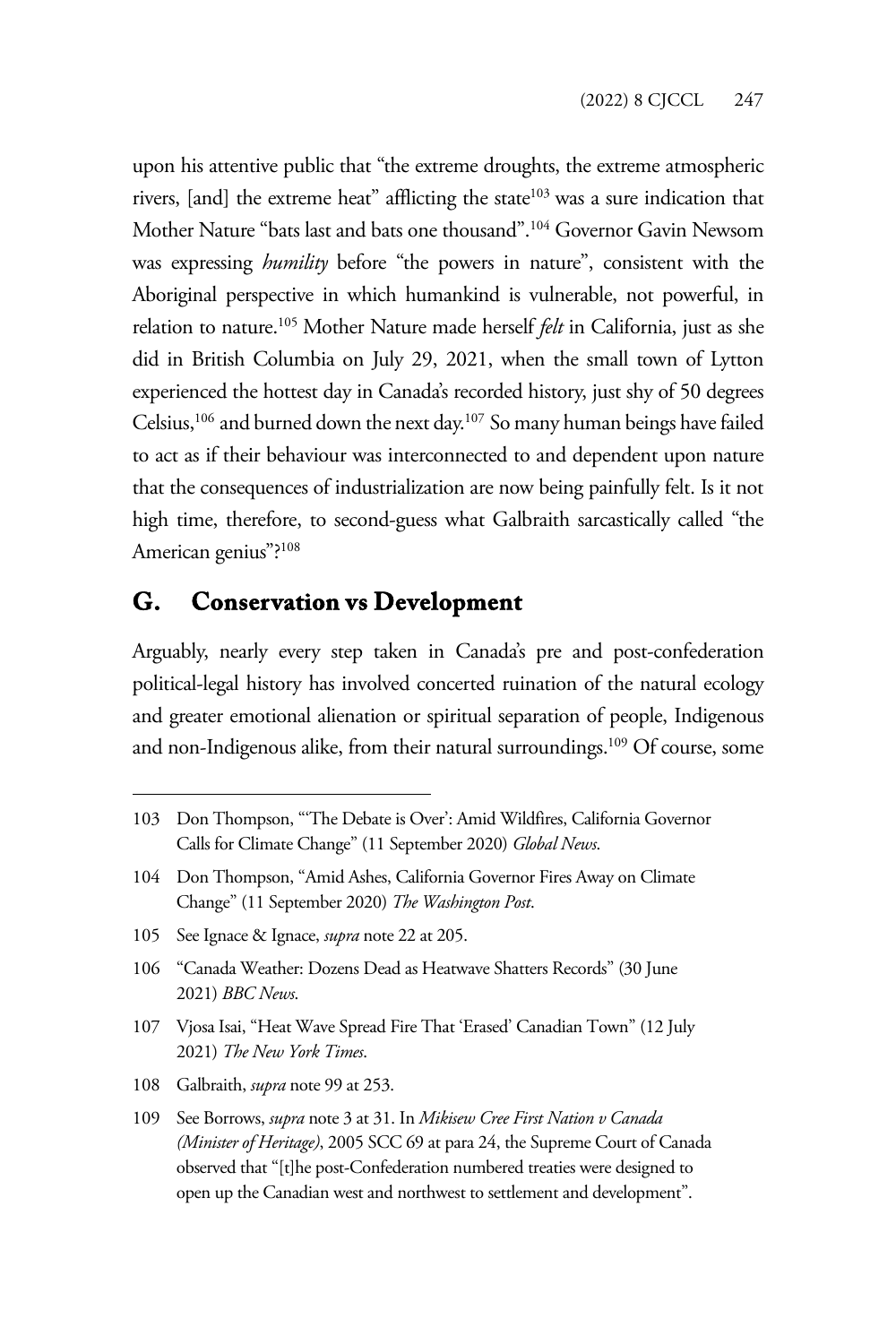Indigenous peoples themselves have at times been "implicated in serious environmental destruction".110 Even so, the unwavering and inchoate project of non-Indigenous population growth and industrialization, which continues unabated today, has reached such a troublesome point that some Indigenous leaders see no realistic choice but to become partners with the Eurocentric beast that devoured their cultures.<sup>111</sup>

Despite overwhelming evidence that industrial development, human population growth and economic or commercial growth — *not environmental conservation* — have been the top priorities of duly elected federal and provincial governments for over a century, Chief Justice Antonio Lamer observed in 1996 that conservation is of "overwhelming importance to Canadian society as a whole".<sup>112</sup> This proposition, which defies credulity, was intended to install a principled constraint on the exercise of Aboriginal fishing rights. A year later, Chief Justice Lamer declared that "the development of agriculture, forestry, mining, and hydroelectric power, the general economic development of the interior of British Columbia" and even "the settlement of foreign populations to support those aims" could also justifiably restrict Aboriginal title.<sup>113</sup> This prodevelopment rationale permits federal and provincial governments to restrict the exercise of Aboriginal rights and title if they can justify doing so on the basis of the greater socio-economic interests served by industrialization and non-Indigenous population growth. Jim Reynolds dates such logic broadly back to the 16th century, to Thomas More's *Utopia* (1516), and later to Emerich de Vattel's *The Law of Nations* (1758).<sup>114</sup> In Canadian law, then, industrial-scale

<sup>110</sup> Borrows, *ibid* at 33.

<sup>111</sup> See Christopher Nowlin, "Indigenous Capitalism and Resource Development in an Age of Climate Change: A Timely Dance with the Devil?" (2020) 17:1 McGill Journal of Sustainable Development Law 71 at 91.

<sup>112</sup> *R v Gladstone*, [1996] 2 SCR 723, [1996] 9 WWR 149 at para 74.

<sup>113</sup> *Delgamuukw v British Columbia*, [1997] 3 SCR 1010, 66 BCLR (3d) 285 at para 165. La Forest J agreed (*ibid* at para 202) [*Delgamuukw* (1997)].

<sup>114</sup> James Reynolds, *Aboriginal Peoples and the Law: A Critical Introduction* (Vancouver: Purich Books, 2018) at 8–9.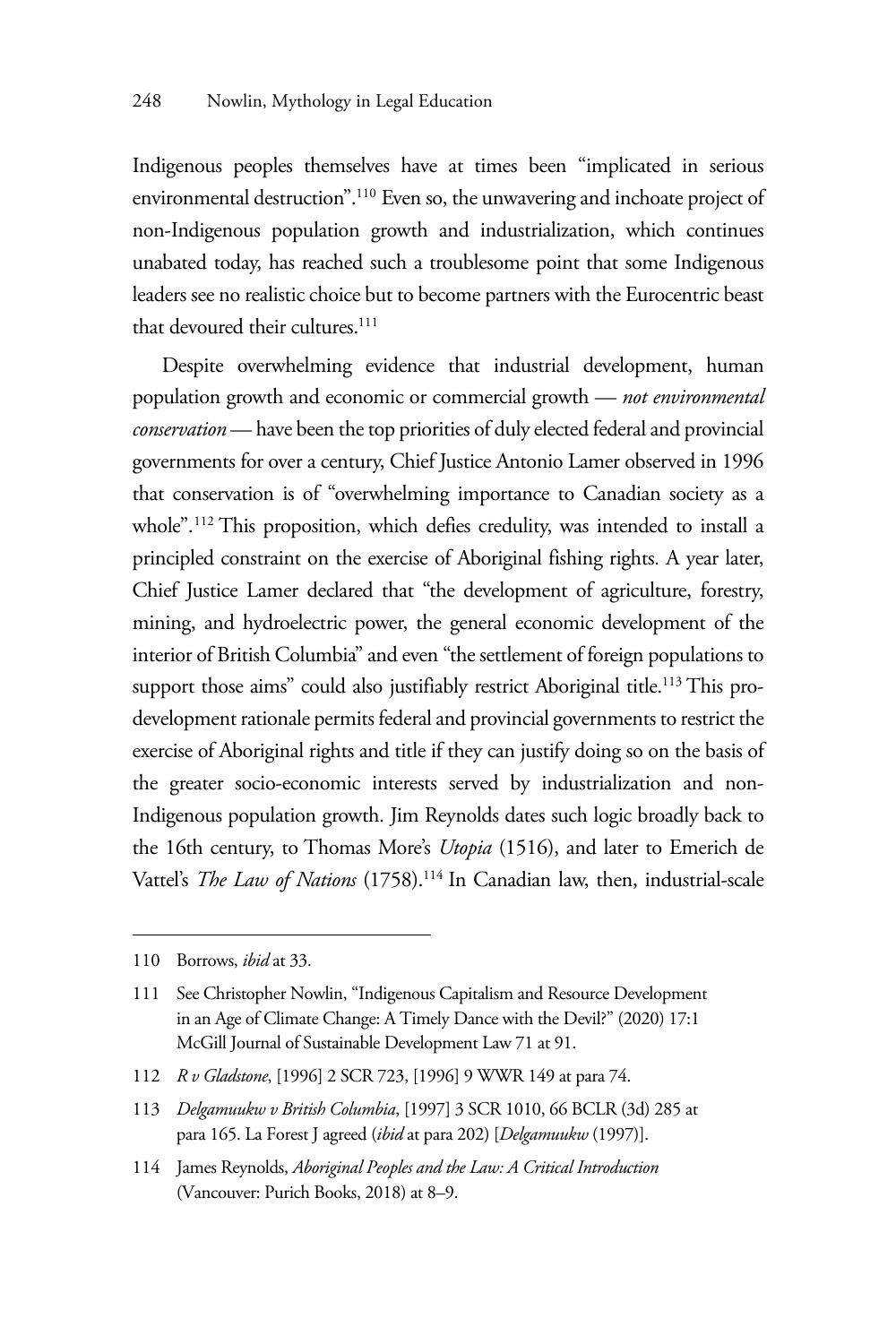natural resource development *and* ecological conservation can override or restrict Aboriginal rights, even though pre and post-federation law in Canada has largely prioritized industrial development over conservation.

## **H. Canada's Rule of Law Lacks an Aboriginal Perspective**

Indigenous people who attempt to resist the tide of non-Indigenous industrial development by means considered illegal according to Canadian law quickly learn that the Canadian legal system has little patience for the Aboriginal perspective, despite lip service to the contrary. In 2001, Beverly and Nicole Manuel participated in a blockade on one side of a public highway near Kamloops, British Columbia, protesting the establishment of the Sun Peaks ski resort. In defence of their actions, the Manuels, who are both members of the Secwépemc (Shuswap) Nation, claimed that they had a duty to protect the lands that the Creator had bestowed upon their people.<sup>115</sup> They were concerned that commercial developments were imperilling "the land, and the plants and animals inhabiting the region".116 Their Nation claimed ownership of the lands through which the Sun Peaks Road traversed, but the federal government had rejected their land claim in 1996 and Nicole Manuel knew this.<sup>117</sup> She also knew that her Nation's land claim remained "unadjudicated and unconfirmed in law (taking into account all of Canadian law, including the aboriginal perspective, aboriginal legal systems, and Canadian common law and criminal law)", and that it "conflicted with established common law property rights".<sup>118</sup> She also knew that no negotiating or judicial process of "reconciling" her Nation's "beliefs in their title to the land with the assertion of Crown

- 117 *Ibid* at paras 27, 33.
- 118 *Ibid* at para 58.

<sup>115</sup> *R v Manuel*, 2008 BCCA 143 at paras 2, 9 [*Manuel* (2008)].

<sup>116</sup> *Ibid* at para 2.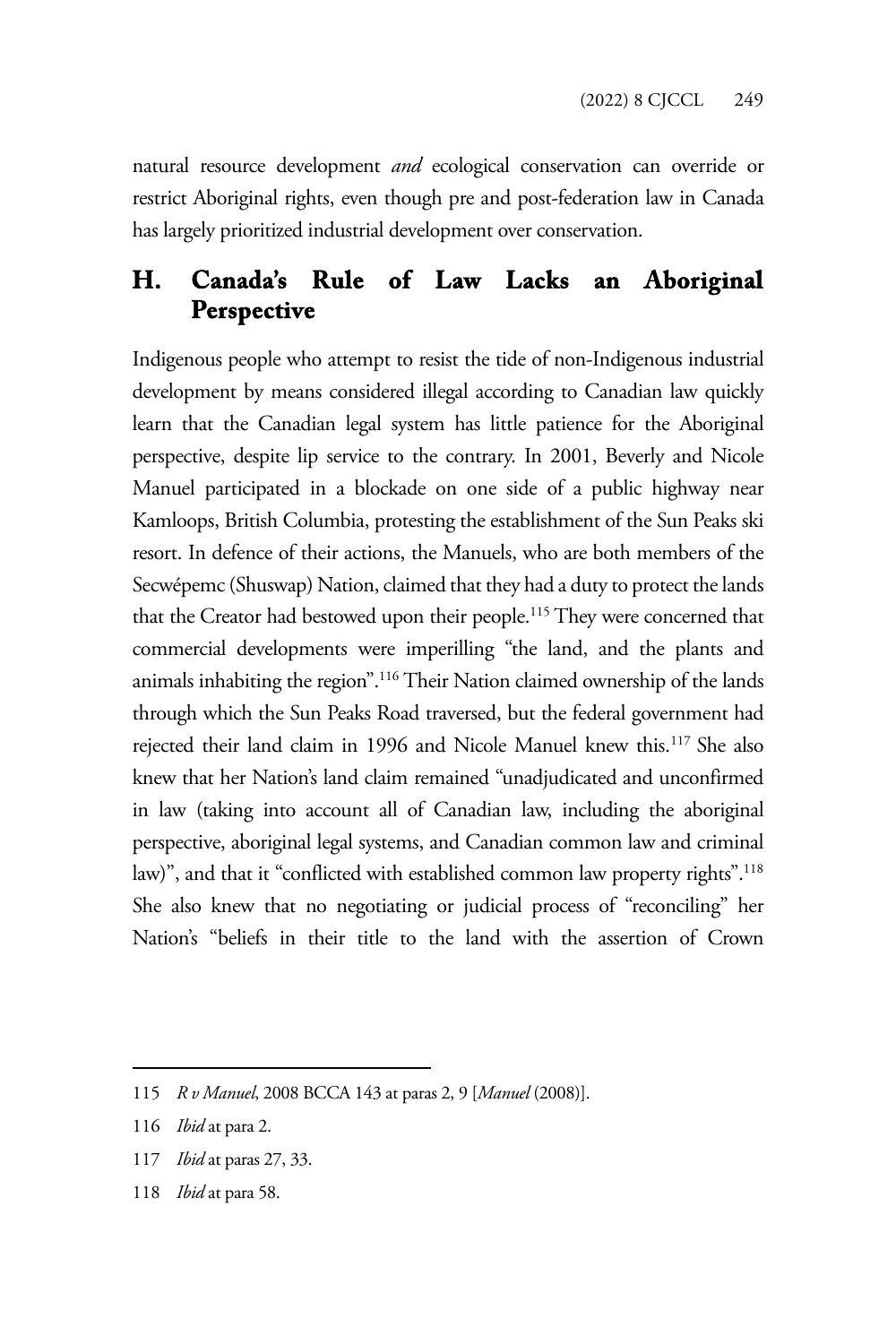sovereignty" was underway or complete when she and her mother blocked the Sun Peaks Road. 119

Even so, the Manuels were entitled to be honestly mistaken about property ownership and, by implication, they were entitled to believe honestly that the government's rejection of their land claim in 1996 was not legally authoritative or binding on the land title issue. The trial judge had rejected their colour of right defence on the basis that it was moralistic, not legalistic, even though the Manuels believed that they owned the land in question and relied partly on legal documents dating back to 1862 to ground their belief.<sup>120</sup> As Justice Levine described their position:

they honestly believed that, *in accordance with aboriginal law*, they had a legal right to block Sun Peaks Road. Nicole Manuel testified that her understanding of the laws of her people, which she described as "natural laws" and the "laws of the Creator", imposed a duty on her and her people to take care of and preserve the land.<sup>121</sup>

The BC Court of Appeal agreed that the Manuels' beliefs "in their people's title to the land and the law of the Creator" are beliefs about their "legal rights" and that their "aboriginal perspective", which is "at the root of aboriginal law", is "part of Canadian law".122 However, the court considered this fact irrelevant to the central issue of whether the Manuels *honestly* held their beliefs.

The court concluded for various reasons that the Manuels did not honestly believe that they were entitled to block the road. Most significantly, the court emphasized that the Manuels were familiar with *Delgamuukw* and would have understood, therefore, that "the attendant uncertainties and the processes for reconciliation" encouraged therein did not include "self-help" remedies such as

<sup>119</sup> *Ibid* at para 60.

<sup>120</sup> See *ibid* at paras 24–28, 30, 36, 52. And see *R v Manuel*, 2007 BCCA 178 at para 4 [*Manuel* (2007)].

<sup>121</sup> *Manuel* (2007), *ibid* at para 3 [emphasis added].

<sup>122</sup> *Manuel* (2008), *supra* note 115 at para 53. See also *Manuel* (2007), *ibid* at paras 9, 12–3.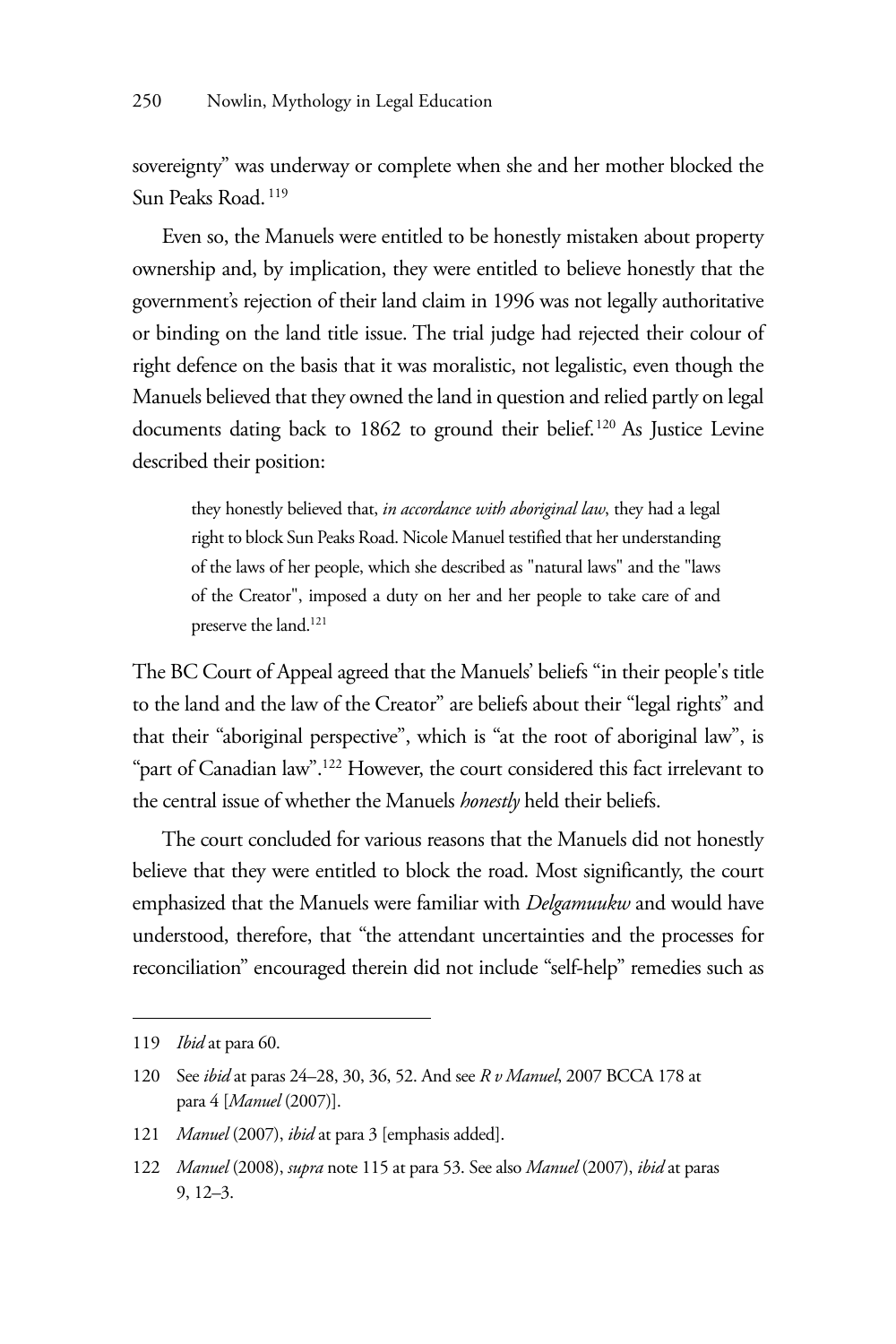blocking a road.123 Of course, *Delgamuukw* is *Canadian* common law, not Aboriginal law, and nowhere suggests or implies that Indigenous people must first attempt to engage the government in negotiations before they can sincerely maintain a belief that they own a particular tract of land or territory.<sup>124</sup> The Court of Appeal in the Manuels' case expressly dismissed the insinuation that lower courts had applied "one system of law over another", 125 meaning Canadian law over Aboriginal law — Canadian law that preferred industrial development over Aboriginal law that preferred stewardship — *but this is precisely what had occurred*.

According to the court, "Canadian law" includes "aboriginal, common, and criminal law",126 but in fact Canadian law mostly *excludes* Aboriginal law from its ambit, 127 with exceptions made for Indigenous adoption and marriage customs, and for sentencing, as is discussed below. Ultimately, the court reasoned that the Manuels' self-help behaviour *undermined* "the rule of law",<sup>128</sup> even though the very same logic could be applied to the Crown's acquisition of the land in dispute — that the Crown had *helped itself* to the land in violation of the rule of law. This latter proposition was implicit in the Manuels' defence. The court sent a clear message to Indigenous peoples that their spiritually based sense of obligation to protect the land is not relevant to Canada's Rule of Law if

- 125 *Manuel* (2008), *ibid* at para 58.
- 126 *Ibid* at para 62.

128 *Manuel* (2008), *supra* note 115 at para 62.

<sup>123</sup> *Manuel* (2008), *ibid* at para 62. So, the court concluded that there was no reasonable doubt that the Manuels acted without colour of right (*ibid* at paras 58, 63).

<sup>124</sup> The court partly found the Manuels' belief insincere because they knew that their Nation had not yet attempted reconciliation as encouraged by *Delgamuukw*: *ibid* at para 60. See *Delgamuukw* (1997), *supra* note 113 at para 186.

<sup>127</sup> In 2019 Justice Church observed, "[w]hile Wet'suwet'en customary laws clearly exist on their own independent footing, they are not recognized as being an effectual part of Canadian law": *Coastal GasLink Pipeline Ltd v Huson*, 2019 BCSC 2264 at para 128.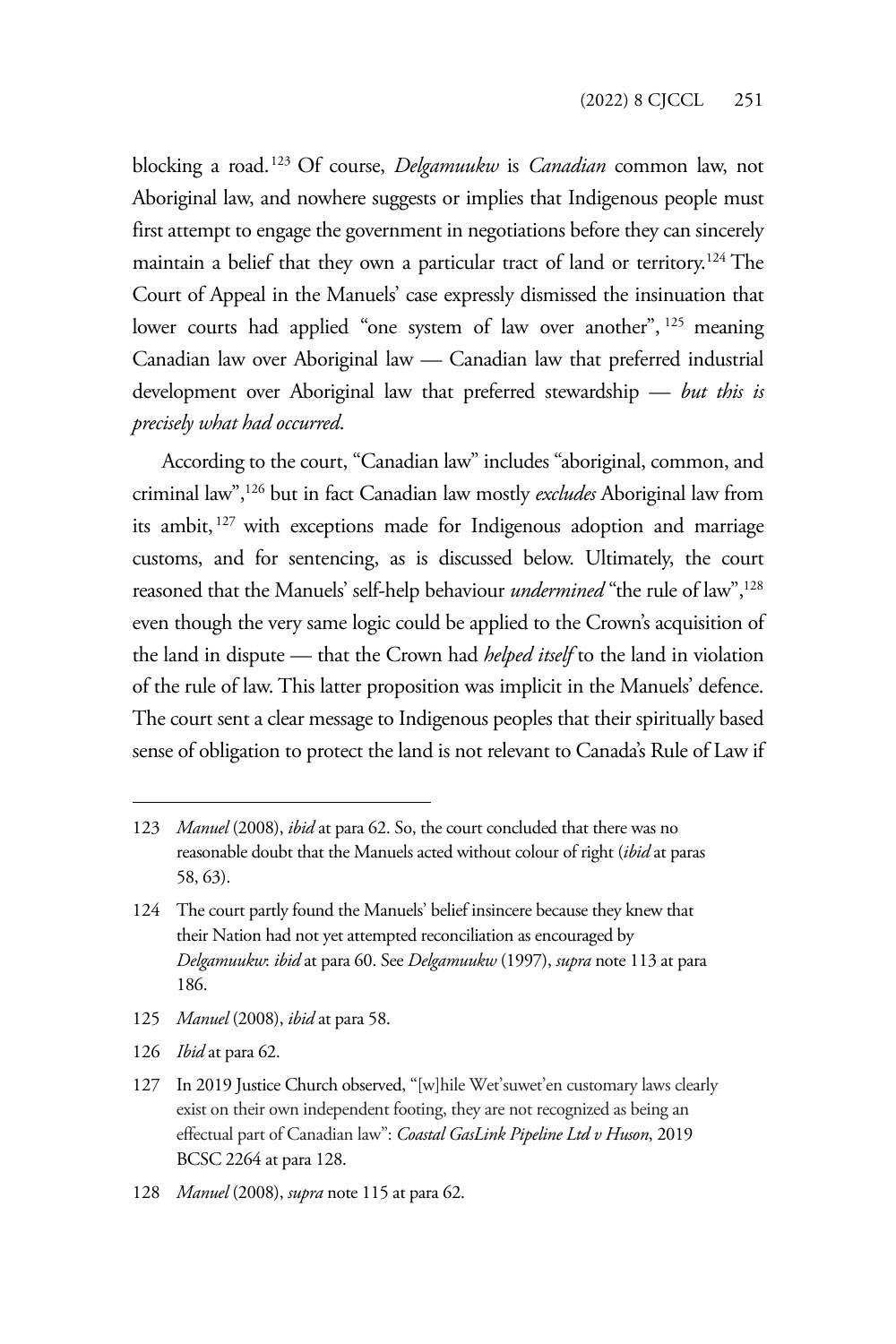it is acted upon in a way that conflicts with Canada's non-Indigenous, legislative system of governance. However, this Canadian Rule of Law cannot be isolated from what Justice David Gibson calls the "arrogance" of the Eurocentric law makers who endeavoured to eradicate the kind of mythical-ethical understandings of land held by such Indigenous peoples as the Anishinabek and Secwépemc people.<sup>129</sup> The obligation of Canada's courts to heed the Aboriginal perspective remains *pro forma* in the face of statute law created by predominantly non-Indigenous federal and provincial governments.

## **III. The Mechanistic Approach of Legal Education: Preparing for Disillusionment**

### **A. The Rationalistic Nature of Epistemic Humility**

Thirty years ago Taylor proposed that legal education in America could benefit from a course in Law & Mythology.130 He had spent many hours over decades counselling lawyers who had become "unhappy with lawyering as a way of life" and discerned that one of the root causes of such malaise was that "judges, lawyers, and legal educators" were largely "cut off from the mythological soil in which culture in general and law in particular have grown".<sup>131</sup> Taylor therefore proposed that "mythological nutrients are essential both to a healthy psyche and to experiencing in one's vocation a sense of energizing adventure, instead of banal and debilitating routine".132 At about this time, J.C. Smith did in fact offer a course on law and mythology at the University of British Columbia. The core required reading for his course was his recently published *Psychoanalytic Roots of Patriarchy*. 133

132 *Ibid*.

<sup>129</sup> See *R v Morrisseau*, 2017 ONCJ 307 at paras 94–95 [*Morrisseau*].

<sup>130</sup> Taylor, *supra* note 39 at 272.

<sup>131</sup> *Ibid*.

<sup>133</sup> Joseph C Smith, *Psychoanalytic Roots of Patriarchy: The Neurotic Foundations of Social Order* (New York: New York University Press, 1990).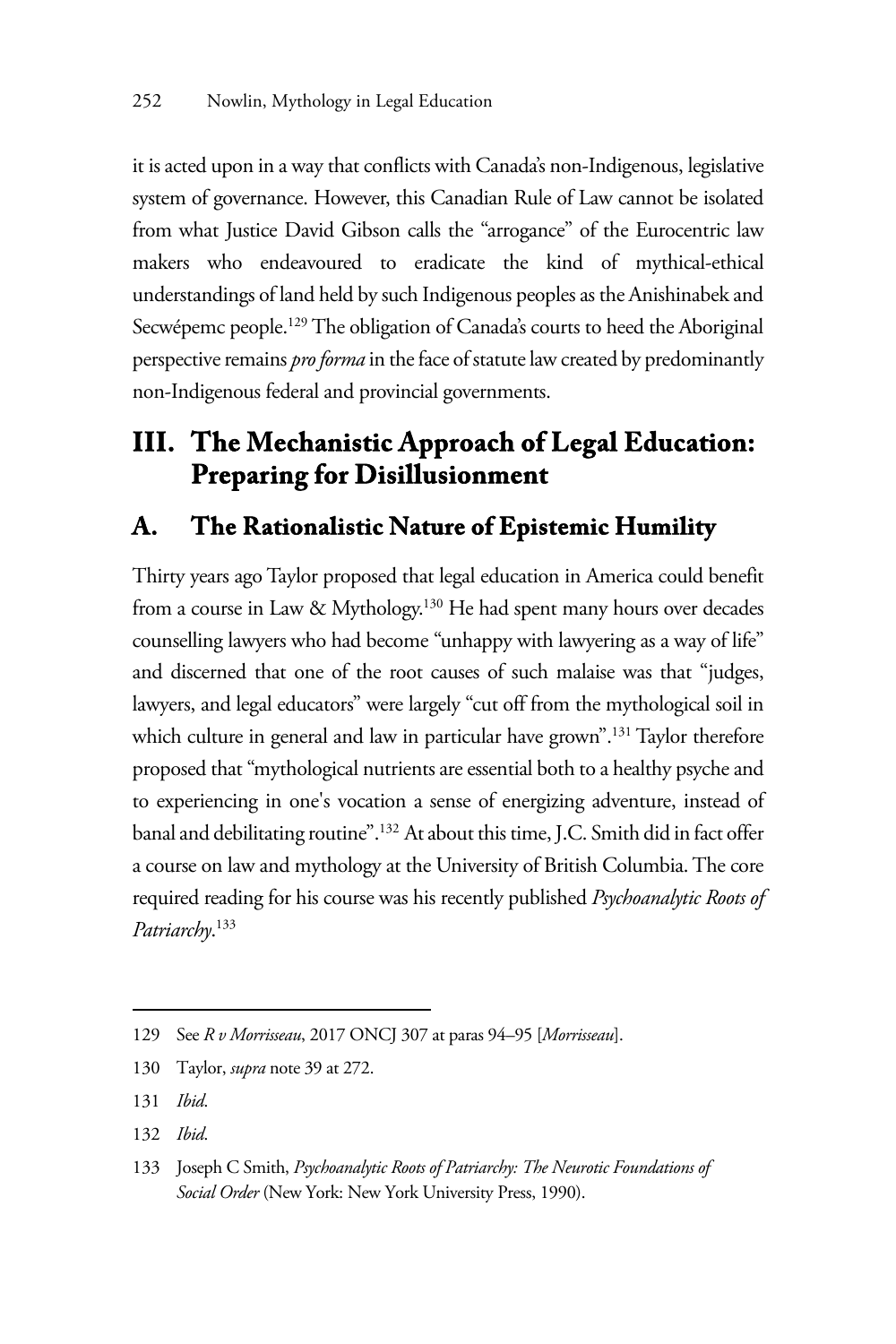This article agrees with Taylor that law students (and post-secondary students generally) would benefit by some form of education about mythology, but with the broader heuristic objective in mind of demonstrating the epistemological limits of *rationalism*. Taylor correctly notes that "lawyers are by training and education hyper-rationalists", $134$  but the same can be said generally of any student who has received a post-secondary education. Whether a student is enrolled in a liberal arts or social sciences program, he or she is trained and expected to be ultra-rationalistic. Irrational arguments and exam answers in economics, history or political science are not typically praised. Success in college and university depends greatly upon a student's ability to be logical, which is also a critical aptitude required of a law student and a litigator.

Ideally, formal education in North America, including legal education, is expected to be self-aware or, more pointedly, self-doubting, much like Descartes was, *to a point*. Vicki Jackson recognizes the need for "epistemic humility" in *knowledge* institutions such as universities.135 Her suggestion is that prevailing knowledge always stands to be tested by further inquiry and, in turn, by further knowledge. Similarly, for Harari, a hallmark of modern science is that it accepts "that the things that we think we know could be proven wrong as we gain more knowledge." 136 Of course, such reasoning makes the very concept of 'knowledge' problematic. If new knowledge (*e.g.* Galilean) displaces old knowledge (*e.g*. Ptolemaic), then the old knowledge was a mistaken *belief*, not knowledge. Such concessions lead toward Socratic wisdom, which does not result in greater knowledge, but an awareness of one's own ignorance and a feeling of wonderment. Yet, knowledge institutions today aspire to be "organs

<sup>134</sup> Taylor, *supra* note 39 at 272.

<sup>135</sup> Vicki C Jackson, "Knowledge Institutions in Constitutional Democracies: Preliminary Reflections" (2021) 7:1 Canadian Journal of Comparative and Contemporary Law 156 at 159, 215.

<sup>136</sup> Harari, *supra* note 10 at 279.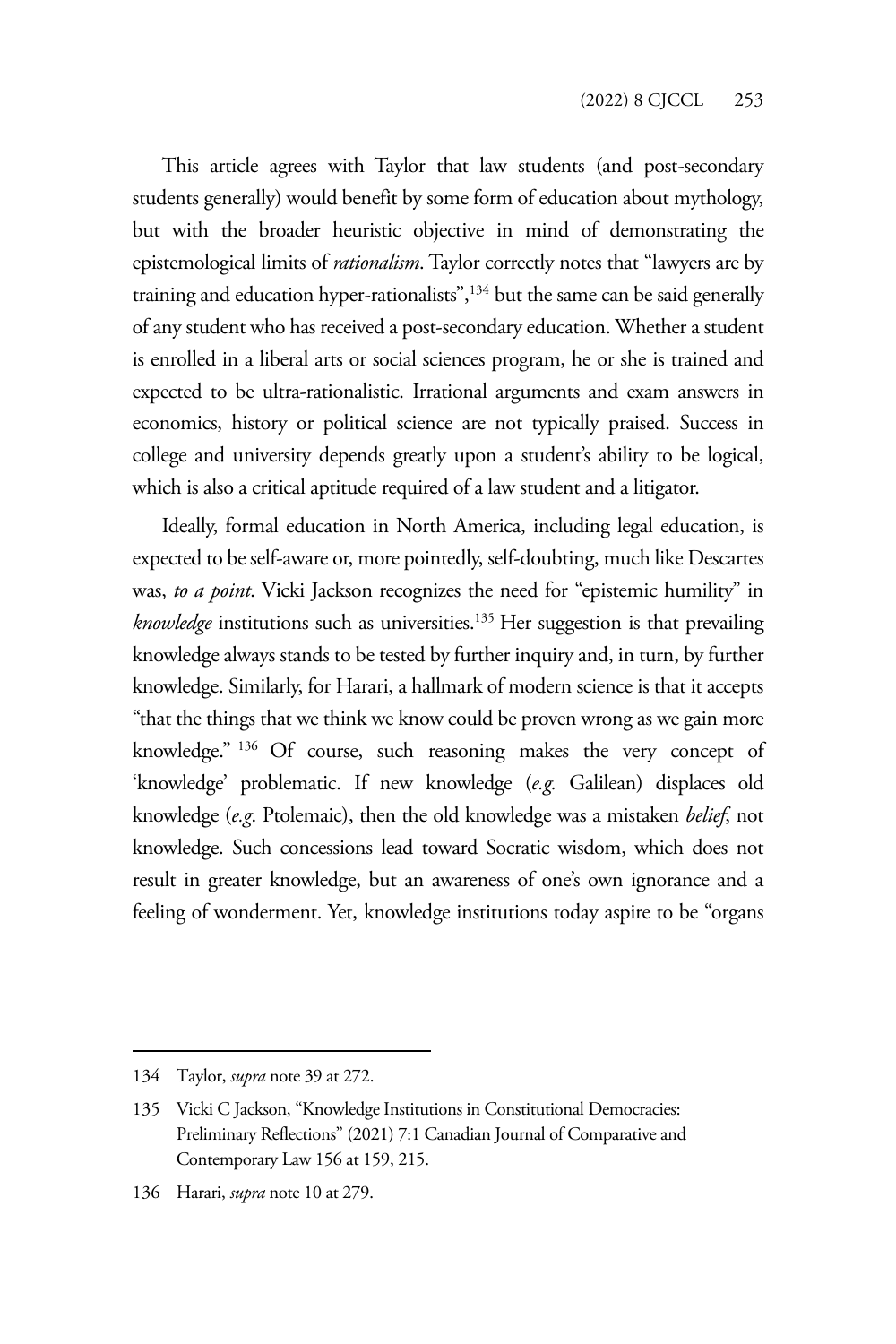of epistemic objectivity"137 that are open to "*reasoned* challenges to current views of knowledge".138 Their epistemic humility remains safely *one-sided*.

Bill Bryson safely concludes from interviews with leading international scientists: "we live in a universe whose age we can't quite compute, surrounded by stars whose distances from us and each other we don't altogether know, filled with matter we can't identify, operating conformance with physical laws whose properties we don't truly understand".139 Further scientific research and rational inquiry into these grand mysteries could result in greater enlightenment, but could equally result in greater humility. For Jung, "the rationalistic picture of the universe is invalid, because incomplete".140 It should be no surprise, then, that when rationalists struggle with questions of human origins, purposes and destinations, their writings invariably tend to take on a "mythic dimension".<sup>141</sup> Jack Goody and Ian Watt rightly observe that "the illogical and mythical nature of much of Western thought and behaviour is evident to anyone contemplating our past or our present".142

It was precisely the mythical understandings of nature and of humankind's relationship to natural creatures held by Indigenous peoples in North America that Cartesian rationality and Christian theology earnestly strived to eradicate. There was little epistemic modesty in this hugely successful colonial endeavour, which in turn established Eurocentric knowledge institutions that remain fervently committed to rationalism, objectivity, and 'truth'. Rush and his colleagues expressed concern in the *Delgamuukw* trial that the spiritual explanation for certain natural events offered by the Gitksan and Wet'suwet'en people would be undervalued in court as "mythical" and not "scientific" or

- 140 Jung, *supra* note 47 at 305.
- 141 See Smith, *supra* note 133 at 52.
- 142 Jack Goody & Ian Watt, "The Consequences of Literacy" (1963) 5:3 Comparative Studies in Society & History 304 at 320–21.

<sup>137</sup> *Ibid* at 203.

<sup>138</sup> *Ibid* at 215 [emphasis added].

<sup>139</sup> Bill Bryson, *A Short History of Nearly Everything* (London: Black Swan Books, 2004) at 299.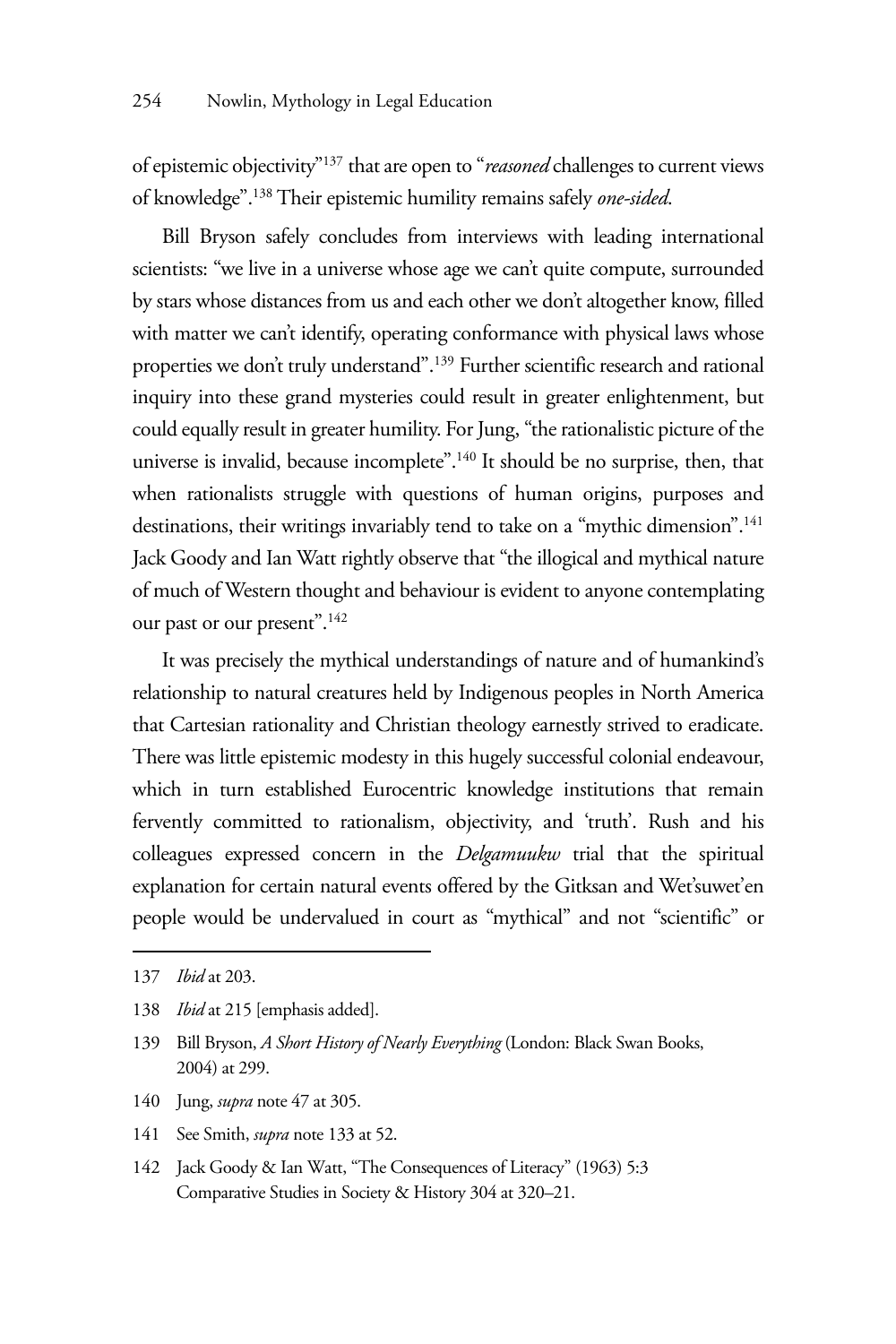causal, such that "Indian reality" would be "denied or devalued".143 This is precisely what the hyper-rationalistic assumptions of higher education do: they *devalue mythic belief systems*, except from ethnographic and anthropologic perspectives. Overtly mythic beliefs are considered interesting and worth studying for comparative purposes, but as sources of *accurate* information about history or the natural world they are presumed to hold little if any epistemic value.

#### **B. The Lawyer's Divided Self**

Derek LaCroix, the executive director of the Lawyers Assistance Program of British Columbia, observes that Canadian students enter law school purportedly to "help others".<sup>144</sup> Surely there is a grain of truth to this observation but it states only part of the case. Some individuals enter law school to assist others whereas some or many lawyers enter law school to earn significant incomes and to enjoy the social status and power that many lawyers enjoy. For those individuals who wish to help others, it is significant that presenters at a Canadian conference observed that lawyers "sometimes experience a sense of disconnect between their personal values and their work, which can lead to well-being challenges".<sup>145</sup> Douglas Litowitz notes the same problem among American lawyers. They either repress their "internal sense of morality" or they superficially split their "*trueinner-layman-self*" from their "*false-outer-lawyer-self*" by telling themselves, for example, "[t]he law is just a job, but it isn't *me*".146 Both forms of attempts to smooth over the inner conflict will not put an end to the mental unwellness produced by the inner conflicts.

Realistically, barristers seldom find themselves in the highly romanticised situation of helping a virtuous David defeat an immoral and menacing Goliath.

<sup>143</sup> Rush et al, *supra* note 7 at 25.

<sup>144</sup> Derek LaCroix, "Meaning, Values and the Practice of Law" (2021) 79:3 The Advocate 399 at 399.

<sup>145 &</sup>quot;Report from the 2019 Annual Conference", *supra* note 2 at 3.

<sup>146</sup> Douglas Litowitz, *The Destruction of Young Lawyers: Beyond One L* (Akron: Akron University Press, 2006) at 141.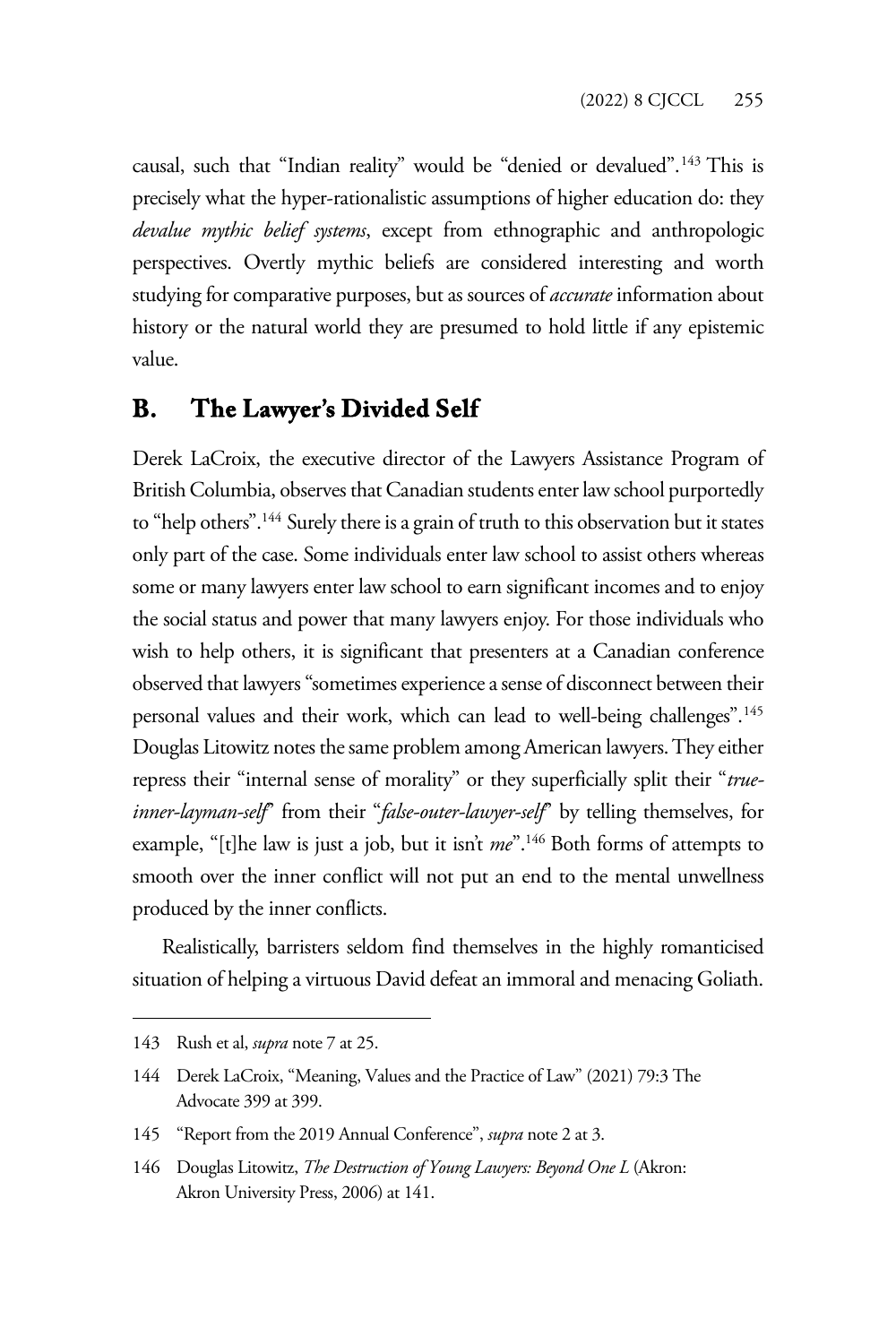In some or many cases they will find themselves doing precisely the opposite: 'helping' Goliath to keep David at bay. In such cases it is difficult for lawyers to believe privately, except with a guilty conscience, that they have *helped* anyone. Litowitz describes this predicament well. In light of certain experiences he had as a corporate lawyer, in which his firm took ethically contrasting positions on different files, he mused aloud to his colleague, "[d]oesn't it seem a little hypocritical to think of ourselves as *protectors*, when we are also *attackers*"?147 His colleague quickly rationalized by a "sleight of hand" that his firm consistently protected clients.148 For Litowitz, such a rationalization was an attempt to smooth over the divided lawyer's self. This self is divided between the "false lawyer-self" who "speaks in legalese while the true self looks on helplessly in shame at what the other half of its personality is doing".149 Indeed, lawyers whose *personal* conscience extends beyond their *professional* ethics rationalize their inner moral doubts in terms of abstract matters of rights and justice, yet this private ambivalence can eventually be soul destroying.

Law school is partly accountable for the inevitable disillusionment that broadly conscientious individuals experience in the practice of law because it does not necessarily concern itself with the realistic life of legal practice. Jerome Frank was an especially harsh critic of the lack of realism in America's system of legal education. He surmised in 1949 that "a majority" of professors in most American law schools had "never met and advised a client, negotiated a settlement, drafted a complicated contract, consulted with witnesses, tried a case in a trial court or assisted in such a trial, or even argued a case in an upper court." 150 LaCroix correctly observes that law students are trained to be 'objective' and to apply the law "without regard for personal values".151 Litowitz broaches this point by emphasizing that law students learn law from "the

151 LaCroix, *supra* note 144 at 399.

<sup>147</sup> *Ibid* at 143.

<sup>148</sup> *Ibid.*

<sup>149</sup> *Ibid* at 23.

<sup>150</sup> Jerome Frank, *Courts on Trial* (New York: Atheneum, 1969) at 227. Originally published in 1949.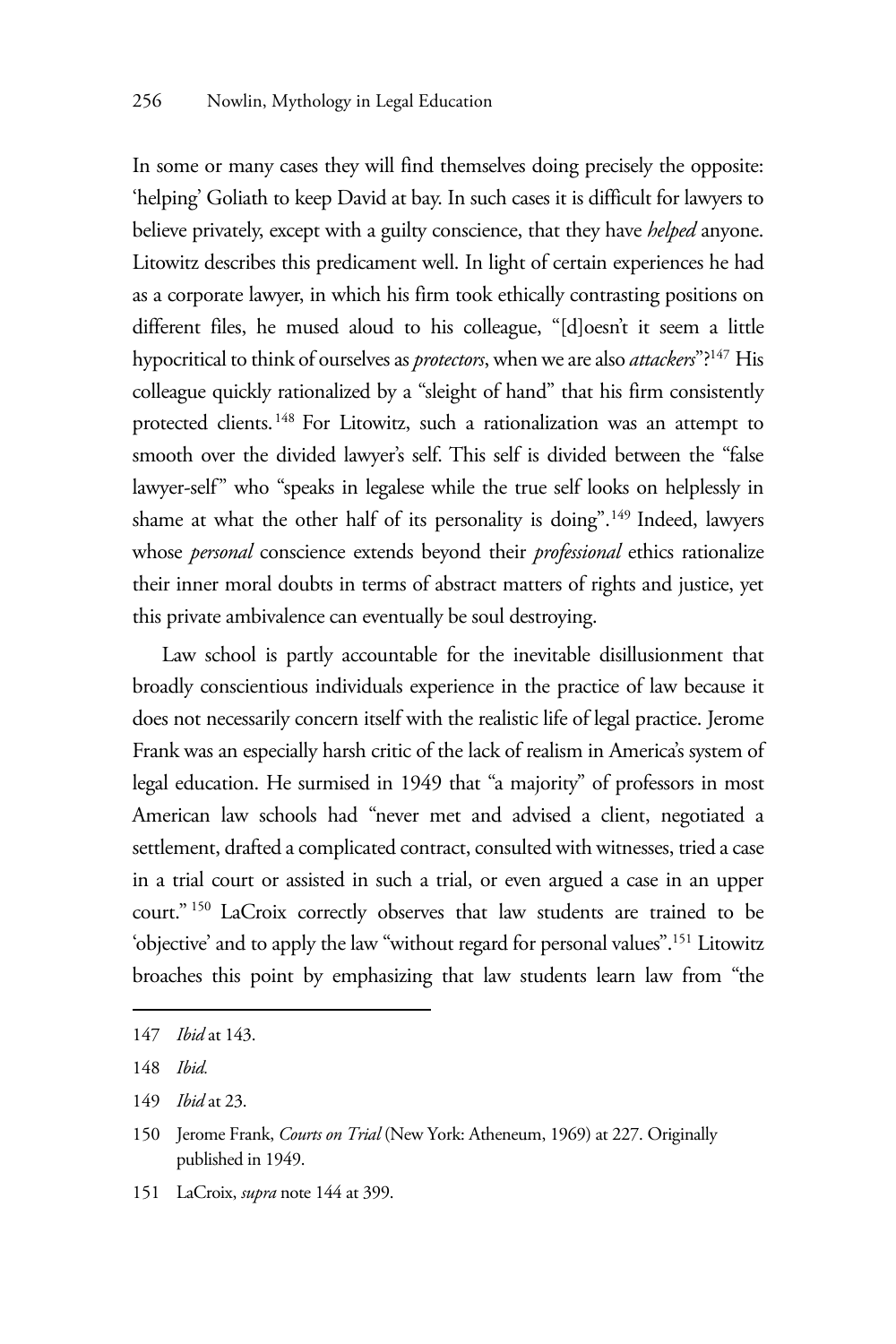perspective of a reviewing court".152 With a similar concern in mind, Frank urged that the cases taught in law school be studied "in the light" of such disciplines as "history, ethics, economics, politics," and notably for this article, "psychology and anthropology". 153 Students learn legal principles decontextualized from the problematic and in some cases profoundly troubling social situations that led to the case whose principles they must memorize. Textbook criminal law highlights cases in which the State has violated the constitutional due process rights of presumptively innocent persons, but defence lawyers soon learn that the world of criminal law is *realistically* a very violent and menacing social realm in which innocent people are harmed and traumatized by their clients, often indefensibly. Defence lawyers learn to rationalize the fact that they *generally* do everything in their professional capabilities to keep harmful people at liberty among potential victims.

What matters to students is the *ratio* of the case — the discreet *point of law* that must be applied to all similar fact-patterns. Learning the picayune nature of the common law does not prepare a student for the adversarial tumult of litigation, in which a modicum of professional bullying is considered completely acceptable. A great memory ensures success in class, but an aptitude for ringfighting is prized in the real world of legal practice. Law professors need not concern themselves with the latter type of mettle. They must ensure that students can recite the formal mechanics of law — the *rules* for filing papers on time (civil and criminal procedure, and limitations periods), and the prevailing doctrines of substantive law. If legal educators were to tell their students that the practice of law will not resemble anything like the education they are currently receiving — that they might well find legal practice distasteful or depressing, as Taylor, LaCroix, and the Report from the 2019 Conference are reporting fewer students would probably choose to write the bar exams and to become

<sup>152</sup> Litowitz, *supra* note 146 at 21. Frank made a similar observation decades earlier, that American law students "study, almost entirely, upper court opinions": Frank, *supra* note 150 at 227.

<sup>153</sup> Frank, *ibid* at 239.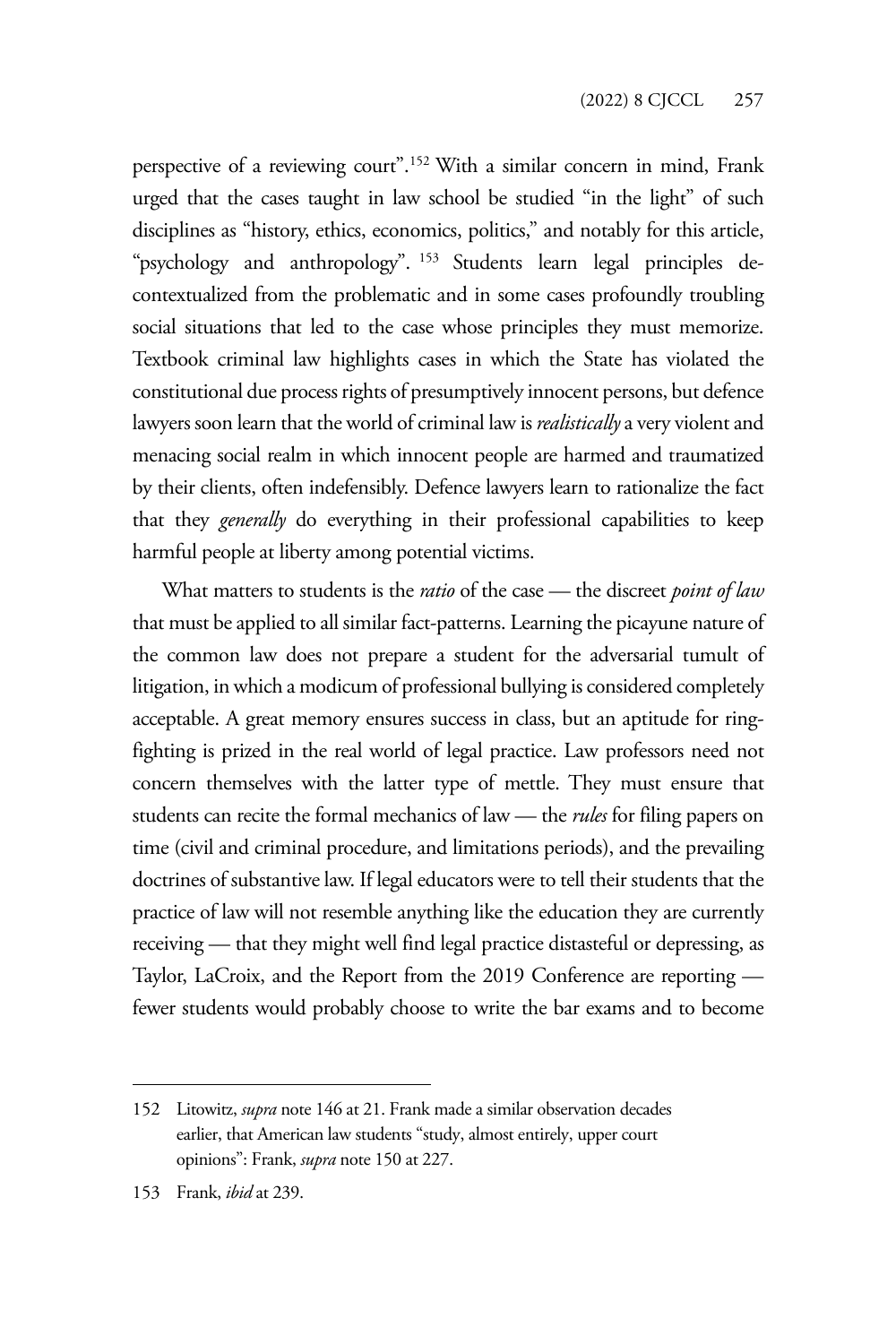lawyers. Perhaps this eventuality would cause enough concern to engender institutional reform and a mentally healthier legal system all around.

#### **C. Practical Intelligence (or Wisdom) and Mythology**

Students attend post-secondary educational institutions for a wide variety of reasons, extending from a wish to develop technological knowledge that can be applied toward a career, to a wish to learn about the world for the mere sake of learning about the world. In most if not all cases, however, students wish to *connect* themselves in a fulfilling way to their broader society. This aspiration is not restricted to certain law students. It is arguably a universal human predicament and wish that stems from an organic sense of existential insecurity in relation to one's wider environment, precisely the existential condition of early humankind that engendered mythology. James Hollis observes that human beings are "the animal that suffers disconnect from meaning", and that because of this natural condition, the human cognitive or somatic system doggedly "forges new connections" from prior interactions.<sup>154</sup> At least in the past, these connections were deeply mythical. They were not formed by an *accurate* understanding of one's natural or social world, and they are not likely to be formed in the future by a university education that promises a greater understanding of these worlds through scientific research and rationalism. Smith astutely observes: "[i]t is impossible to seek meaning in life or for life without entering the realm of myth and mythic thought".<sup>155</sup>

Jung aptly imagines that an individual who seeks meaning to his or her life "is constantly looking around for external rules and regulations which can guide him in his perplexity", and he casts "a good deal of the blame" for this situation on "education" that "promulgates the old generalizations and says nothing about the secrets of private experience".156 For him, man could not readily become "conscious of his uniqueness and his limitation" because his era "concentrated

<sup>154</sup> James Hollis, *Living an Examined Life* (Boulder: Sounds True, 2018) at 4–5.

<sup>155</sup> Smith, *supra* note 133 at 65.

<sup>156</sup> Jung, *supra* note 47 at 330.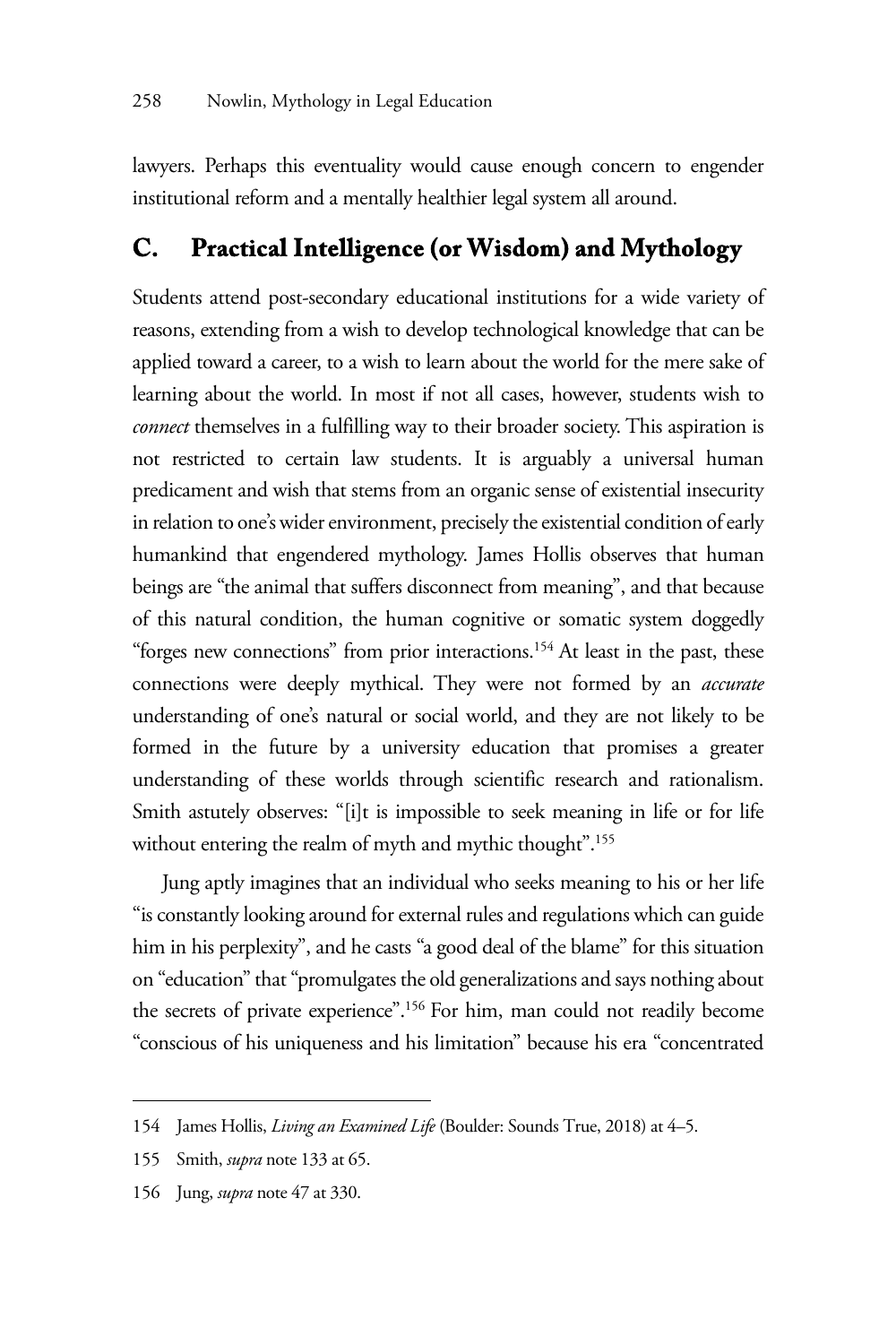exclusively upon extension of living space and increase of rational knowledge at all costs".157 Arguably, the fears, insecurities, anxieties and desires that privately afflict individuals are more determinative of individual mental health than the formal education, training and accreditations that students receive in postsecondary education. Higher education, including law school, can improve any student's life by providing for a remunerative career and creating valuable social relationships, but it will not necessarily teach or even strive to teach what Socrates called "practical intelligence".<sup>158</sup> The latter is more encompassing than formal education because it must discern what type of education is most conducive to an individual's mental health and what social relationships will be most existentially fulfilling *for the individual*. These are pressing and most difficult decisions for many people and they will have to be informed as much by intuition or instinct as by reason or common sense. When "reason fails" to guide individuals, they will make or find new connections to "cope with and accept reality", 159 and these connections will be drawn unconsciously or consciously from stories derived from mythologies. Smith observes, "we do not find the meaning of life, but rather give a meaning to life".160 In his view, it is best that individuals be made aware of the mythical influences upon their decisions so that they may be more discerning in their existential choices.<sup>161</sup>

161 *Ibid.*

<sup>157</sup> *Ibid* at 325.

<sup>158</sup> See Plato, "Socrates' Defense (Apology)" in Edith Hamilton & Huntington Cairns, eds, *Plato: Collected Dialogues*, translated by Hugh Tredennick (Princeton: Princeton University Press, 1961) 3 at 8.

<sup>159</sup> Smith, *supra* note 133 at 67.

<sup>160</sup> *Ibid.* See also Jung, *supra* note 47 at 341, 347.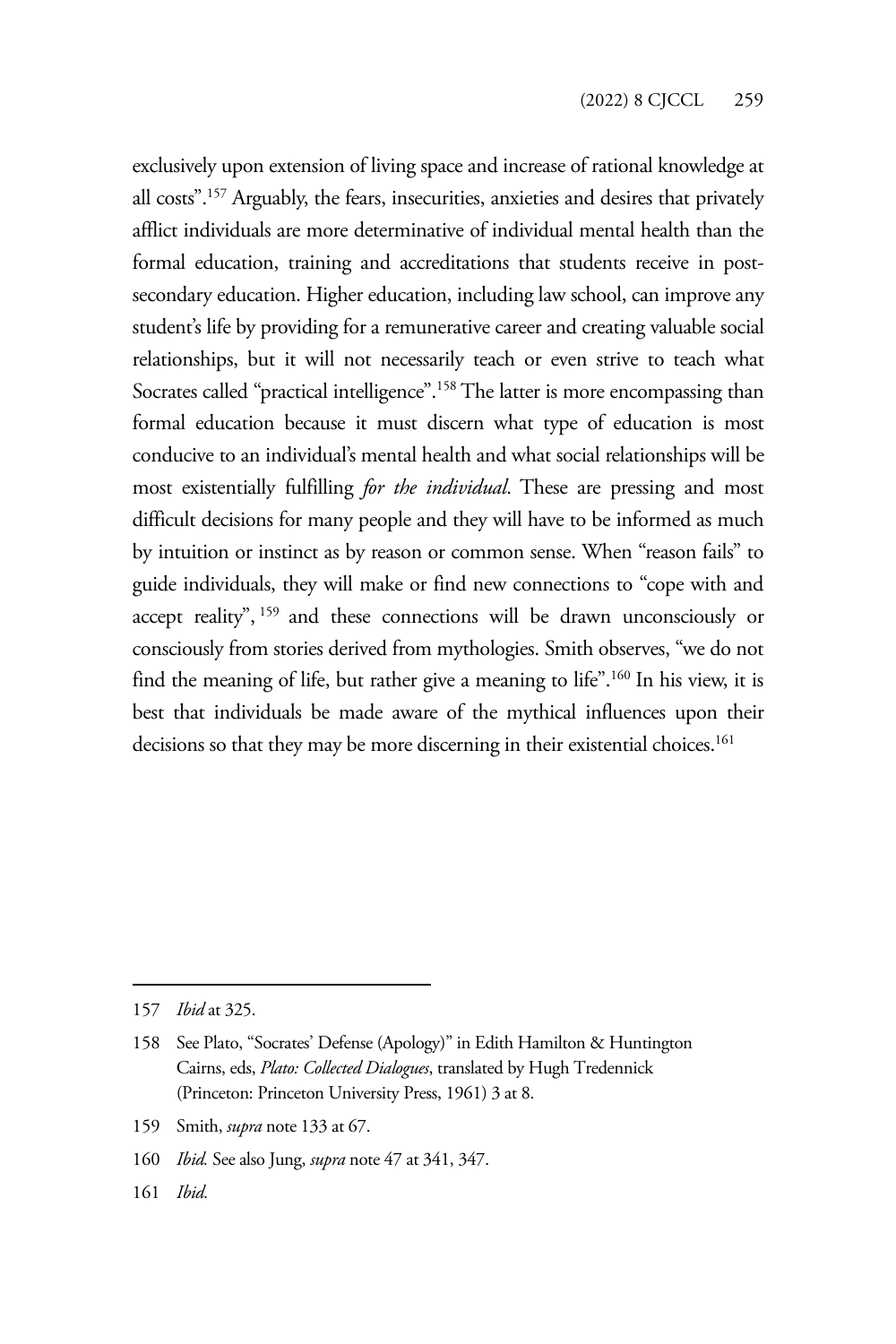# **IV. The Malaise of Lawyers in a Mechanistic Legal System**

#### **A. The Mechanical Condition of Unhappiness**

LaCroix recently reiterated a seemingly implacable problem with the Canadian practice of law. There appears to be no "meaning" or "sense of fulfillment" in practicing law for many young lawyers, who report a "sense of isolation" in the practice, "with little or no possibility of a fulfilling and healthy life".162 Evidently, lawyers suffer "significantly higher" rates of "major clinical depression and of alcoholism" than other professional Canadians. 163 A 2019 report noted "alarming rates of anxiety, depression, substance use and burnout in the legal profession, with similar results among law students".<sup>164</sup> Taylor has similarly observed that many American lawyers either suffer unhappiness in private or eventually emerge from "their closets of pain", desirous to understand "the many complex roots of their unhappy state of affairs".165 Litowitz has observed that there is "morose quality" to the lives of American lawyers, who have "given up any hope for an interesting and fulfilling life".166

By now it should be evident that the emotionally burdensome monotony of weekly and largely sedentary office 'work' is simply part of a greater historical and larger socio-economic shift away from hunter-gather and forager economies. By the turn of the 20th century, agricultural mass production had a new urban cousin in mechanical and industrial mass production, which was soul destroying. The modern legal profession is *deeply* ensconced in this massproductive, mechanical socio-culture, which is devoted primarily to ever-greater productivity of goods. As Litowitz observes: "[l]aw firms have become factories

- 165 Taylor, *supra* note 39 at 272.
- 166 Litowitz, *supra* note 146 at 18.

<sup>162</sup> LaCroix, *supra* note 144 at 399–400.

<sup>163</sup> *Ibid* at 399.

<sup>164 &</sup>quot;Report from the 2019 Annual Conference", *supra* note 2 at 1.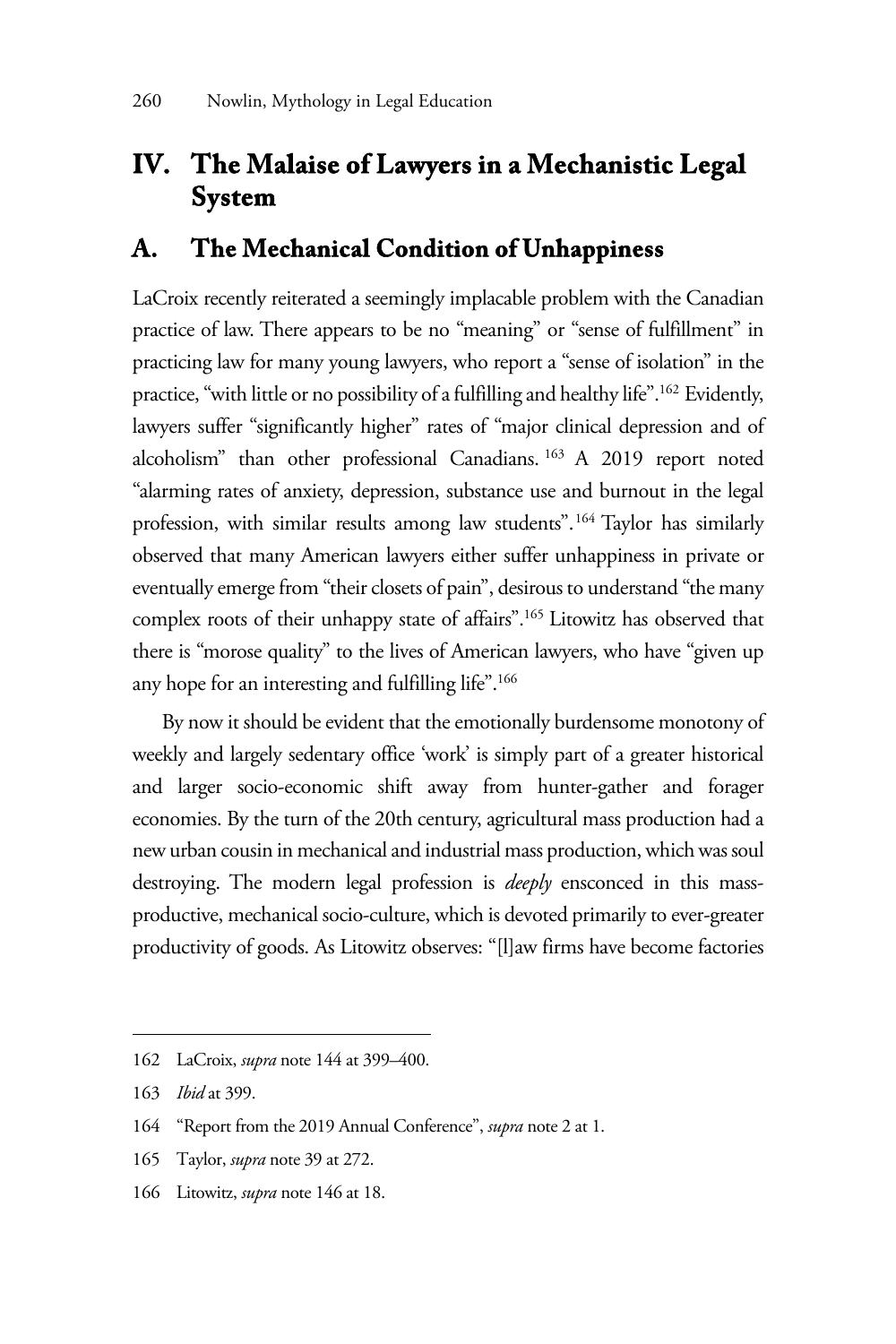and legal services have become commoditized".167 LaCroix similarly observes that Canadian lawyers complain of "churning out work product for clients like a machine", and that the need for "volume, speed and uniformity of work product" has eroded legal professionalism in Canada.<sup>168</sup> This mechanical socioculture is the 'successful' product of a concerted, multi-century Eurocentric effort to demolish and to eradicate alternative modes of human living regarded as unproductive, nomadic, superstitious, pagan, or primitive. Harari writes: "on the whole foragers seemed to have enjoyed a more comfortable and rewarding lifestyle than most of the peasants, shepards, labourers and office clerks who followed in their footsteps".169 Eurocentric colonists *were not careful about what they wished for*.

Critically, evolutionary psychologists maintain that over millennia the human brain adapted to "a life of hunting and gathering", and has not yet come to evolutionary terms with the sedentary, mechanistic life of a mass production society.<sup>170</sup> Harari aptly observes that "our current post-industrial environment, with its mega-cities, aeroplanes, telephones and computers … makes us feel alienated, depressed and pressured".171 By all indications, lawyers experience all too often this kind of depression and pressure because Harari rightly recognizes that human beings "*subconsciously* still inhabit" the world of the forager or hunter-gather.172 This is the world that preoccupied Jung. It is a *spirited* world, not a mechanical world, which tends to suppress the former.

The secular and mechanistic world of positive law in North America is presumptively rationalistic. This is why the Canadian legal system is unable to receive or to incorporate Indigenous mythology into Aboriginal rights litigation except insofar as it serves a rational or logical purpose, such as informing a court

- 168 LaCroix, *supra* note 144 at 400.
- 169 Harari, *supra* note 10 at 56.
- 170 See *ibid* at 45.
- 171 *Ibid.*
- 172 *Ibid* [emphasis added].

<sup>167</sup> *Ibid* at 81. See also *ibid* at 75.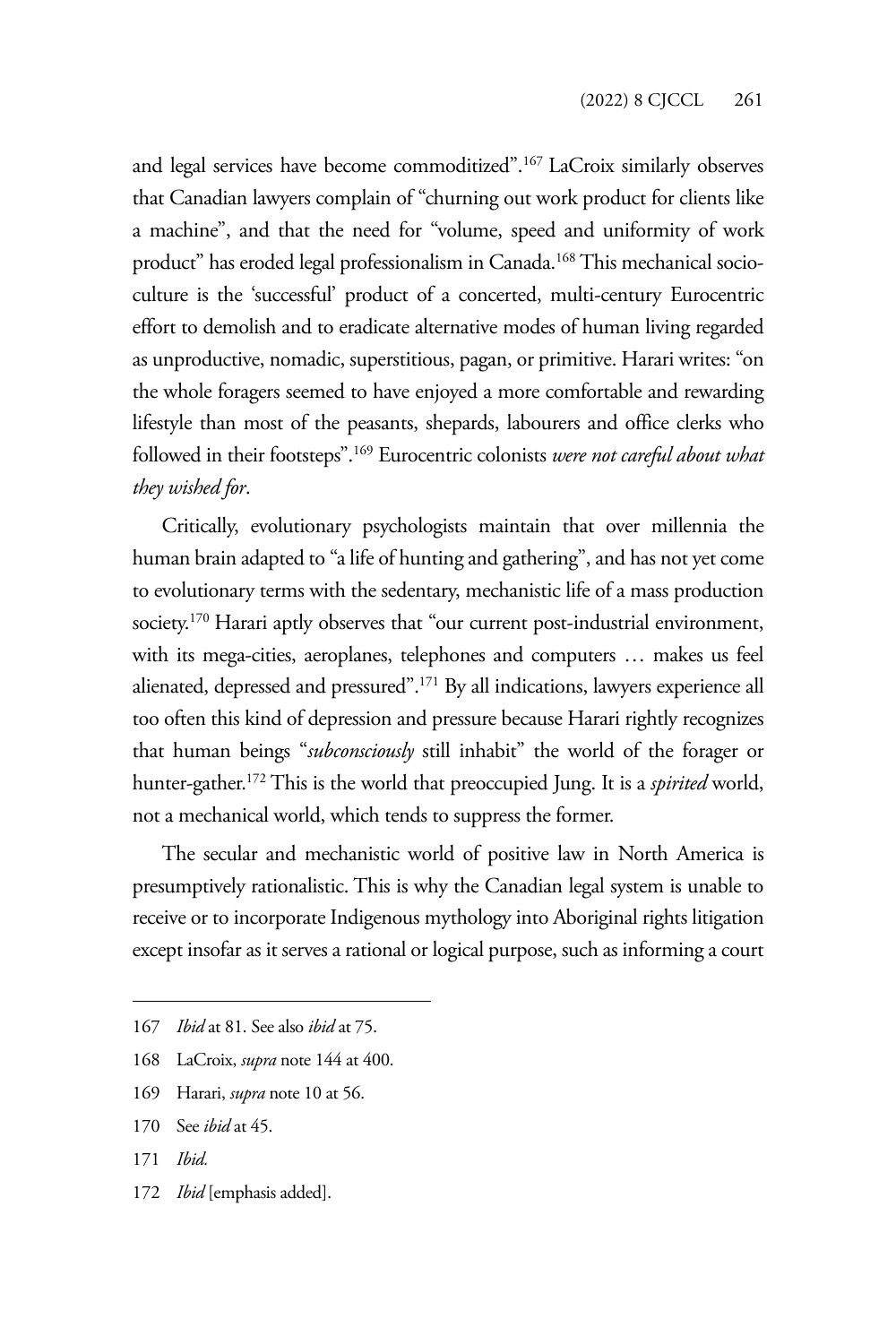about an Indigenous claimant's culture.173 Unlike Indigenous legal systems that are ethically informed by spiritual and even animistic beliefs, Canada's legal system will steadfastly reject any transgression of logic into a spiritual realm, even though the concept of "logic" evidently derives from "logos, whose first and proper meaning was fabula, fable, carried over into Italian as favella, speech".174 So, Canada's legal system may pride itself on its enforcement of rationalism, epitomized by an indeterminate concept of the Rule of Law, but for this very reason it can never find itself at harmony or peace with nature — environmental or human — because neither human society nor the natural word is ultimately rational. Jung observes:

[t]he predominantly rationalistic European finds much that is human alien to him, and he prides himself on this without realizing that his rationality is won at the expense of his vitality, and that the primitive part of his personality is consequently condemned to a more or less underground existence.<sup>175</sup>

This observation reflects Harari's observation that 21st century humans *subconsciously* wish to and indeed *need* to forage, in the sense of breaking free from an oppressively orderly and rational existence. Their *vitality* depends upon doing so. Jung's observation perfectly explains why some lawyers tend to go 'crazy', to use Eleanor Savage's expression in *This Side of Paradise*, in the face of the hierarchically conservate constraints of Canada's legal system. The system resists fluidity and is embarrassed by vivaciousness.

<sup>173</sup> See *Sparrow* (1990), *supra* note 1 at paras 40, 69; and *Sparrow* (1986), *supra* note 21 at para 19.

<sup>174</sup> See Giambattista Vico, *The New Science of Giambattista Vico: Unabridged Translation of the Third Edition (1744) with the Addition of "Practic of the New Science"*, translated by Thomas Goddard Bergin & Max Harold Fisch (Ithaca: Cornell University Press, 1984) at 127. This book was originally published in 1725.

<sup>175</sup> Jung, *supra* note 47 at 245.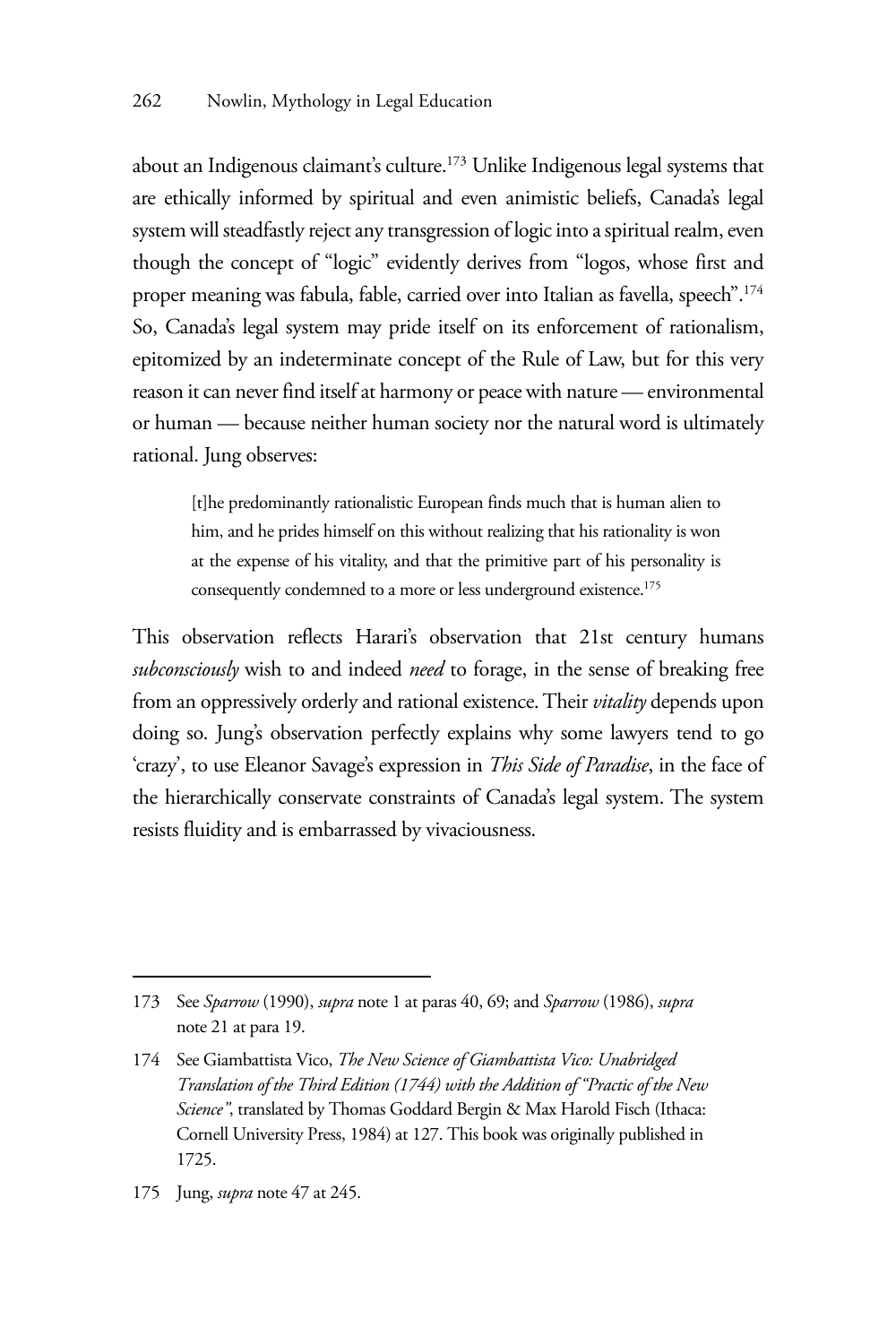#### **B. Reconciling Rationalism with Mythology**

Taylor's observation that unhappy lawyers have little footing in the "mythological soil" of their culture<sup>176</sup> directly conforms to Jung's broader suggestion that when "man was still linked by myth with the world of the ancestors, and thus with nature truly experienced and not merely seen from outside", humankind would have been less likely to be "divided against themselves". 177 For Jung, a divided self is largely a function of human acculturation to a world that has concertedly abandoned or rejected mythic thinking.178 Again, the agricultural revolution and its trans-Atlantic missionaries generally wrought such a rejection of the mythologizing mentality. Having physically severed its connection to nature — by choosing the symmetry of agriculture and machines over the meandering routes of the forager and hunter and gather — humankind distanced its brain both physically and intellectually from nature, thereby making itself "neurotic".179

The antidote, which is much easier identified than achieved, is to bridge the divide between the intellect and the *anima* (or the 'soul' or 'spirit') — or to "integrate" reason and unconscious life.<sup>180</sup> In early human societies mythology did this job. Animistic, totemistic and anthropocentric myths kept the fabrics of the intellect and the soul (or spirit) woven together by bringing a sense of security, *intellectually*, to viscerally perilous and anxious life. Mythology tends to play a "freeing and cathartic" effect on the human mind.<sup>181</sup> Lawyers take great pride in the power of their *brains* to memorize legal points and to convince judges that their arguments are cleverer than those of their professional adversaries, but such demonstrations of rationalism do not bear on the *emotional* health of legal practitioners. As Jung understands: "[i]n the living psychic

181 Reik, *supra* note 9 at 204.

<sup>176</sup> Taylor, *supra* note 39 at 272.

<sup>177</sup> Jung, *supra* note 47 at 144.

<sup>178</sup> *Ibid* at 143–44.

<sup>179</sup> *Ibid.* 

<sup>180</sup> *Ibid* at 302. See also Smith, *supra* note 133 at 66.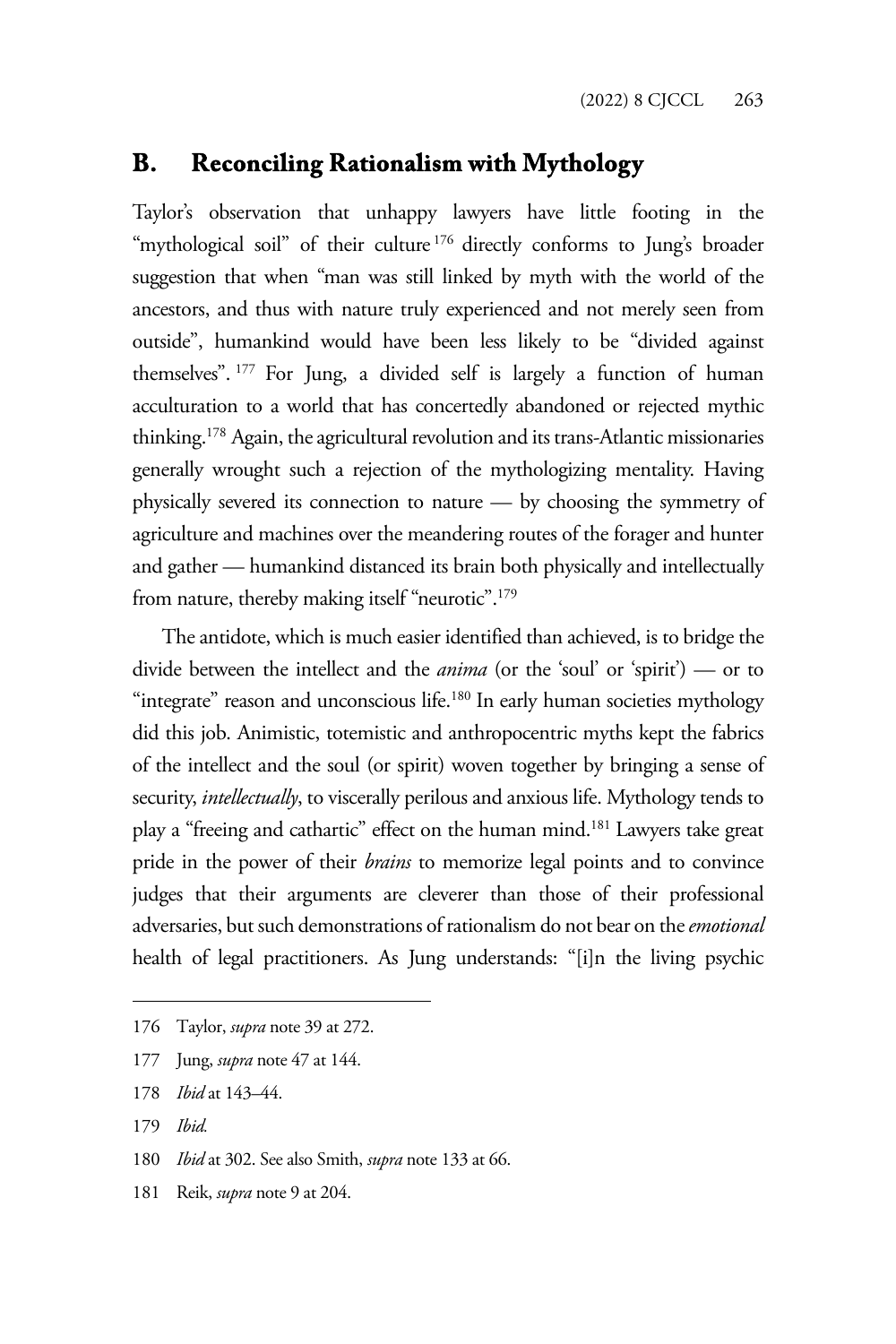structure nothing takes place in a merely mechanical function; everything fits into the economy of the whole, relates to the whole".182 This is precisely why conscientiously troubled young lawyers pause to ask, "[w]hat good am I doing"?183 Their mechanical and rational lives *as lawyers* are troubling to them because *as people* they feel an emotional longing for connection with their broader social ecology. Rationalism and doctrinairism dominate Canada's legal system, yet they are also "the disease of our time",<sup>184</sup> according to Jung. The wish of young lawyers to do 'good' reflects their longing to *connect morally* with others in a society guided by an ethos of care and stewardship, not rationalistic rules that promise mastery and control over nature.

So, LaCroix surmises that some non-pecuniary fulfilment could be found in the practice of law if "the culture of law shifts to one in which we respect and support each other and our individual differences".<sup>185</sup> This article agrees, but it proposes that the shift must be more extensive and less anthropocentric, and that legal education should play its rightful part. The shift must involve a reevaluation of the heightened importance that prevailing North American culture ascribes to human rationality and its mechanistic view of nature.<sup>186</sup> David Gunkel recognizes in *The Machine Question* that "the discipline of philosophy" has "only recently" begun "to approach nonhuman animals as a legitimate subject of ethics". 187 Organic nature in general, which includes

<sup>182</sup> Jung, *supra* note 47 at 246. See also Smith, *supra* note 133 at 66.

<sup>183</sup> LaCroix, *supra* note 144 at 400.

<sup>184</sup> Jung, *supra* note 47 at 300.

<sup>185</sup> *Ibid* at 401.

<sup>186</sup> Rosi Braidotti similarly proposes that "a new, subtler, and more complex relationship to our planetary dimension is now needed and that a more egalitarian relationship to nonhuman others is called for": Rosi Braidotti, "Posthuman Critical Theory" (2017) 1:1 Journal of Posthuman Studies 9 at 10.

<sup>187</sup> David J Gunkel, *The Machine Question: Critical Perspectives on AI, Robotics, and Ethics* (Cambridge, Mass: MIT Press, 2012) at 109.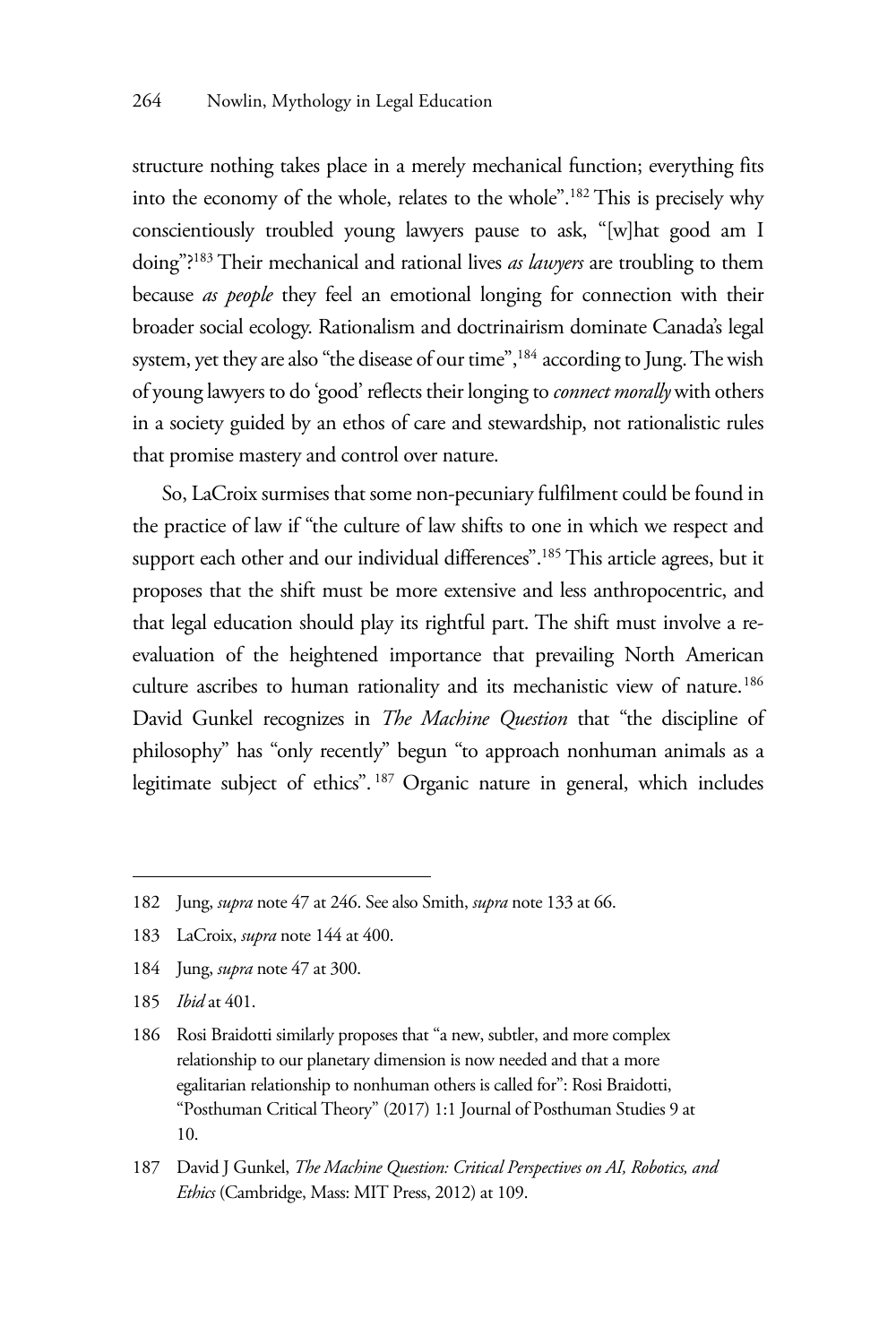sentient creatures and the human psyche, has been undervalued and damaged for centuries. For Smith:

[t]he parts of reality which have been repressed through patriarchal culture are our links with the earth and nature, and the similarities and identifications with other animal species and forms of life. To try to understand our relationship to nature we must use a holistic form of thought rather than modes of thought suitable for differentiation only. These holistic approaches will inevitably be mythic.188

The type of change encouraged by LaCroix therefore implicates a broader, epistemic change. Rush and his colleagues wished to see this type of change in the *Delgamuukw* trial when they asked the court to take seriously the animistic beliefs of the Gitksan and Wet'suwet'en peoples; that human beings are "part of an interacting continuum which includes animals and spirits".189 Realistically, a Canadian court will never question its prevailing hyper-rationality and mechanistic view of nature *at an adjudicative stage*, but remarkably it will apply a holistic worldview of nature (involving a spiritual aspect) to the sentencing of Indigenous peoples, consistent with principles of restorative justice. In sentencing an Indigenous offender for mischief, Justice David Gibson observed that "[t]he arrogance of the law makers who formulated [racist] policies blinded them to the richness of the [Indigenous] traditions they sought to end and the unique wisdom they contained" and he agreed on the need "to bridge the Rule of Law and Natural Law".190 This kind of bridge is missing from legal education and the adjudicative dimension of Canada's legal system. It was not extended to the Manuels.

The Canadian Collaborative Mental Health Initiative ("CCMHI") notes that Indigenous peoples once believed in "a link between people, creatures, and all things created by the Great Spirit", and that humankind is obliged to "take

<sup>188</sup> Smith, *supra* note 133 at 66.

<sup>189</sup> Rush et al, *supra* note 7 at 24.

<sup>190</sup> *Morrisseau*, *supra* note 129 at paras 94–95.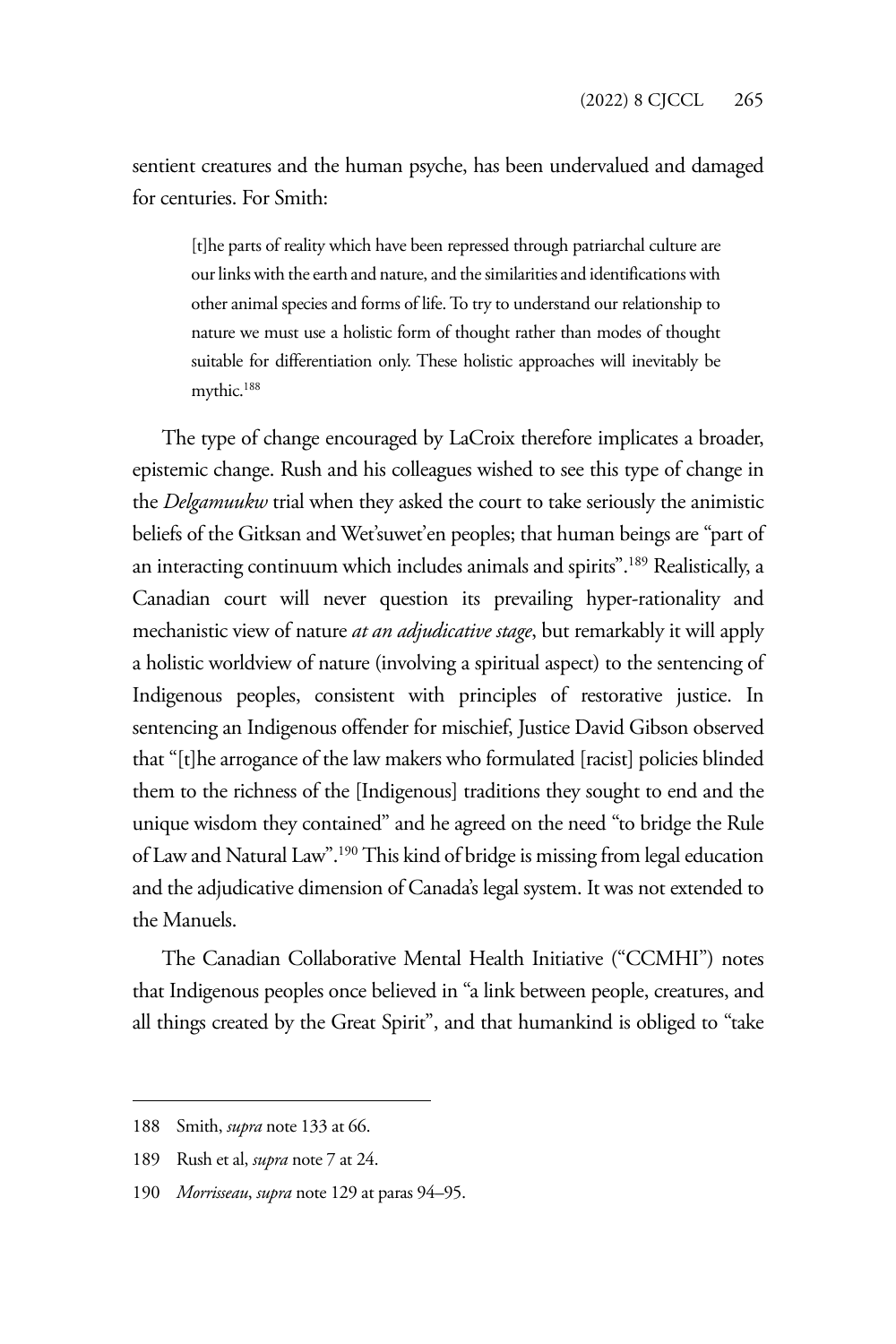care of the earth – not to control it".191 Borrows similarly notes, "the water, wind, sun, and stars" and "fish, birds, plants, and animals" are all part of a union that he and his Anishinabek ancestors have with the land, but that such a form of citizenship is being "slowly diminished".192 This is to put it mildly. With animistic, naturalistic, and empathetic bonds well and purposely severed, the acculturated trade-off for human mental health has been profound. The cultural genocide of Indigenous peoples identified by Harold Cardinal in *The Unjust Society*<sup>193</sup> has had reverberations for the wider non-Indigenous society that purposely destroyed nature to accommodate a highly mechanized, industrialized, and rationalistic existence. Individuals who must make their way in social realms, including the domain of law and justice, which demand rationality and denigrate mythology, are bound to have difficulty finding 'meaning' in them. The lack of meaning and sense of fulfillment that lawyers convey to LaCroix reflects a systemic problem in North America. Arguably, alienation is "the normal condition of human existence", yet is worth attempting to redress.194

The recipe for restoring mental health in the well-cemented predicament of mythic alienation today is not to reinvigorate the role of religion into a largely secular mode of life.195 It is more nuanced and more difficult than this. As a therapeutic modality for Indigenous peoples, the CCMHI encourages the use of a Medicine Wheel that focuses holistically on the mind, body, emotions and *spirit* of people suffering mental health challenges.<sup>196</sup> In its discussion of the

- 194 Christopher Lasch, *The Revolt of the Elites and the Betrayal of Democracy* (New York: W W Norton & Co, 1995) at 244.
- 195 See Jung, *supra* note 47 at 347–48.
- 196 Mussell & Martin, *supra* note 191 at 11. See also David Danto & Russ Walsh, "Mental Health Perceptions and Practices of a Cree Community in Northern

<sup>191</sup> Bill Mussell & Neasa Martin, "Pathways to Healing: A Mental Health Toolkit for First Nations People" (2006) at 3, online (pdf): *Shared Care* <www.sharedcare.ca/files/EN\_PathwaystoHealing.pdf>.

<sup>192</sup> Borrows, *supra* note 3 at 138, 140.

<sup>193</sup> See *ibid* at 138–39 and Harold Cardinal, *The Unjust Society: The Tragedy of Canada's Indians* (Edmonton: Hurtig, 1969) at 139.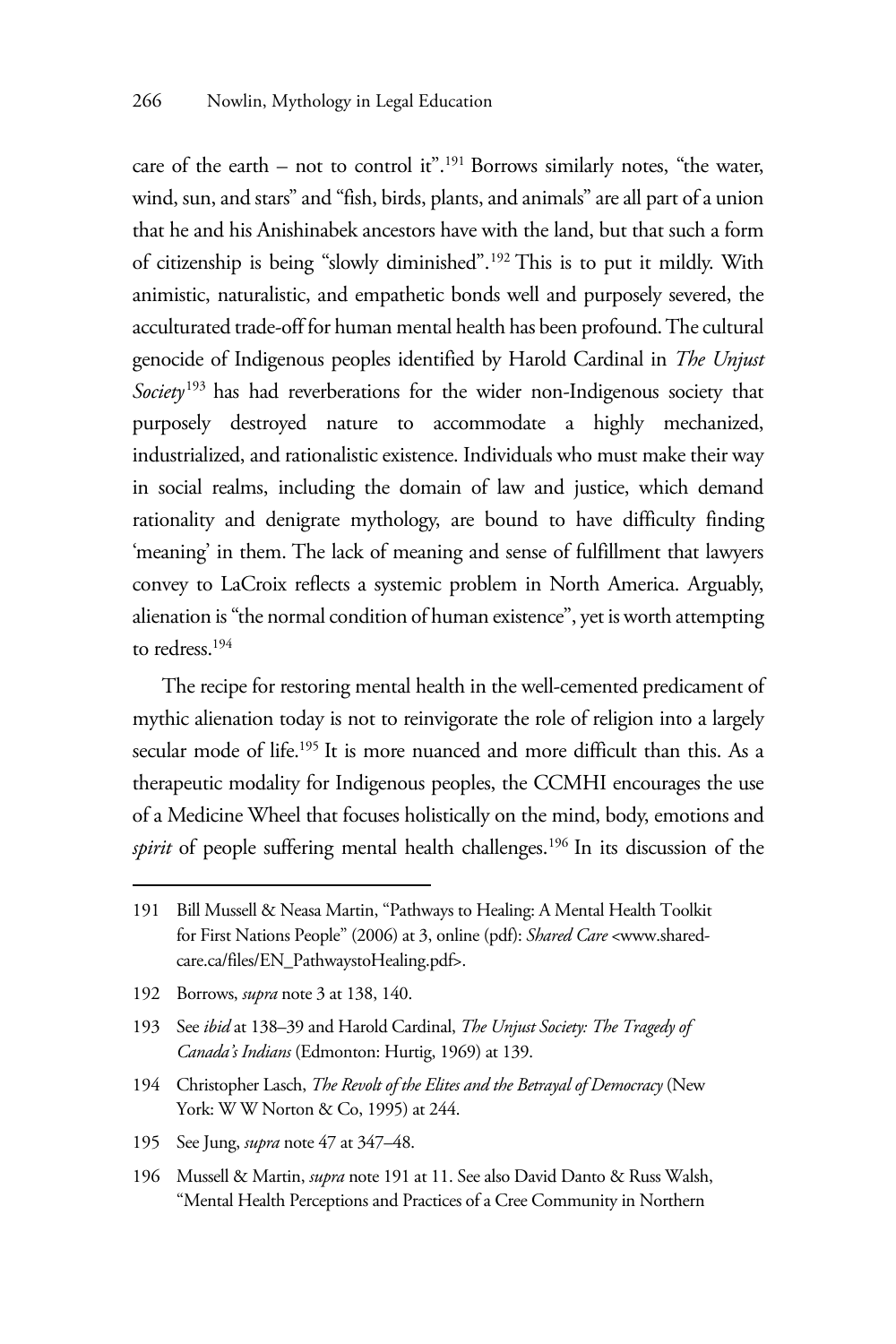spirit, the CCMHI critically observes: "[s]piritual growth is connected to the land, each other, and the community".<sup>197</sup> Again, a critical factor in the current malaise of North Americans, not simply Indigenous peoples, is an acculturated disconnection of everyday human life from nature. No amount of medication can restore this connection. Recently, David Danto and Russ Walsh researched the importance of the medicine wheel to healing Aboriginal communities.<sup>198</sup> Most persons who participated in their study (various community leaders and mental health service providers in northern Ontario Indigenous communities) emphasized the importance of land and having a connection to land as a means of strengthening spiritual health.<sup>199</sup> Generally the participants "characterized their relationship to the land in spiritual terms". 200 The participants also identified the importance of land to mental health.<sup>201</sup> As for emotional health, Danto and Walsh wrote, "[p]articipants also conveyed that community members are healthy owing to their spiritual connectedness".<sup>202</sup>

If reconnecting Indigenous people to the land, physically, intellectually, and spiritually has mental health and emotional benefits for such people, there is no reason to believe that the same types of reconnections would not benefit non-Indigenous peoples. The legal primacy given to commercial and industrial development in Canadian law needs to be re-considered. From its agrarian roots through its manufacturing and industrial forms, resource development systemically marginalized nomadic ways of life and wrought alienation. "Unfortunately", Jung writes, "the mythic side of man is given short shrift

- 198 Danto & Walsh, *supra* note 196 at 728.
- 199 *Ibid* at 732–33.
- 200 *Ibid* at 732.
- 201 *Ibid* at 732–33.
- 202 *Ibid* at 733.

Ontario: A Qualitative Study" (2017) 15:1 International Journal of Mental Health Addiction 725 at 728.

<sup>197</sup> Mussell & Martin, *ibid* at 12.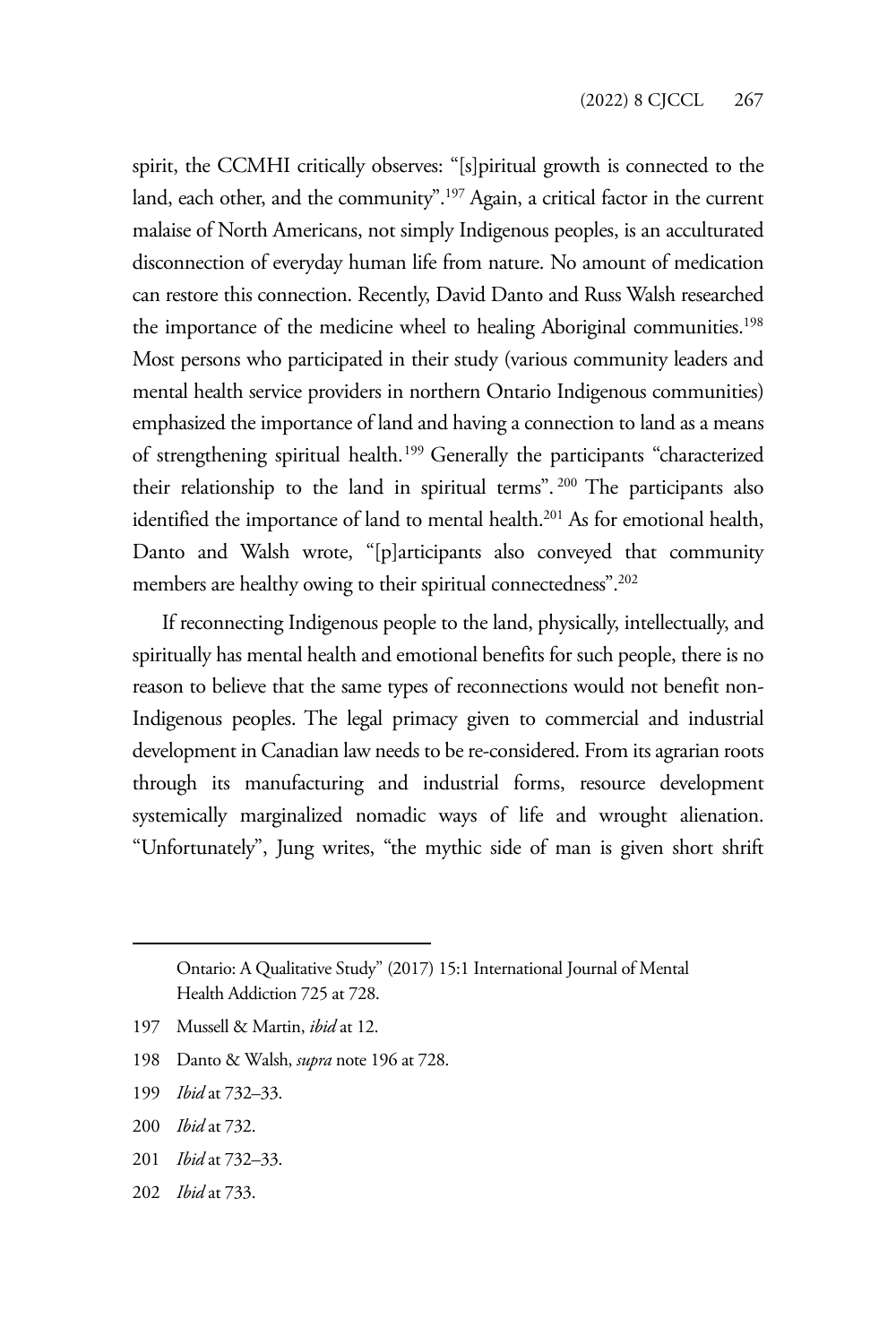nowadays. He can no longer create fables".203 Theory and evidence seem at the very least to suggest that an improvement in the mental health of lawyers will require North American culture to accept that the mechanistic worldview to which it and its legal system tenaciously cling *is part of the problem*. North America's enlightened secular society has convinced itself, though not very convincingly, that it prefers the "wintry blasts of modern critical thinking" to the "naïve faiths of the past".204

The pressing problem addressed by this article is not the *correctness* of a belief system. It is not knowledge *per se*. It is mental health. If legal education in the 21st century wishes to promote the mental health of prospective practitioners it would highlight for its students that the practice of Canadian law is fundamentally mechanistic, being exclusively committed to rationalism, scientific methodology, and positivism, and that the legal system has therefore tended to be more exploitative of nature than protective of it. Institutionally, the legal system *thrives on damage(s)* and *pain and suffering*, without which the market for civil and criminal lawyers evaporates. Perhaps this simple fact should concern legal educators who would like to see less pain and suffering in their world. Jung rightly proposes, "[t]he more the critical reason dominates, the more impoverished life becomes".205 Lasch similarly observes that the "self-image of modernity" is "so proud of its intellectual emancipation that it makes no effort to conceal the spiritual price that has to be paid".206 An increasingly scientifically minded society does not necessarily become a more mentally healthy society.

Thus, a 21st century mechanistic society, including its legal system, may defensibly maintain its constitutional separation of church and state, but if it genuinely wants its populace to be mentally healthy, it must take seriously the proposition that its mechanistic institutions and economic practices, which are geared so heavily toward efficiency and productivity, tend to damage the human

<sup>203</sup> Jung, *supra* note 47 at 300.

<sup>204</sup> See Lasch, *supra* note 194 at 239.

<sup>205</sup> Jung, *supra* note 47 at 302.

<sup>206</sup> Lasch, *supra* note 194 at 240.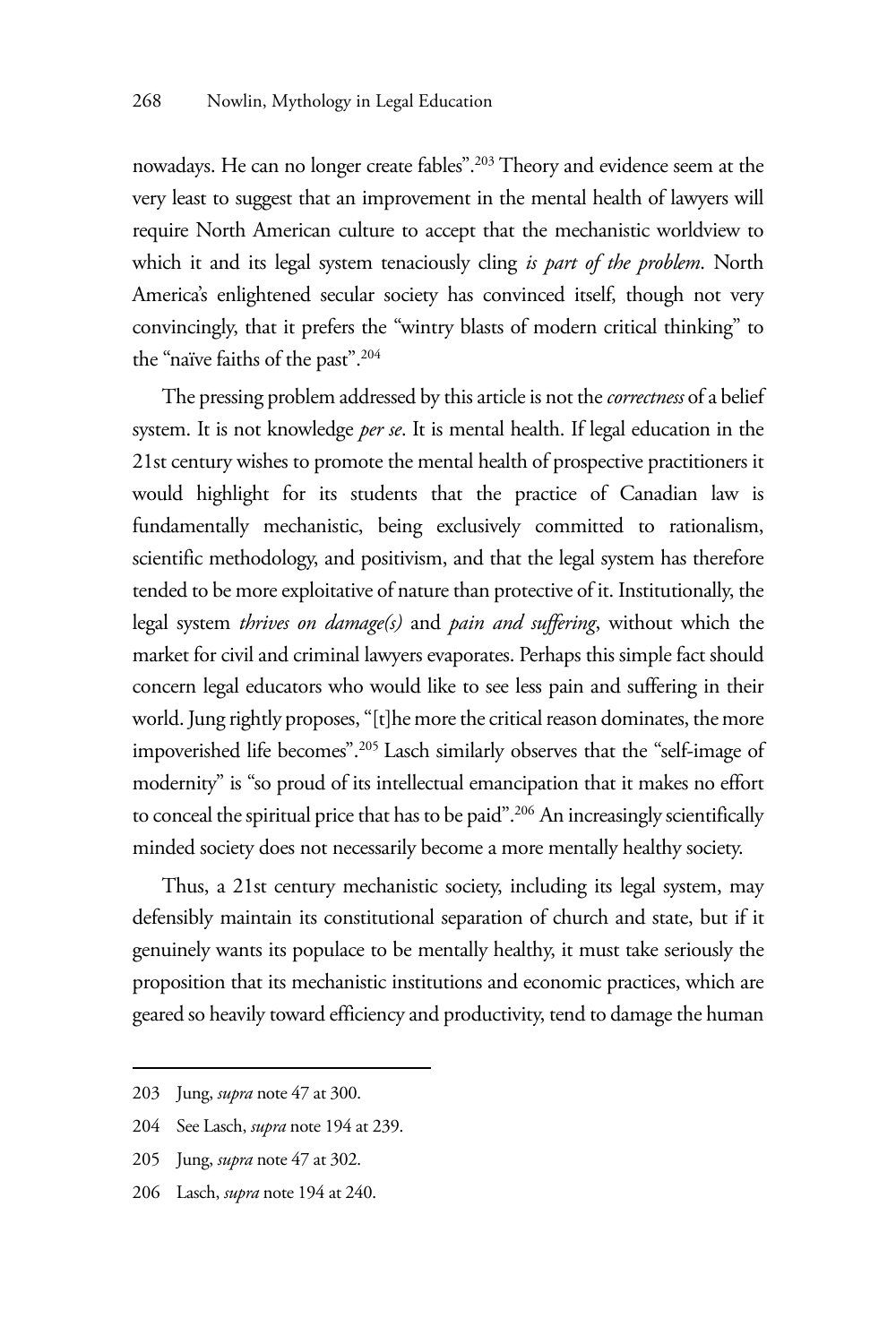soul. Against the backdrop of increasing climate change or global warming, the following observation by Lasch seems prescient:

[i]n an age that fancies itself as disillusioned, this is the one illusion—the illusion of mastery—that remains as tenacious as ever. But now that we are beginning to grasp the limits of our control over the natural world, it is an illusion … the future of which is very much in doubt, an illusion more problematical, certainly, than the future of religion.<sup>207</sup>

Borrows makes the same point when he observes, "[i]ncreasing alienation from our natural and social environments has nearly overwhelmed our ability to effectively function in the places we choose to live".<sup>208</sup> Arguably, the ancestors of Indigenous peoples in North America who held animistic and other mythic beliefs were better connected in this respect.

# **V. Conclusion**

This article has demonstrated that two superficially unrelated problems with Canada's legal system have a deep, common source, and by implication, a common means for betterment. Canada's legal system is currently grappling with a bad conscience in relation to Indigenous peoples, while its own practitioners are afflicted by disturbingly high rates of professional depression and malaise. A system that wants to help people and to attain the respect of the public it serves *clearly has a destructive tendency*. When Canada's legal system subjugated Indigenous legal systems several generations ago, it showed by example that it preferred a society guided and directed by a mechanistic view of nature, not a holistic, organic or spiritual view. The ambitious masters of nature chopped down and toppled their oldest ancestors — the great forests of North America — without compunction. The magnificent axe of the mythic American Paul Bunyan proved to be far mightier than Lady Justice's Roman sword. Indigenous people were given the ultimatum of contributing to the agrarian and industrial destruction of their mythic kin or of relocating their spirited lives in

<sup>207</sup> *Ibid* at 246.

<sup>208</sup> Borrows, *supra* note 3 at 3031.